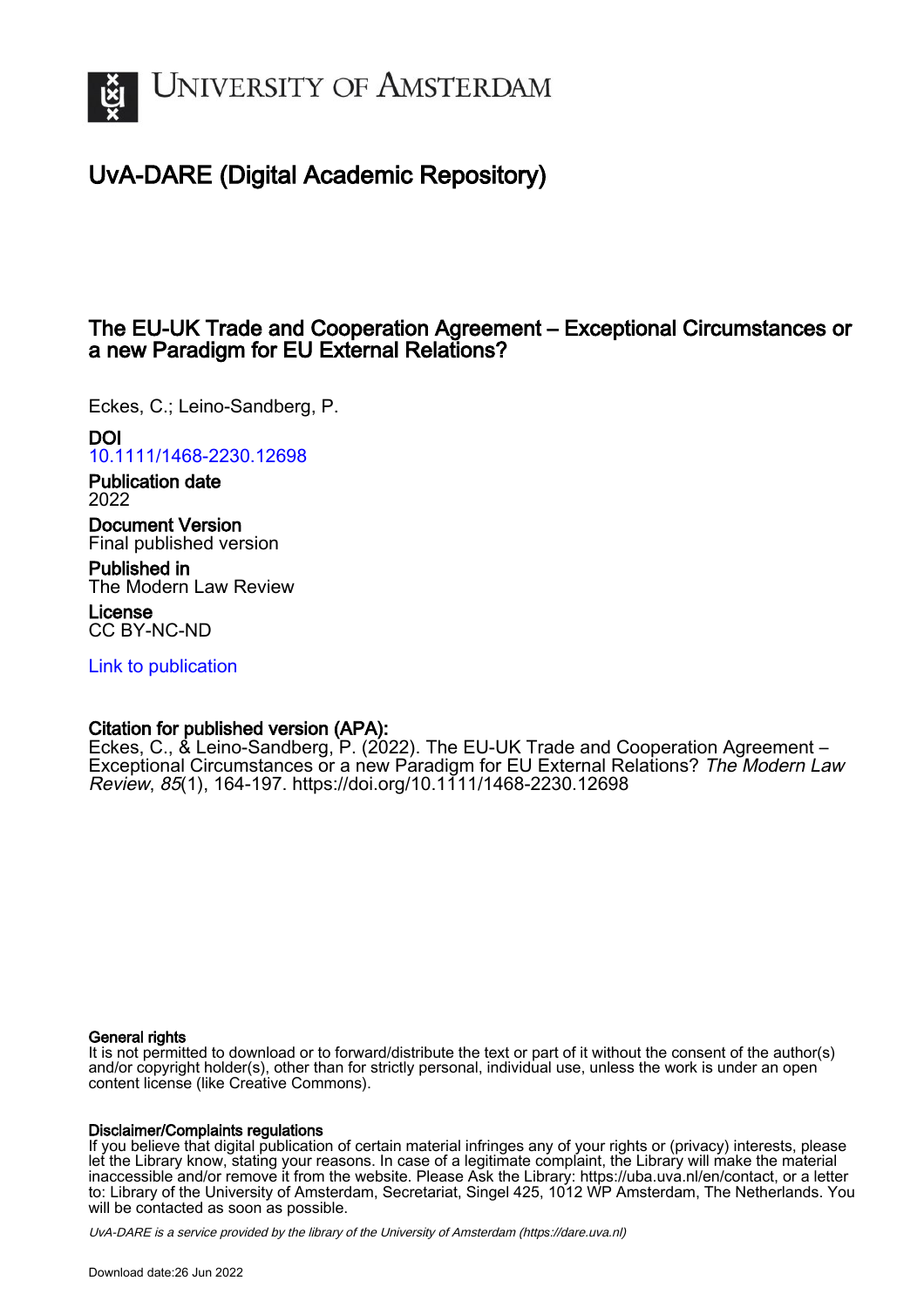**Modern Law Review** DOI: 10.1111/1468-2230.12698

# LEGISLATION

## The EU-UK Trade and Cooperation Agreement – Exceptional Circumstances or a new Paradigm for EU External Relations?

Christina Eckes<sup>\*</sup> D and Päivi Leino-Sandberg D

In the final days of 2020, the European Union and the United Kingdom concluded a Trade and Cooperation Agreement (TCA) covering a broad range of policy areas, including cooperation of law enforcement authorities and social security systems. The EU-UK TCA is unique as concerns the circumstances of its negotiation and adoption, as well as its substance. However, contrary to the argument of the EU institutions, the agreement will have broad implications for the understanding of the EU's external competence and Member States' ability to act in areas that are national competence and rely on national budgets. We are critical of the legitimacy of the TCA's conclusion process, consider that the lack of a deep constitutional analysis of the consequences of EU-only conclusion of the TCA, and of the TCA itself, are problematic, and believe that the choices made are likely to create difficulties for the implementation and enforcement of the agreement.

#### **INTRODUCTION**

The EU mandate for negotiating the Trade and Cooperation Agreement (TCA) between the EU and the UK sketched 'an ambitious, broad, deep and flexible partnership across trade and economic cooperation with a comprehensive and balanced Free Trade Agreement at its core, law enforcement and criminal justice, foreign policy, security and defence and wider areas of cooperation.'1 The negotiators were under greater time pressure than usual. The transition period was to expire at the end of 2020, and the UK was

<sup>∗</sup>Christina Eckes is professor of European law at the University of Amsterdam and director of the Amsterdam Centre for European Law and Governance (ACELG). Päivi Leino-Sandberg is Professor of Transnational European Law at the University of Helsinki and Deptuty Director of the Erik Castrén Institute of International Law and Human Rights. We thank Thomas Beukers, Marise Cremona,Toomas Kotkas, Piotr Krajewski, Chantal Mak, Sakari Melander, Peter van Elsuwege and Anna Wallerman for comments on earlier drafts. This publication results from the NORFACE project 'Separation of powers for 21st century Europe (SepaRope)', a joint project by the ACELG, ECI, and the Centre for European Research at the University of Gothenburg. We gratefully acknowledge the funding of the 'NORFACE Democratic Governance in a Turbulent Age programme.

1 Political declaration setting out the framework for the future relationship between the European Union and the United Kingdom 2019/C 384 I/02 (2019) at [https://eur-lex.europa.eu/legal](https://eur-lex.europa.eu/legal-content/EN/TXT/?qid=1592316528275&uri=CELEX%3A12019W/DCL%2801%29)content/EN/TXT/?qid=1592316528275&uri=[CELEX%3A12019W/DCL%2801%29](https://eur-lex.europa.eu/legal-content/EN/TXT/?qid=1592316528275&uri=CELEX%3A12019W/DCL%2801%29) (last visited 25 May 2021).

© 2021 The Authors. *The Modern Law Review* published by John Wiley & Sons Ltd on behalf of Modern Law Review Limited.

**(2022) 85(1) MLR 164–197**

This is an open access article under the terms of the [Creative Commons Attribution-NonCommercial-NoDerivs](http://creativecommons.org/licenses/by-nc-nd/4.0/) License, which permits use and distribution in any medium, provided the original work is properly cited, the use is non-commercial and no modifications or adaptations are made.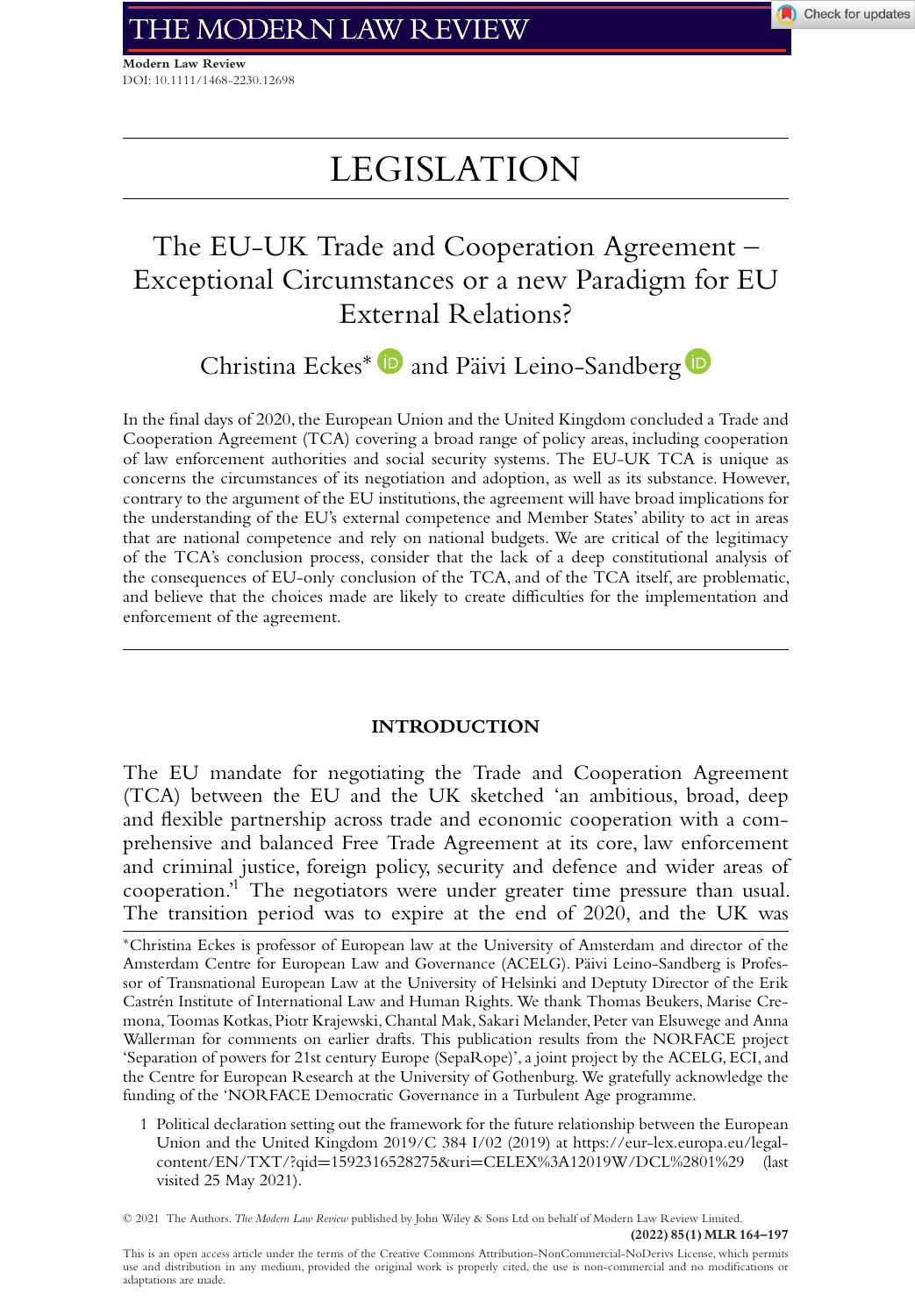reluctant to extend it. The Commission explained that a no-Deal Brexit would lead to a significant disruption of the EU-UK relations, 'to the detriment of individuals, businesses and other stakeholders'.<sup>2</sup> The negotiations were concluded on Christmas Eve. The decision to sign the agreement was taken by the Council in a hasty written procedure between Christmas and the New Year, enabling provisional application as of 1 January 2021. The European Parliament (EP) gave its consent on 27 April,<sup>3</sup> and the Council concluded the agreement on 29 April 2021.<sup>4</sup> In the UK, Parliament approved the agreement on 30 December, and it became the European Union (Future Relationship) Act 2020 when it received royal assent on 31 December 2020.<sup>5</sup> The agreement entered into force on 1 May 2021.

Until the end of 2020, the UK was bound by EU law. This could have paved the way for exceptionally easy negotiations. However, this was not the case. The positions of the parties were fundamentally different as regards in particular the role of EU law and the European Court of Justice (ECJ) in the application of the agreement.The UK repeatedly underlined how 'the EU had to accept once again that it was dealing with an independent and sovereign country'.<sup>6</sup>

Yet, the level of ambition was high and many of the UK proposals went 'significantly beyond what has been negotiated by the EU in other [free trade agreements] with third countries in recent years', as the EP observed.<sup>7</sup> The EU mandate aimed among other things to ensure the 'common standards applicable' in various areas beyond the internal market, $8$  including the 'effective and efficient practical cooperation between law enforcement and judicial

<sup>2</sup> European Commission, 'EU-UK Trade and Cooperation Agreement: protecting European interests, ensuring fair competition, and continued cooperation in areas of mutual interest' at [https:](https://ec.europa.eu/commission/presscorner/detail/en/ip_20_2531) [//ec.europa.eu/commission/presscorner/detail/en/ip\\_20\\_2531](https://ec.europa.eu/commission/presscorner/detail/en/ip_20_2531) (last visited 25 May 2021).

<sup>3</sup> European Parliament, 'Parliament formally approves EU-UK trade and cooperation agreement' Press Release (2021) at [www.europarl.europa.eu/news/en/press-room/20210423IPR02772/](http://www.europarl.europa.eu/news/en/press-room/20210423IPR02772/parliament-formally-approves-eu-uk-trade-and-cooperation-agreement) [parliament-formally-approves-eu-uk-trade-and-cooperation-agreement](http://www.europarl.europa.eu/news/en/press-room/20210423IPR02772/parliament-formally-approves-eu-uk-trade-and-cooperation-agreement) (last visited 25 May 2021).

<sup>4</sup> Council of the European Union, 'Council Decision on the conclusion, on behalf of the Union, of the Trade and Cooperation Agreement between the European Union and the European Atomic Energy Community, of the one part, and of the Agreement between the European Union and the United Kingdom of Great Britain and Northern Ireland concerning security procedures for exchanging and protecting classified information' 5022/3/21 REV 3 (2021) at<https://data.consilium.europa.eu/doc/document/ST-5022-2021-REV-3/en/pdf> (last visited 25 May 2021).

<sup>5</sup> European Union (Future Relationship) Act 2020 at [www.legislation.gov.uk/ukpga/2020/29/](http://www.legislation.gov.uk/ukpga/2020/29/enacted/data.htm) [enacted/data.htm](http://www.legislation.gov.uk/ukpga/2020/29/enacted/data.htm) (last visited 24 June 2021).

<sup>6</sup> UK Prime Minister's Office, 'Statement on further UK-EU negotiations: 21 October 2020' at [https://www.gov.uk/government/news/statement-on-further-uk-eu-negotiations-](https://www.gov.uk/government/news/statement-on-further-uk-eu-negotiations-21-october-2020)[21-october-2020](https://www.gov.uk/government/news/statement-on-further-uk-eu-negotiations-21-october-2020) (last visited 25 May 2021). See also K. Nicolaïdis, *The Political Mantra. Brexit, Control and the Transformation of the European Order* in F. Fabbrini (ed),*The Law & Politics of Brexit* (Oxford: OUP, 2017) 25, 45.

<sup>7</sup> European Parliament, 'Recommendations on the negotiations for a new partnership with the United Kingdom of Great Britain and Northern Ireland' P9\_TA(2020)0152, para 4 at [https:](https://www.europarl.europa.eu/doceo/document/TA-9-2020-0152_EN.html) [//www.europarl.europa.eu/doceo/document/TA-9-2020-0152\\_EN.html](https://www.europarl.europa.eu/doceo/document/TA-9-2020-0152_EN.html) (last visited 25 May 2021).

<sup>8</sup> Council of the European Union, 'ANNEX to COUNCIL DECISION authorising the opening of negotiations with the United Kingdom of Great Britain and Northern Ireland for a new partnership agreement' 5870/20 ADD 1 REV 3 (2020), para 103 at <https://data.consilium.europa.eu/doc/document/ST-5870-2020-ADD-1-REV-3/en/pdf> (last visited 26 May 2021).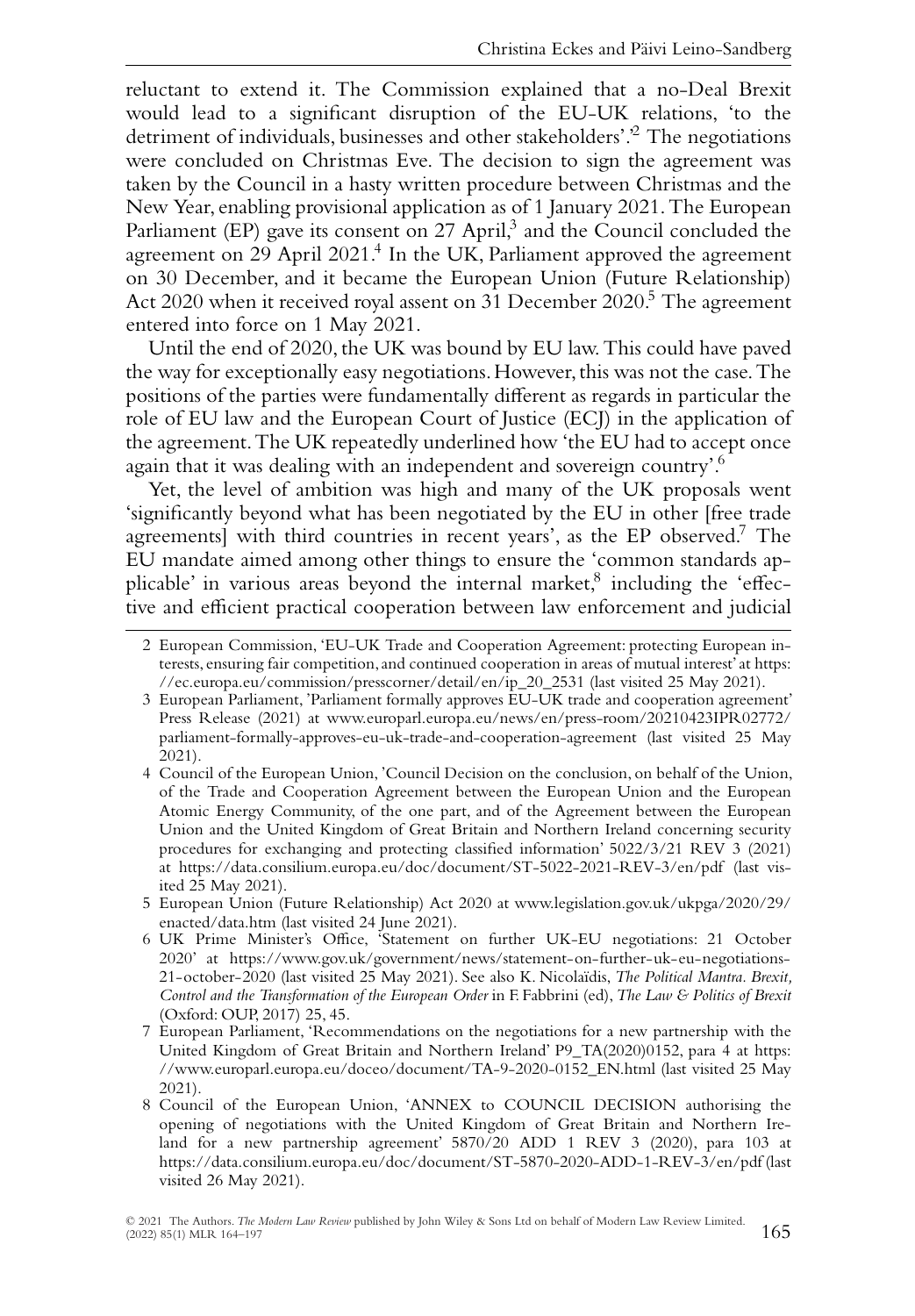authorities in criminal matters'.<sup>9</sup> It further recognises that 'the envisaged partnership may encompass areas of cooperation beyond those described therein' and that it 'might evolve over time.'10

At the stage of opening the negotiations, as is usual, the Council authorised the Commission to conduct negotiations, including in areas of national competences. The question of who should conclude the agreement was to be determined at the end.11 However, due to particular urgency, a proper discussion never took place. The TCA was concluded as an association agreement between the EU and the UK. The EU Member States are thus not parties to the agreement. This has many legal implications, in particular for their role and responsibilities under the agreement.The obligations under the agreement bind them as EU membership obligations. Member States are hence responsible for implementing the TCA *as a matter of EU law*<sup>12</sup> and the UK cannot enforce TCA obligations against them directly as a matter of international law. On the EU side, this solution is based on the argument that the EU had exclusive competence for part of the agreement (in particular Common Commercial Policy (CCP)) and at least 'potential competence' (shared competence that the EU exercises for the first time) for the rest.

The choice against mixity strikes us as an unusual one. Agreements negotiated by the EU that include provisions outside its exclusive competences are generally concluded as mixed agreements. This is the case even if mixity is not strictly necessary because of reserved competences of the Member States but results from a political choice ('facultative  $mixity$ ').<sup>13</sup> In the context of the EU-UK TCA,the EU-only solution may be legally problematic from a competence perspective.This is the case because large parts of the agreement fall under shared competences and because it covers several fields that the EU cannot regulate exhaustively, fields that it may not have competence to implement, and measures which are funded from national budgets. While the Member States may join the Union delegation in TCA governance bodies they do not act in a national capacity but as EU *representatives*. We discuss below<sup>14</sup> in what way this makes a difference considering that the Member States are bound by the principle of sincere cooperation with the aim to protect unity in the external representation of the Union.

Instead of a detailed legal analysis, the EU only character of the TCA was justified with the 'exceptional and unique character of the TCA, which is a

<sup>9</sup> *ibid*, para 124.

<sup>10</sup> *ibid*, para 8.

<sup>11</sup> Council Legal Service Opinion, footnote 4. The leaked opinion of the Council Legal Service is available at S. Peers, 'The Brexit Deal – Council legal service opinion' EU Law Analysis (2021) at [http://eulawanalysis.blogspot.com/2021/01/the-brexit-deal-council-legal-service.](http://eulawanalysis.blogspot.com/2021/01/the-brexit-deal-council-legal-service.html?m=1) [html?m=1](http://eulawanalysis.blogspot.com/2021/01/the-brexit-deal-council-legal-service.html?m=1) (last visited 26 May 2021) (CLS opinion). The relevant Annex B of Doc 6239/20 to which the opinion refers is not publicly available.

<sup>12</sup> Both EU-only and mixed agreements are binding on the Member States under Article 216(2) TFEU.They are hence under EU law equally responsible for the implementation of both types of agreements (see also Case C-239/03 *Commission* v *France (Etang de Berre)* ECLI:EU:C:2004:598).

<sup>13</sup> A. Rosas, 'Mixity Past, Present and Future: Some Observations' in M. Chamon and I. Govaere (eds),*EU External Relations Post-Lisbon - The Law and Practice of Facultative Mixity* (Leiden;Boston: Brill, 2020).

<sup>14</sup> Under the heading 'Institutional consequences'.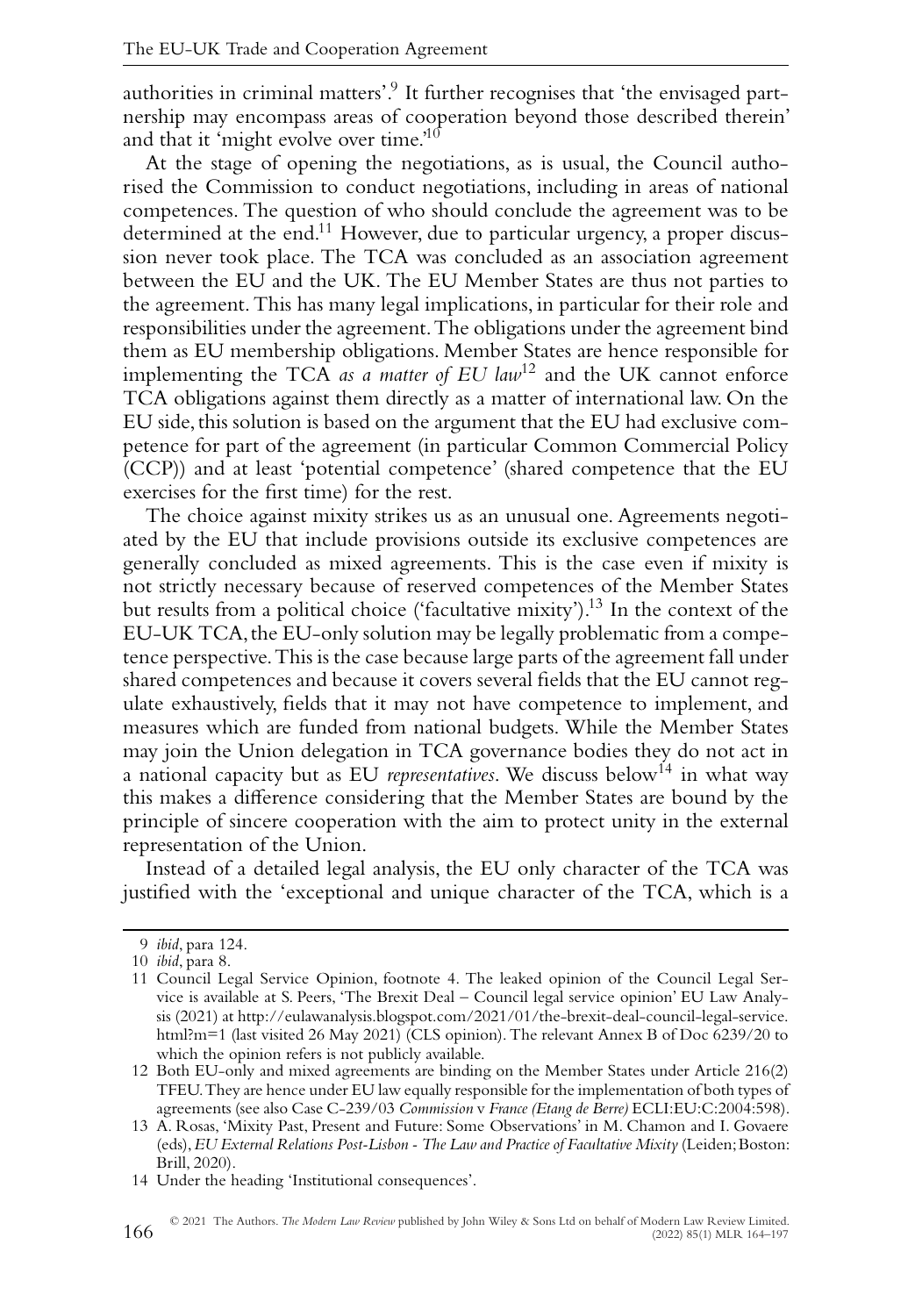comprehensive agreement with a country that has withdrawn from the Union',<sup>15</sup> and presented as a 'political choice'.<sup>16</sup> In order to have the TCA approved on the EU side without any procedural hiccups, the Council made a strategic effort to downplay any permanent effect of the EU-UK TCA on the power division within the EU.<sup>17</sup> It stressed that its

approach does not affect the allocation of competences between the Union and the Member States under the Treaties, and is limited to the United Kingdom due to the unprecedented character of this comprehensive negotiation with a country that has withdrawn from the Union.<sup>18</sup>

We find this argument incorrect and believe that under great time pressure, important issues of principle were disregarded and left unresolved. The choice for EU-only conclusion has constitutional implications for the dynamic competence division within the EU and how EU external competence is understood in the future.19 This also results in many ambiguities in the application and enforcement of the agreement. Therefore, this choice is not only an EU concern, but affects both parties.

Our focus is on the legal and political justification for the decision to conclude the EU-UK TCA as an EU-only agreement, in light of the division of competences between the EU and its Member States.When taking the decision to sign the agreement, the Council relied on a confidential but leaked opinion by the Council Legal Service (CLS), which 'does not provide an in-depth examination of all of its aspects, nor does it provide a comprehensive and detailed competence analysis.'20 The lack of detailed and publicly available analysis is problematic from a democratic legitimacy perspective. It also raises separation of powers issues because of the particular institutional role and position of the CLS, which sees as its task to empower national executives against the national parliaments. The Member States, who were not involved in the negotiations, are unlikely to have had the necessary time to analyse the competence question in any depth. To what extent their parliaments – whose prerogatives are fundamentally affected by the choice for an EU-only agreement – were involved in forming a position on the Council decision depends on national constitutional provisions and their involvement was limited by the short time window. We cannot trace the procedure in all of them, but will briefly consider three

<sup>15</sup> Council of the European Union,'Council Decision on the conclusion,on behalf of the Union,of the Trade and Cooperation Agreement between the European Union and the European Atomic Energy Community, of the one part, and of the Agreement between the European Union and the United Kingdom of Great Britain and Northern Ireland concerning security procedures for exchanging and protecting classified information' 13905/20 (2020), recital 6 at [https://data.](https://data.consilium.europa.eu/doc/document/ST-13904-2020-INIT/en/pdf) [consilium.europa.eu/doc/document/ST-13904-2020-INIT/en/pdf](https://data.consilium.europa.eu/doc/document/ST-13904-2020-INIT/en/pdf) (last visited 26 May 2021).

<sup>16</sup> CLS opinion, n 11 above.

<sup>17</sup> Statement by the Council and by the Representatives of the Governments of the Member States meeting within the Council, recorded in Council document 6239/20. CLS opinion, *ibid*.

<sup>18</sup> Statement by the Council and by the Representatives of the Governments, *ibid*.

<sup>19</sup> In addition to external competence, Brexit is likely to affect EU integration and EU law more broadly. On this, see N. Nic Shuibhne, 'Did Brexit Change EU Law?' (2021) *Current Legal Problems* (forthcoming).

<sup>20</sup> CLS opinion, n 11 above.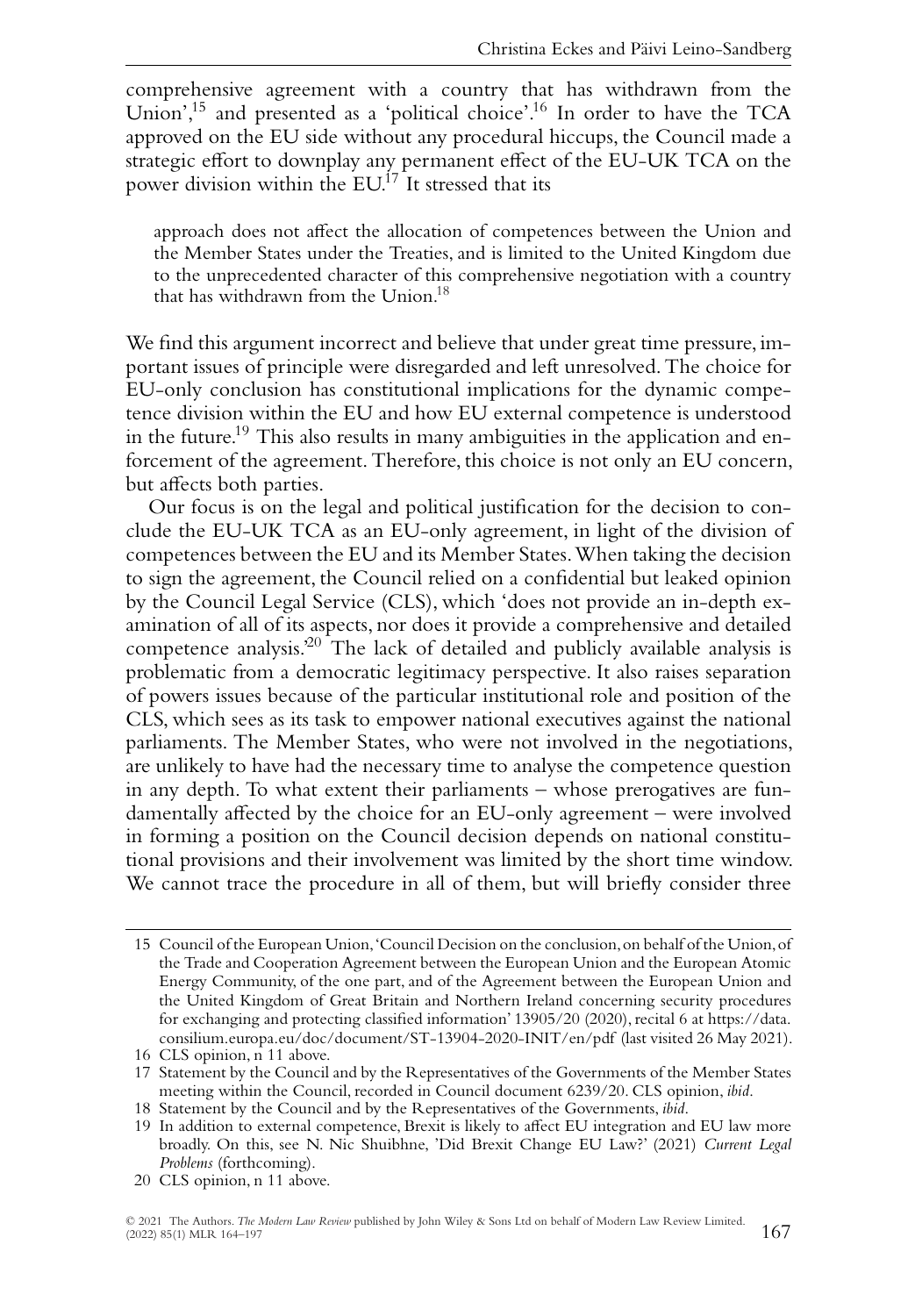Member States (Finland, the Netherlands and Germany), whose parliaments have a reputation of being more active in engaging with EU matters, in order to highlight what the best possible engagement looked like under the tight schedule. All three national parliaments have a strong role in EU matters and key documents are publicly available to enable analysis.What happened there is probably a 'best case scenario' of parliamentary involvement.The same concern applies to the British Parliament, which was also rushed in a fashion similar to the Member States' parliaments in the conclusion of the TCA at the end of 2020 and much more than the EP, whose time limit was extended to the end of April 2021.

For our analysis, the engagement of national parliaments is important because they provide the second channel of legitimacy that the EU builds on.Like many others, we believe that the EU is constructed in a way that ensures legitimacy through a two-pronged institutional set-up: via the EU institutions and via national institutions.21 This two-pronged approach is also reflected in the principle of democracy under the European Treaties and confirmed by the approach of national constitutional courts.<sup>22</sup> National parliaments are the central organ of the parliamentary democracies of the Member States. They must remain in the position to exercise substantial influence within the decision-making process of the Union. In the area of external relations, mixed agreements have been used to enable the participation of national parliaments.<sup>23</sup> If, therefore, the powers of the parliaments of the Member States are reduced to the indirect channel of control via the national representatives in the Council, the national prong of democratic legitimacy is significantly weakened. This hampers the democratic legitimacy of the Union as a whole. In order to protect legitimation via national channels, parliaments must be given appropriate time and information before taking their decisions. The Union does not possess a catch-all external competence. We fear that the EU institutions do not always take seriously enough these constraints on their own functions and the legitimacy boost that national parliaments provide.The EU-UK TCA is a good illustration of this institutional mindset and its consequences.National parliaments will be expected to give effect to subsequent measures that build on the agreement, such as funding social benefits and approving legislation needed to operationalise the agreement.

In this paper, we address the following questions: Could the EU legally conclude the EU-UK TCA as an EU-only agreement? What are the consequences of EU-only conclusion and how do they differ from a (hypothetical) mixed conclusion? How were national parliaments engaged? Was this engagement sufficient to legitimise the EU-only choice? Why was a public justification and

<sup>21</sup> Fundamentally, J. Habermas, 'Citizens and State Equality in a Supranational Political Community: Degressive Proportionality and the Pouvoir Constituant Mixte' (2017) 55 JCML 171; F. Scharpf, 'Legitimacy in the multilevel European polity' MPIfG Working Paper no 1 (2009) at <https://www.econstor.eu/bitstream/10419/41652/1/610149423.pdf> (last visited 25 June 2021).

<sup>22</sup> See Articles 2, 10, 12 and 14 TEU. See above the *ultra vires* test applied by the German Constitutional Court.

<sup>23</sup> L. Ankersmit*, '*Opinion 2/15 and the future of mixity and ISDS' European Law Blog (2017) at<https://europeanlawblog.eu/2017/05/18/opinion-215-and-the-future-of-mixity-and-isds/> (last visited 28 May 2021).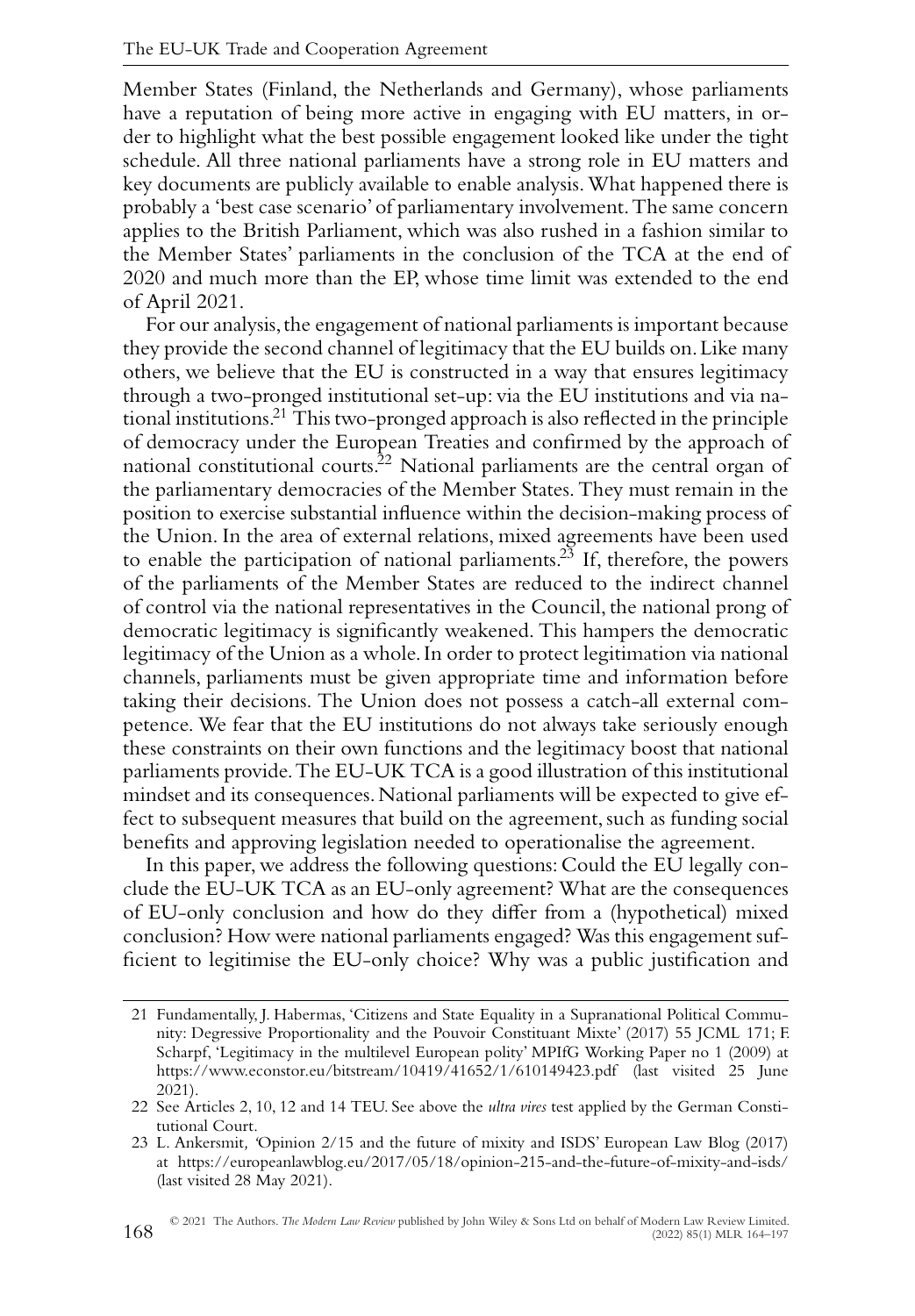debate of the competence questions particularly needed in the context of the EU-UK TCA?

The analysis is structured as follows. We first discuss the process of negotiating and adopting the EU-UK TCA (in the following section). Next, we explain why the competence questions and the choice for an EU-only agreement required a deeper analysis (the third section). Finally, we examine the consequences of EU-only for the division of powers, including as regards the application and enforcement of the agreement (the fourth section). In the conclusions, we summarise our findings that first, the (public) discussion about EU competences and their implications in the conclusion of the EU-UK TCA was insufficient; and second, that this process does not chime well with the twopronged legitimacy of the EU, which rests on two levels of decision-making: the European *and the national*. These questions are not only theoretical, but directly affect the legitimacy, application and enforcement of the agreement.

#### **NEGOTIATING AND ADOPTING THE EU-UK TCA**

#### **The negotiations**

The jointly agreed Terms of Reference on the UK-EU Future Relationship Negotiations laid down the basic principles on the organisation of negotiations. Confidentiality requirements were strict. Material originating from the other part could not be shared 'outside of negotiating teams without the consent of the other party' other than for the purposes of fulfilling 'institutional practice or constitutional obligations in the context of the negotiations, subject to appropriate confidentiality arrangements'.24 Bits and pieces of a draft text of the agreement were distributed in March 2020.25

Throughout the negotiations, public statements were made after the different rounds. The EU tended to point out how it had 'shown flexibility to work around the UK's red lines and find solutions that fully respect the UK's sovereignty. In particular with regard to the role of the ECJ, the future legislative autonomy of the UK, and fisheries'.26 On 18 June 2020, the EP regretted that 'following four rounds of negotiations, no real progress has been achieved'.27

[It] notes the substantial divergences between the EU and the UK, including on the scope and the legal architecture of the text to be negotiated; expresses deep concern

<sup>24 &#</sup>x27;Terms of Reference on the UK-EU Future Relationship Negotiations,' para 7 at [https://assets.publishing.service.gov.uk/government/uploads/system/uploads/attachment\\_data/](https://assets.publishing.service.gov.uk/government/uploads/system/uploads/attachment_data/file/869397/Terms_of_reference_on_the_UK-EU_negotiations.pdf) [file/869397/Terms\\_of\\_reference\\_on\\_the\\_UK-EU\\_negotiations.pdf](https://assets.publishing.service.gov.uk/government/uploads/system/uploads/attachment_data/file/869397/Terms_of_reference_on_the_UK-EU_negotiations.pdf) (last visited 25 June 2021).

<sup>25</sup> European Commission, 'Draft text of the Agreement on the New Partnership with the United Kingdom' UKTF (2020) 14 at [https://ec.europa.eu/info/sites/default/files/](https://ec.europa.eu/info/sites/default/files/200318-draft-agreement-gen.pdf) [200318-draft-agreement-gen.pdf](https://ec.europa.eu/info/sites/default/files/200318-draft-agreement-gen.pdf) (last visited 26 May 2021).

<sup>26</sup> European Commission, 'Statement by Michel Barnier following Round of negotiations for a new partnership agreement between the European Union and the United Kingdom' at [https://](https://ec.europa.eu/commission/presscorner/detail/en/STATEMENT_20_1612) [ec.europa.eu/commission/presscorner/detail/en/STATEMENT\\_20\\_1612](https://ec.europa.eu/commission/presscorner/detail/en/STATEMENT_20_1612) (last visited 27 May 2021).

<sup>27</sup> European Parliament, n 7 above, para 1.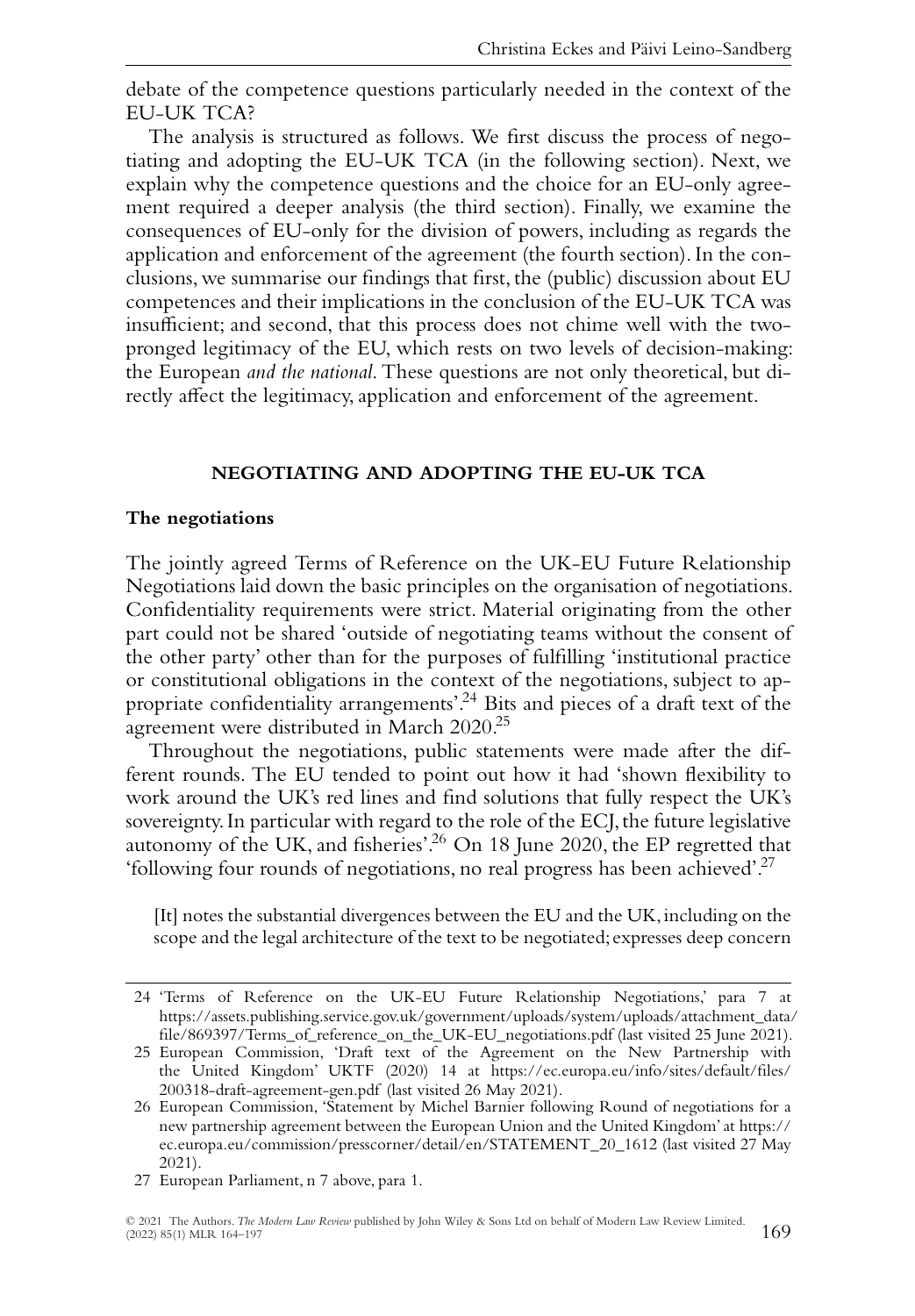at the limited scope of the future partnership envisaged by the UK Government and its piecemeal approach to negotiations only on areas that are in the interest of the UK; reiterates that such a "cherry-picking" approach is unacceptable for the  $EU<sup>28</sup>$ 

Given the slow progress, EU governments had little to share with their parliaments. As the end of the transitional period approached, negotiations were speeded up.'We've been clear on multiple occasions that we won't be extending the transition period.That remains the case,' stated Downing Street in early December 2020.<sup>29</sup> On Christmas Eve, the EU's Chief Negotiator Michel Barnier announced at a press conference that an agreement had been reached.<sup>30</sup> In a video message published on twitter, the British PM Boris Johnson declared that he had 'glad tidings of great joy because this is a deal'.<sup>31</sup>

The Commission emphasised that the TCA 'goes well beyond traditional free trade agreements and provides a solid basis for preserving our longstanding friendship and cooperation.<sup>32</sup> It explicitly aims to achieve non-trade objectives, confirmed by its conclusion as an association agreement,<sup>33</sup> and covers for example environmental and climate change issues in a way that does not justify categorising these issues as trade-related, as well as extensive cooperation on law enforcement and criminal matters. Its core legal framework (the TCA) establishes a governing structure, including dispute settlement, which enables the adding of 'supplementing agreements' on a broad range of subject matters.This model is also novel and itself raises a host of questions. It seems inspired by the EU's relationship with Switzerland, where the EU (unsuccessfully) pursued a new governance structure.<sup>34</sup> The TCA and its supplementing agreements are all self-standing but connected.All form part of the same overall framework including its institutional structure. This allows concluding these supplementing agreements as mixed agreements, if necessary or desired.<sup>35</sup>

On Boxing Day, 26 December 2020, the Commission adopted its proposal on the signing of the agreement. It identified Article 217 TFEU as 'the most appropriate [legal basis] given the broad scope of the envisaged partnership'.<sup>36</sup> The preamble revealed the EU-only nature, by stating: '[t]he Agreements should

<sup>28</sup> *ibid*.

<sup>29</sup> A. Sandford, 'Can the post-Brexit transition period be extended – and if not, why not?' Euronews (2020) at [https://www.euronews.com/2020/12/09/can-the-post-brexit-transition](https://www.euronews.com/2020/12/09/can-the-post-brexit-transition-period-be-extended-and-if-not-why-not)[period-be-extended-and-if-not-why-not](https://www.euronews.com/2020/12/09/can-the-post-brexit-transition-period-be-extended-and-if-not-why-not) (last visited 26 May 2021).

<sup>30</sup> European Commission, 'Remarks by Chief Negotiator Michel Barnier at the press conference on the outcome of the EU-UK negotiations' Press corner (2020) at [https://ec.europa.](https://ec.europa.eu/commission/presscorner/detail/en/speech_20_2533) [eu/commission/presscorner/detail/en/speech\\_20\\_2533](https://ec.europa.eu/commission/presscorner/detail/en/speech_20_2533) (last visited 26 May 2021).

<sup>31 &#</sup>x27;Brexit: EU diplomats briefed on Brexit trade deal' BBC News, 25 December 2020 at [www.](http://www.bbc.com/news/uk-politics-55443780) [bbc.com/news/uk-politics-55443780](http://www.bbc.com/news/uk-politics-55443780) (last visited 26 May 2021).

<sup>32</sup> European Commission, n 2 above.

<sup>33</sup> See Council Decision (EU) 2020/2252 (OJ L444) recital 5.

<sup>34</sup> P. van Elsuwege 'A New Legal Framework for EU-UK Relations: Some Reflections from the Perspective of EU External Relations Law' (2021) 6 *European Papers*.

<sup>35</sup> Article 2(1) TCA.

<sup>36</sup> This would be used together with the procedural legal basis in Article 218(5) TFEU, read in conjunction with the second subparagraph of Article 218(8) TFEU which provides for unanimity voting in the Council. European Commission, 'Proposal for a COUNCIL DECI-SION on the signing, on behalf of the Union, and on provisional application of the Trade and Cooperation Agreement between the European Union and the European Atomic Energy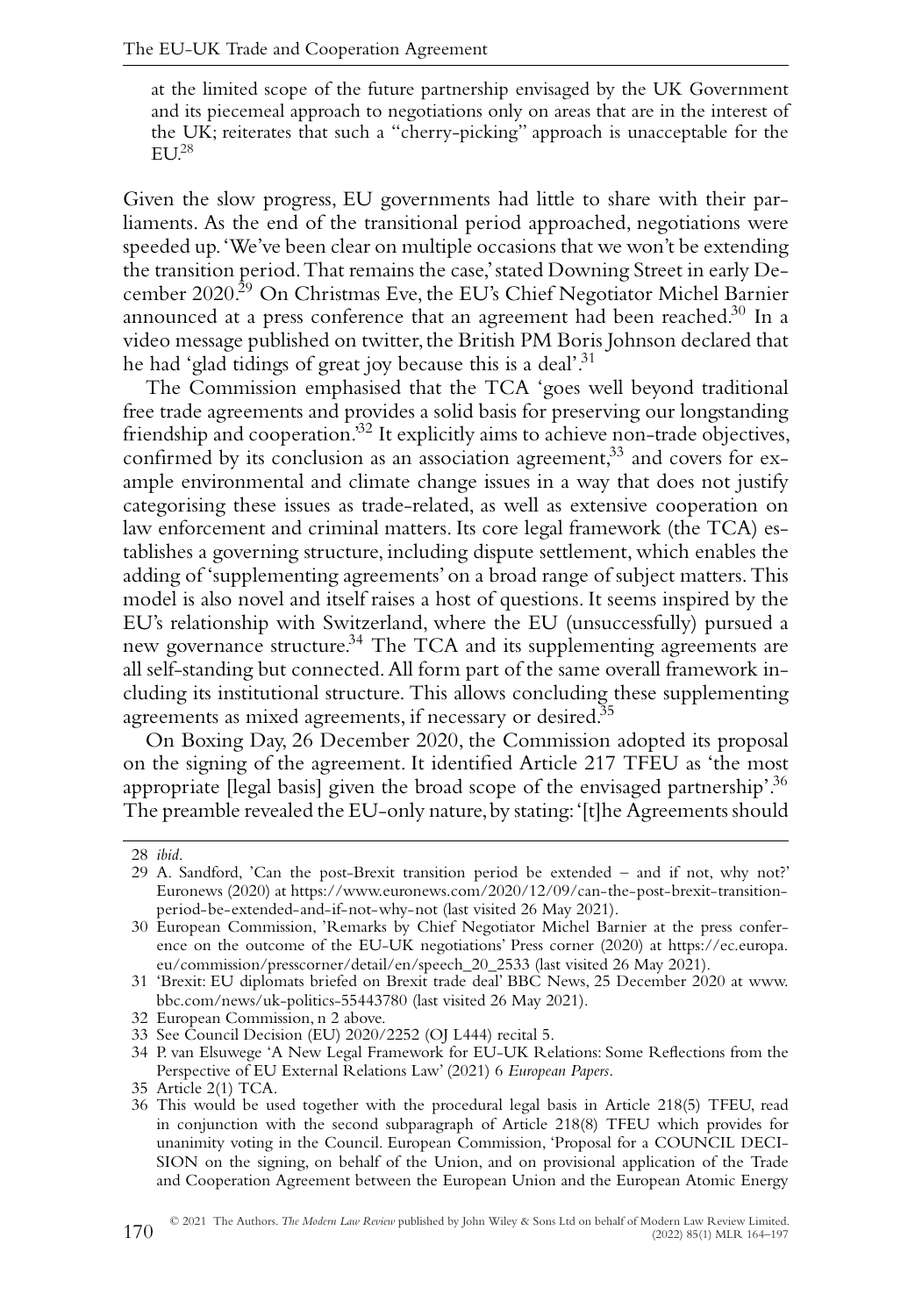be signed on behalf of the Union, subject to the fulfilment of the procedures required for their conclusion at a later date'.37 The Commission stressed that the 'late timing should not jeopardise democratic scrutiny to be exercised by the EP in accordance with the Treaties.'38 Provisional application had been constantly opposed by the UK for reasons of 'uncertainty that it creates for individuals, businesses and indeed the Parties'.<sup>39</sup> However, following in particular the EP's protest, it was later extended to the end of April 2020.40

The focus of institutional concern was on the EP, whose consent was needed for the conclusion of the agreement. Since the entry into force of the Lisbon Treaty the role of the EP as the focus of lobbying and political struggle has increased also in the context of external agreements.41 As regards the EU-UK TCA, 'it has certainly managed to enhance its own profile in the process of ratifying the TCA', and with the disappearance of national parliaments from the scene effectively established itself as a new 'mother of all parliaments'.<sup>42</sup>

The Council approved signature in a written procedure that ended on 29 December 2020 and decided that the TCA was to be applied on a provisional basis from 1 January 2021.43 Signing and concluding the agreement as an EUonly agreement signifies that the EU is competent to act in all areas covered

- 40 European Commission, 'Proposal for a COUNCIL DECISION on the position to be taken on behalf of the European Union in the Partnership Council established by the Trade and Cooperation Agreement between the European Union and the European Atomic Energy Community, of the one part, and the United Kingdom of Great Britain and Northern Ireland, of the other part, as regards the date on which provisional application of the Trade and Cooperation Agreement shall cease' COM(2021) 64 final/2 at [https://eur](https://eur-lex.europa.eu/legal-content/EN/TXT/HTML/?uri=CELEX:52021PC0064&from=FR)[lex.europa.eu/legal-content/EN/TXT/HTML/?uri](https://eur-lex.europa.eu/legal-content/EN/TXT/HTML/?uri=CELEX:52021PC0064&from=FR)=CELEX:52021PC0064&from=FR (last visited 26 May 2021);The Partnership Council,'Decision No 1/2021 of the Partnership Council established by the Trade and Cooperation Agreement between the European Union and the European Atomic Energy Community,of the one part,and the United Kingdom of Great Britain and Northern Ireland, of the other part of 23 February 2021 as regards the date on which provisional application pursuant to the Trade and Cooperation Agreement is to cease' 2021/356 at [https://eur-lex.europa.eu/legal-content/EN/TXT/?uri](https://eur-lex.europa.eu/legal-content/EN/TXT/?uri=CELEX:22021D0356)=CELEX:22021D0356 (last visited 28 May 2021).
- 41 C. Eckes, *EU Powers under Pressure* (Oxford: OUP, 2019) ch 5.
- 42 J. Larik, '"The mother of all parliaments"? How the ratification of the Trade and Cooperation Agreement boosts the European Parliament's Profile' DCU Brexit Institute, 2021 at [http://dcubrexitinstitute.eu/2021/04/the-mother-of-all-parliaments-how-the-ratification](http://dcubrexitinstitute.eu/2021/04/the-mother-of-all-parliaments-how-the-ratification-of-the-trade-and-cooperation-agreement-boosts-the-european-parliaments-profile/)[of-the-trade-and-cooperation-agreement-boosts-the-european-parliaments-profile/](http://dcubrexitinstitute.eu/2021/04/the-mother-of-all-parliaments-how-the-ratification-of-the-trade-and-cooperation-agreement-boosts-the-european-parliaments-profile/) (last visited 26 May 2021).
- 43 Council of the European Union, 'Statement by the Council for the minutes' 14339/20, 2 at<https://data.consilium.europa.eu/doc/document/ST-14339-2020-INIT/en/pdf> (last visited 28 May 2021).

Community, of the one part, and the United Kingdom of Great Britain and Northern Ireland, of the other part, and of the Agreement between the European Union and the United Kingdom of Great Britain and Northern Ireland concerning security procedures for exchanging and protecting classified information' COM/2020/855 final/2 at [https://eur-lex.europa.eu/legal](https://eur-lex.europa.eu/legal-content/EN/TXT/?uri=CELEX%3A52020PC0855%2801%29&qid=1622021720904)content/EN/TXT/?uri=[CELEX%3A52020PC0855%2801%29&qid](https://eur-lex.europa.eu/legal-content/EN/TXT/?uri=CELEX%3A52020PC0855%2801%29&qid=1622021720904)=1622021720904 (last visited 26 May 2021).

<sup>37</sup> *ibid*.

<sup>38</sup> *ibid*.

<sup>39</sup> M. Gove, 'Provisional Application of the EU-UK Trade and Cooperation Agreement' Letter to Vice-President Sefcovic, 23 February 2021 at [https://assets.publishing.](https://assets.publishing.service.gov.uk/government/uploads/system/uploads/attachment_data/file/963820/CDL_to_Maros_Sefcovic.pdf) [service.gov.uk/government/uploads/system/uploads/attachment\\_data/file/963820/CDL\\_to\\_](https://assets.publishing.service.gov.uk/government/uploads/system/uploads/attachment_data/file/963820/CDL_to_Maros_Sefcovic.pdf) [Maros\\_Sefcovic.pdf](https://assets.publishing.service.gov.uk/government/uploads/system/uploads/attachment_data/file/963820/CDL_to_Maros_Sefcovic.pdf) (last visited 25 June 2021).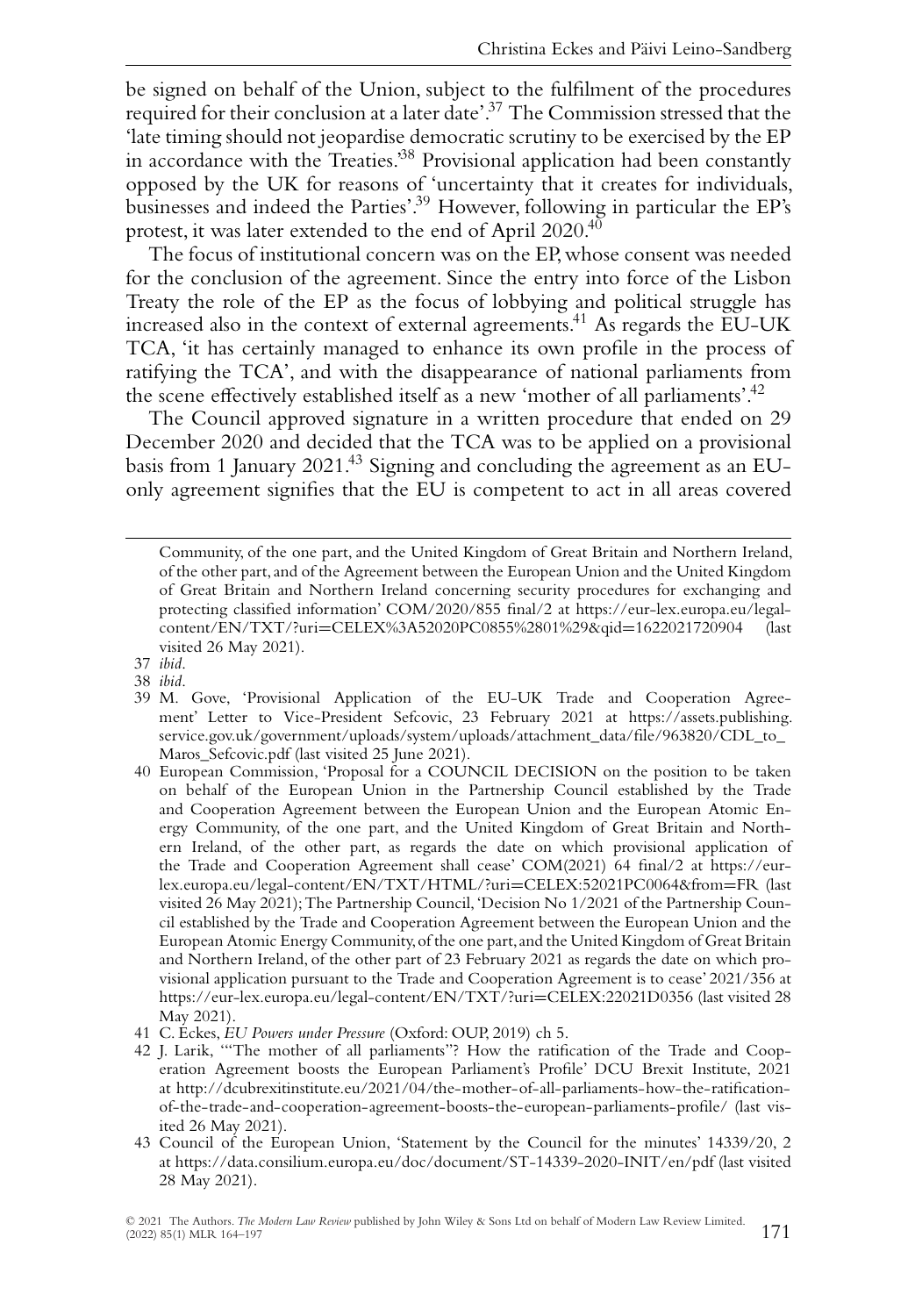by it. When a Member State, the UK generally insisted on facultative mixity,<sup>44</sup> which is an option explicitly endorsed by the ECJ.<sup>45</sup> Yet, by ruling out any further extension of the transition period, the UK, as a non-EU State, in practice pressured the EU to conclude the TCA as an EU-only agreement.

The EU-UK TCA also seems to represent a typical case where it would be advisable to request an opinion from the ECJ pursuant to Article 218(11) TFEU. Like many other requested opinions in the past, it raises unclear and previously unexplored questions concerning the compatibility of an envisaged agreement with the Treaties and the competence to conclude it either as EUonly or a mixed agreement.<sup>46</sup> Yet, it seems that there was a general agreement that, despite the unbeaten ground and unorthodox solutions involved, the Court should not be engaged with the matter. In any case, this all now seems water under the bridge. Questions can only be asked about *envisaged* agreements 'at any time before the Community's consent to be bound by the agreement is finally expressed'.47 This is because 'the preventive intent' of the procedure 'can no longer be achieved if the Court rules on an agreement which has already been concluded'.48 This means that an Opinion could have been requested by any EU institution or government any time after there was enough information about the proposed agreement, and if not earlier, then after the agreement was signed on 29 December 2020 and while it was being provisionally applied (until 29 April 2021). Most specifically, the opinion procedure cannot be invoked for addressing problems at the implementation stage of the agreement.<sup>49</sup> Yet, it seems likely that such difficulties may appear on the radar.

Signing a mixed agreement and allowing for provisional application (with or without specifying competences further) is common practice.50 While an oft-followed solution is for the EU to confine the scope of the provisional application to matters falling within the Union's competences, or even *exclusive* competences,the Council has at times decided to provisionally apply provisions generally considered to (also) involve competences of the Member States, such as criminal enforcement of intellectual property rights or the protection of the environment.<sup>51</sup> These options were not used in the case of the TCA. Once the agreement had been signed, a possible mixed nature would have required adding new parties to the agreement and, hence, UK acceptance.

<sup>44</sup> For example the UK argued against the EU-only conclusion of the Kosovo SAA.

<sup>45</sup> Case C–600/14 *Germany* v *Council (COTIF I)* ECLI:EU:C:2017:935 at [46]-[52].

<sup>46</sup> See Opinion 2/15 *EU-Singapore FTA* ECLI:EU:C:2017:376 at [28]-[29]; Opinion 2/00 ECLI:EU:C:2001:664 at [3]; Opinion 1/75 ECLI:EU:C:1975:145 1360; Opinion 1/78 ECLI:EU:C:1979:224 at [30]; Opinion 2/91 *ILO* ECLI:EU:C:1993:106 at [3]; Opinion 1/94 ECLI:EU:C:1994:384 at [9].

<sup>47</sup> Opinion 1/94 *ibid* at [2].

<sup>48</sup> Opinion 3/94 ECLI:EU:C:1995:436 at [19].

<sup>49</sup> Opinion 2/00 n 46 above at [17].

<sup>50</sup> J. Heliskoski, 'Provisional Application of EU Free Trade Agreements' in M. Hahn and G. Van der Loo (eds), *Law and Practice of the Common Commercial Policy* (Leiden: Brill, 2020) 587.

<sup>51</sup> *ibid*, 607-608; for example the provisions of criminal enforcement of intellectual property rights were explicitly excluded in the provisional application of the Free Trade Agreement between the European Union and its Member States, of the one part, and the Republic of Korea, of the other part, OJ (2011) L 127/6.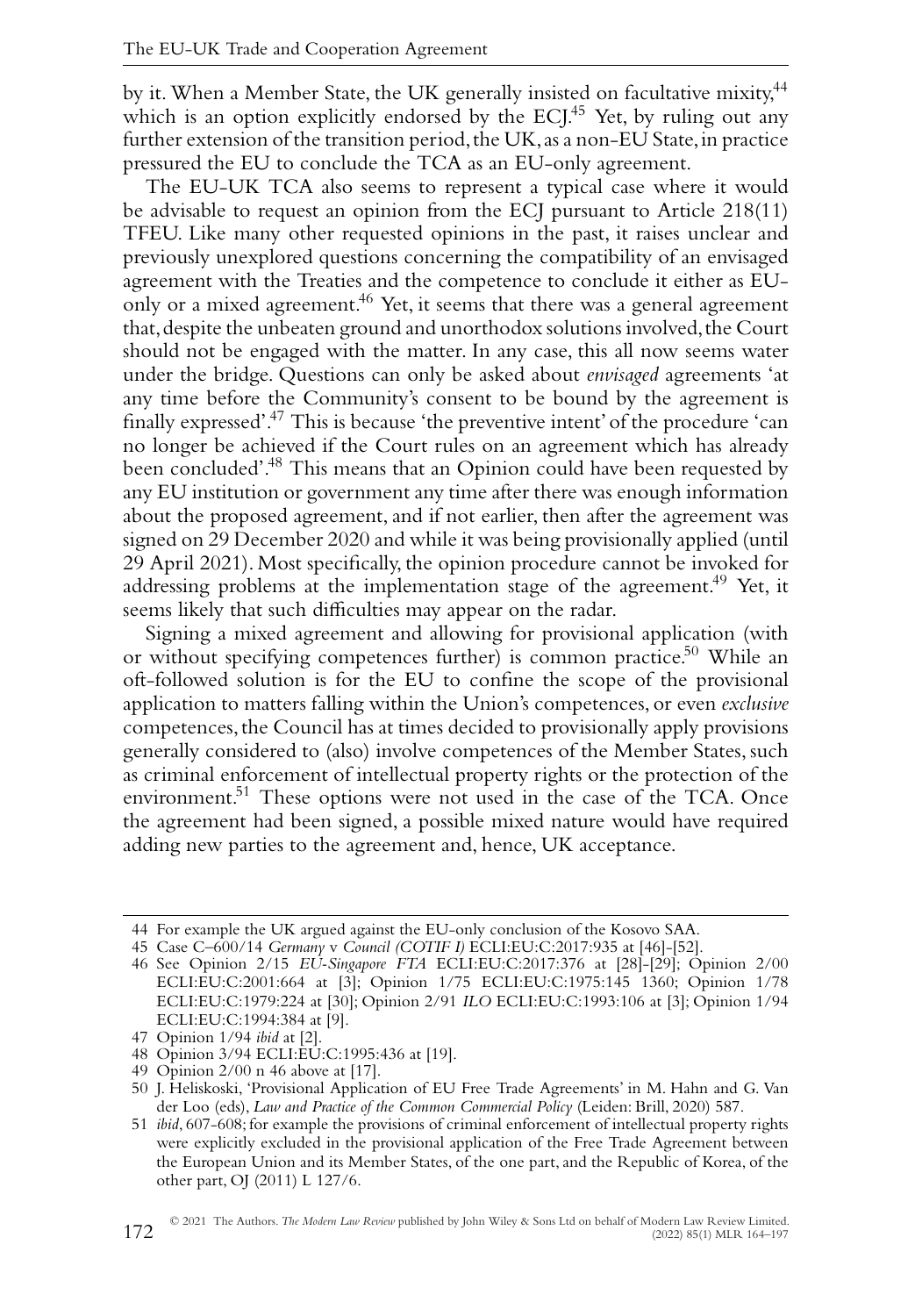#### **National parliamentary debate: too little, too late**

National parliamentary procedures preceding the adoption of the Council decision were taken in a matter of days after the Commission Boxing Day proposal to sign the agreement. In Finland, on 28 December 2020, the Grand Committee organised an informal online hearing with the Minister for European Affairs concerning the signature of the TCA. It had no time to hear specialist committees or outside experts, and – due to the informal nature of the hearing – did not even formulate a position on the matter.<sup>52</sup> In the Netherlands, however, the matter was discussed in much detail on 28 December 2020 with Mr Blok, Minister of Foreign Affairs.<sup>53</sup> Many critical questions were raised concerning the 'last minute decision' for EU-only conclusion, the fact that the EU-only conclusion was presented as a political choice only, rather than based on legal considerations, and the lack of transparency surrounding the CLS advice on this matter.<sup>54</sup> Some parliamentarians questioned specifically why a mixed agreement with provisional application of the part falling under EU competences was not possible and what the precise consequences of the EU-UK TCA for the Netherlands were.55 Foreign minister Blok admitted that the choice for EU-only was last minute and 'heel ongemakkelijk' ('very awkward') but served Dutch interests including continuation of fishing in British waters.<sup>56</sup>

The Commission proposal for concluding the TCA then followed. In Finland, the Parliament was bluntly informed by the government that it was now too late to even think about formulating a substantive position: the question was about whether Finland should vote against the conclusion of the agreement in the Council and thus cause a no-Deal Brexit.<sup>57</sup> The government signed up to the CLS analysis and stressed that the provisions in the TCA concern matters that are already broadly covered by EU legislation. For the government, the TCA was 'a special case' and an EU-only agreement was the 'only way'to avoid a no-Deal Brexit. In any case, the agreement did not affect competence divisions beyond the relations with the UK.<sup>58</sup> The Constitutional Law Committee pointed out that even if the government assumed the TCA did not have to be a mixed agreement, the competence divisions should have been explained in detail and required that the 'legal solidity of the solution must be ensured before the decision on the conclusion of the agreement is taken.'59 However, the Parliament's Grand Committee ignored this guidance and accepted the agreement stressing that the 'exceptional' solution should not be taken as a change in the

57 Government memorandum UJ 52/2020 vp.

<sup>52</sup> Press Release by the Parliament of Finland at [https://www.eduskunta.fi/FI/tiedotteet/Sivut/](https://www.eduskunta.fi/FI/tiedotteet/Sivut/suuri-valiokunta-kasitteli-eun-ja-ukn-uutta-suhdetta-koskevien-sopimusten-valiaikaista-soveltamista.aspx) [suuri-valiokunta-kasitteli-eun-ja-ukn-uutta-suhdetta-koskevien-sopimusten-valiaikaista](https://www.eduskunta.fi/FI/tiedotteet/Sivut/suuri-valiokunta-kasitteli-eun-ja-ukn-uutta-suhdetta-koskevien-sopimusten-valiaikaista-soveltamista.aspx)[soveltamista.aspx.](https://www.eduskunta.fi/FI/tiedotteet/Sivut/suuri-valiokunta-kasitteli-eun-ja-ukn-uutta-suhdetta-koskevien-sopimusten-valiaikaista-soveltamista.aspx)

<sup>53</sup> *Kamerstukken II* 2020/21, 35393, nr 30.

<sup>54</sup> *ibid*. See interventions by Bosman (VVD), Van Ojik (GroenLinks), Omtzigt (CDA), Van der Graaf (ChristenUnie), and Bisschop (SGP).

<sup>55</sup> *ibid*, 12-13.

<sup>56</sup> *ibid*, 26. See the justification of the Dutch foreign minister, emphasising that the Netherlands would be more affected than most EU Member States.

<sup>58</sup> Government memorandum UJ 52/2020 vp.

<sup>59</sup> Statement in the minutes of the Constitutional Law Committee, 11 February 2021.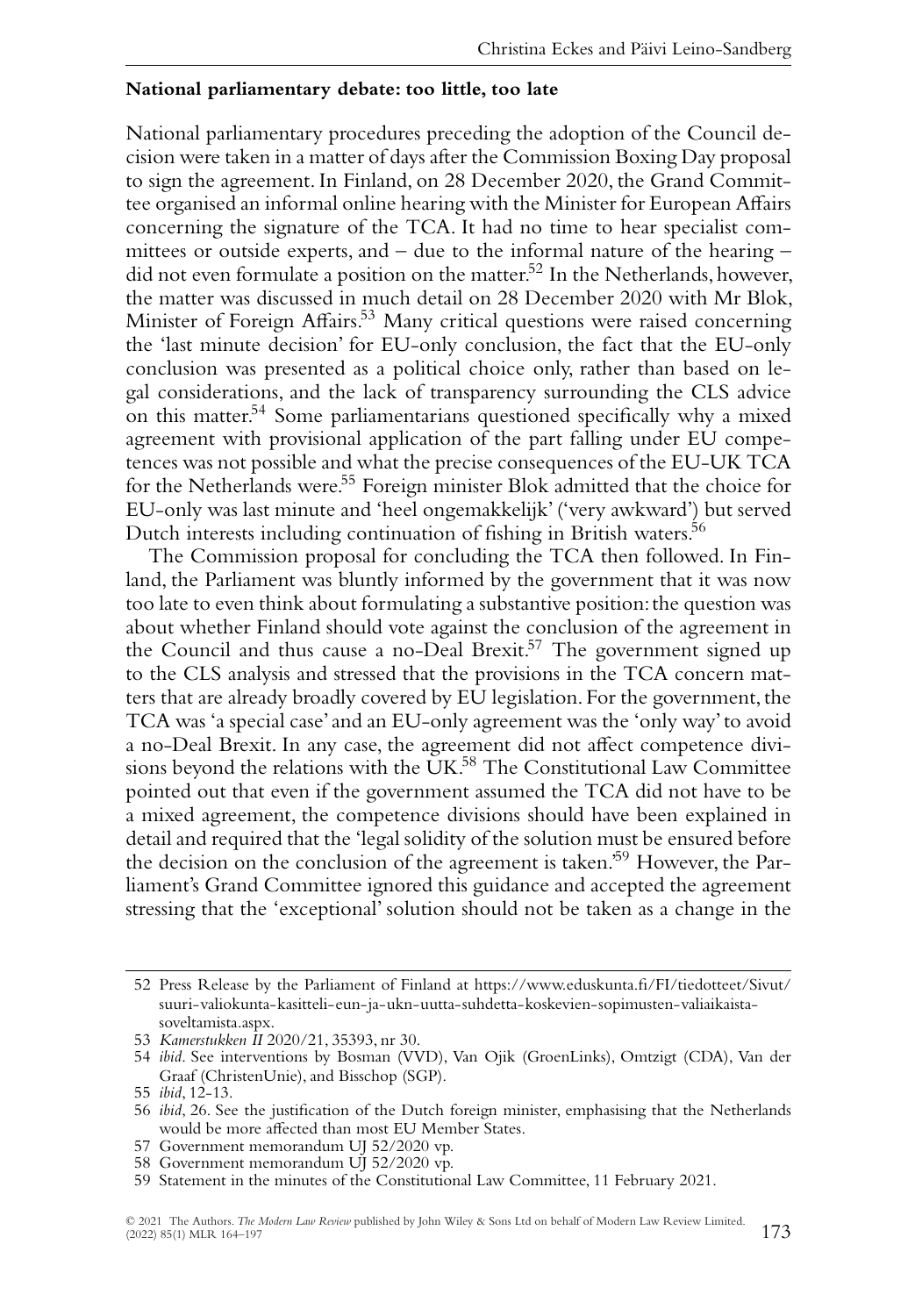way the EU concludes international agreements, and must not affect divisions of competence under the Treaties.<sup>60</sup>

In Germany, only on 25 January 2021, the *Bundestag*'s Committee for European Union Affairs held an expert hearing on the EU-UK TCA that focused, among other things, on the EU-only conclusion.<sup>61</sup> The choice for concluding an EU-only agreement was discussed in the plenary meeting of the Bundestag on 13 February 2020.62 It was largely supported by members from different factions (CDU; SPD; FDP, BÜNDNIS 90/DIE GRÜNEN) but criticised by *Die Linke*, by pointing at the inconsistency with the position of the Bundestag in favour of mixed conclusion of the TTIP and CETA.<sup>63</sup>

Delivering a mixed agreement would have been difficult, if not impossible, before the end of 2020. But even more fundamentally, the wish to maintain EU unity at the stage of conclusion prevailed. Unity of the EU had served as the key principle all through the EU negotiations, and there were justified fears that the British would exploit any disunity. It is evident that there was no appetite for a new CETA, which has been provisionally applied since 2017 but has not yet entered into force. The difficulties emerging from the negative Dutch referendum on the Ukraine Association Agreement demonstrate how the EU-only conclusion may offer a quicker and more problem-free adoption. This setting provided a further impetus to put pressure on potentially difficult Member States through the expiry of deadlines and the use of hasty written procedures enabling neither the engagement of national actors nor a forum for critical debate during a domestic ratification round.

The choice for mixity was thus *highly political*; it prioritised certain aspects at the expense of others. What received close to no attention in the institutional positions is how the decision to conclude the EU-UK TCA as an EU-only agreement would affect the position of national parliaments. They lose public engagement since they no longer approve those parts of the international agreement that fall under shared competences and that up to the point of conclusion of the agreement were governed by national law. This cannot be compensated by their indirect control of national representatives in the Council. Keeping in mind the constitutional consequences of moving away from the practice of concluding mixed agreements, even if this is based on a political choice (facultative mixity), we believe that this decision to take a different (political) route would have required a detailed and public constitutional analysis of the different competences at play and, above all, the consequences that flow from exercising them at both EU and national level. Parliaments should not be deprived of their functions in a hasty and secret procedure out of a general fear that they might actually exercise their powers and decide something different.When this

<sup>60</sup> Position of the Grand Committee, SuVEK 3/2021 vp.

<sup>61</sup> Deutscher Bundestag, 'Ausschuss für die Angelegenheiten der Europäischen Union' at [https://www.bundestag.de/ausschuesse/pe1\\_europaeischeunion#url](https://www.bundestag.de/ausschuesse/pe1_europaeischeunion#url=L2Rva3VtZW50ZS90ZXh0YXJjaGl2LzIwMjEva3cwNC1wYS1ldXJvcGEtYnJleGl0LTgxNzMwNg==&mod=mod540070)=L2Rva3VtZW50ZS90Z [Xh0YXJjaGl2LzIwMjEva3cwNC1wYS1ldXJvcGEtYnJleGl0LTgxNzMwNg](https://www.bundestag.de/ausschuesse/pe1_europaeischeunion#url=L2Rva3VtZW50ZS90ZXh0YXJjaGl2LzIwMjEva3cwNC1wYS1ldXJvcGEtYnJleGl0LTgxNzMwNg==&mod=mod540070)==&mod=mod [540070](https://www.bundestag.de/ausschuesse/pe1_europaeischeunion#url=L2Rva3VtZW50ZS90ZXh0YXJjaGl2LzIwMjEva3cwNC1wYS1ldXJvcGEtYnJleGl0LTgxNzMwNg==&mod=mod540070) (last visited 28 May 2021).<br>62 Deutscher Bundestag, 'Plen

<sup>62</sup> Deutscher Bundestag, 'Plenarprotokoll 19/146: 146. Sitzung' 2020 at <https://dipbt.bundestag.de/dip21/btp/19/19146.pdf> (last visited 28 May 2021).

<sup>63</sup> Deutscher Bundestag, 'Fraktionen kritisieren Post-Cotonou-Abkommen' Presse, 2021 at <https://www.bundestag.de/presse/hib/816974-816974> (last visited 28 May 2021).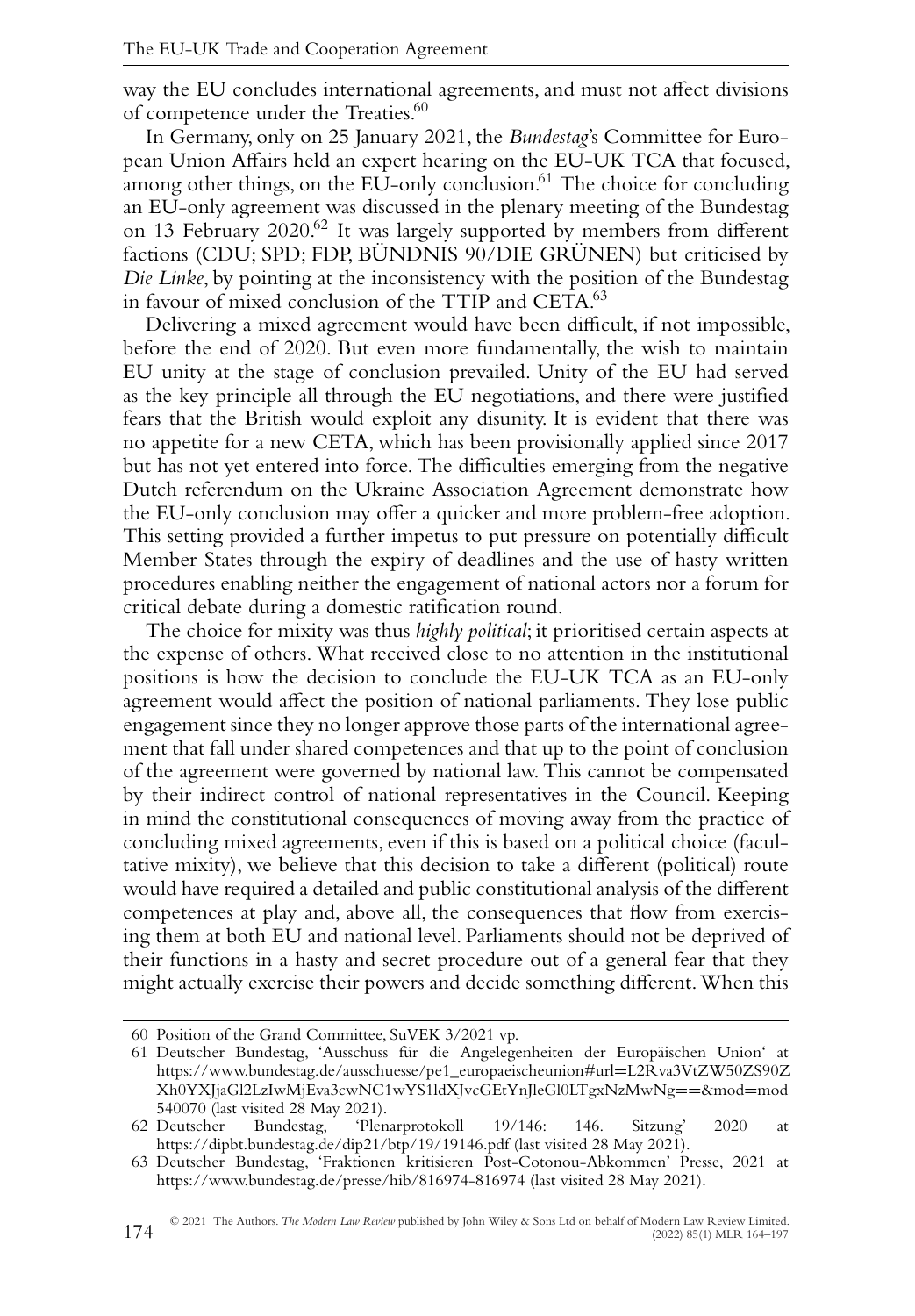happens, the minimum requirement that we see is that at least the political justification for this choice is brought to a public and openly debated.

National parliaments could not sufficiently exercise their important function as part of the two-pronged approach to democratic legitimacy within the EU. The second prong of legitimacy through the EU institution may have worked better, as the EP had more time for deliberation. However, as explained above, the institutional set-up of the EU relies for its democratic legitimacy on both the national and the European prongs and the TCA, as we will continue to argue, required, because of the range of issues with which it deals, legitimation and approval also via national channels. Within the complex institutional setup of the EU the national prong cannot simply be substituted by the European one – or the other way around.

#### **IN NEED OF A DEEPER ANALYSIS OF THE EU-ONLY CONCLUSION**

#### **The Council Legal Service with a particular mandate**

Who should be charged with the comprehensive constitutional analysis prior to the conclusion of a comprehensive and innovative international agreement? In the Council, this task is usually allocated to the CLS.<sup>64</sup> However, the function of the CLS in the EU structure is to serve decision-making in the Council and promote what it identifies as the 'Council's interest'. In this case, the task of the CLS was to save the EU from a no-Deal Brexit and enable the conclusion of the EU-UK TCA without additional procedural hurdles. It is not the task of the CLS to think about Member State sovereignty or even how Member State authorities will deal with the agreement in the future. In the matter at hand, its task was to enable ministers to tell their parliaments in capitals that the agreement was 'business as usual', that nothing extraordinary was taking place, and that, in any event, the case was entirely exceptional and had no consequences for Member States' powers in the future.

From a separation of powers perspective, it appears problematic that the CLS seems to be the only actor who offered a legal analysis – quite concise in its written form and most likely more extensive in its oral delivery. The CLS, because of its institutional position, considers it as its task to empower the national executives represented in the Council, including against their own national parliaments.<sup>65</sup> This may to a certain extent be justified in light of the CLS's role in advising the Council, but it is short sighted in light of the indirect source of democratic legitimacy of the Council. Article 10(2) TEU specifically stresses that the Council derives its democratic legitimacy through national governments,who are 'democratically accountable either to their national Parliaments, or to their citizens'.

<sup>64</sup> See P.Leino-Sandberg,*The Politics of Legal Expertise in EU Policy Making* (Cambridge:Cambridge University Press, (forthcoming) 2021).

<sup>65</sup> For a discussion of the CLS role in the context of the COVID19 crisis, see P.Leino-Sandberg and M.Ruffert,'From apologetics to critical assessment – Next Generation EU and its constitutional ramifications' (forthcoming, reference to be completed at proofs stage).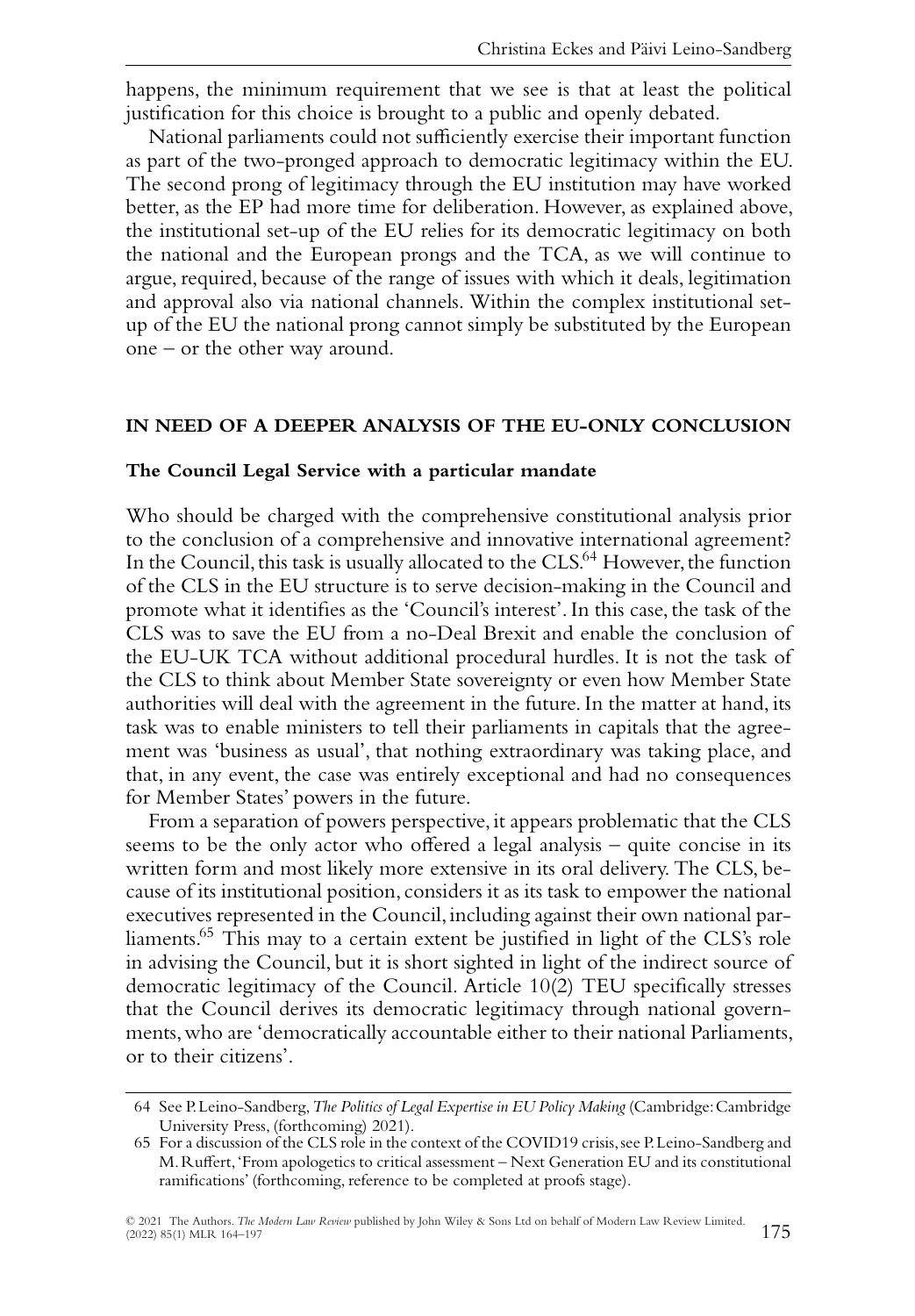The CLS's opinion relating to the EU-UK TCA remains true to this mission of empowering national executives represented in the Council. The CLS explains the decision to conclude the agreement as EU-only as a 'political choice' that 'does not prevent Member States from continuing to exercise their national competences vis-à-vis other third countries'.<sup>66</sup> As a justification, it refers to procedural complications: 'the conclusion of mixed agreements presents procedural and political complexity as the process relating to the conclusion of recent mixed agreements testifies'.

Mixed agreements are a conscious means of leaving the division of competences undetermined and hence of not deciding who is competent for any given part of the agreement.<sup>67</sup> This ensures a high level of flexibility. While possible, detailed declarations of competence are not used for bilateral agreements, only for some multilateral agreements. However, national parliaments may in the context of approving mixed agreements require more detailed elaboration of remaining national competence for constitutional purposes.<sup>68</sup> Hence, usually the exact division of competence remains unclear unless a Court opinion is requested under Article 218(11) TFEU and even then, the division may not be clarified.69 At the same time, mixity requires, besides conclusion by the Union, ratification in the 27 Member States, pursuant to their own constitutional rules. This renders the process necessarily more time-consuming and cumbersome.

However, the procedural argument is problematic in light of the fundamental constitutional principle, repeatedly confirmed by the  $C$ ourt, $7<sup>0</sup>$  that the choice of the legal basis is not a matter of simpler procedure, but one of substance. The CLS opinion does not fulfil the requirements of a proper constitutional analysis. It is not comprehensive, as it points out itself, but provides only one side of the argument. It leaves out entirely the consequences of exercising nonexclusive external competences flowing from not yet exercised internally shared competences.<sup>71</sup>

The CLS opinion is also noteworthy for its lack of consistency with its own existing doctrine, which is usually carefully nurtured by building individual opinions on earlier practice; something that is considered important for maintaining the credibility of the Legal Service.<sup>72</sup> The CLS opinion on the EU-UK TCA could not stand in starker contrast with its 2010 position on the 'external competence in the field of environment and climate change following the

<sup>66</sup> CLS opinion, n 11 above.

<sup>67</sup> Eckes, n 41 above, ch 5.

<sup>68</sup> This is the standard requirement of the Finnish Constitutional Law Committee, which has required the government to explain which parts of the agreement fall under national competence at least with reference to individual provisions or subject areas. See for example Constitutional Law Committee statements PeVL 6/2001, PeVL 31/2001.

<sup>69</sup> Opinion 2/00 n 46 above at [13]-[19].

<sup>70</sup> Case C-137/12 *Commission* v *Council* ECLI:EU:C:2013:675 at [73]-[74].

<sup>71</sup> The CLS is likely to have given oral advice in the Council preparatory bodies, but this advice is not recorded in publicly available documents.

<sup>72</sup> This is discussed in detail in P. Leino-Sandberg,*The Politics of Legal Expertise in EU Policy Making* (Cambridge: Cambridge University Press, 2021).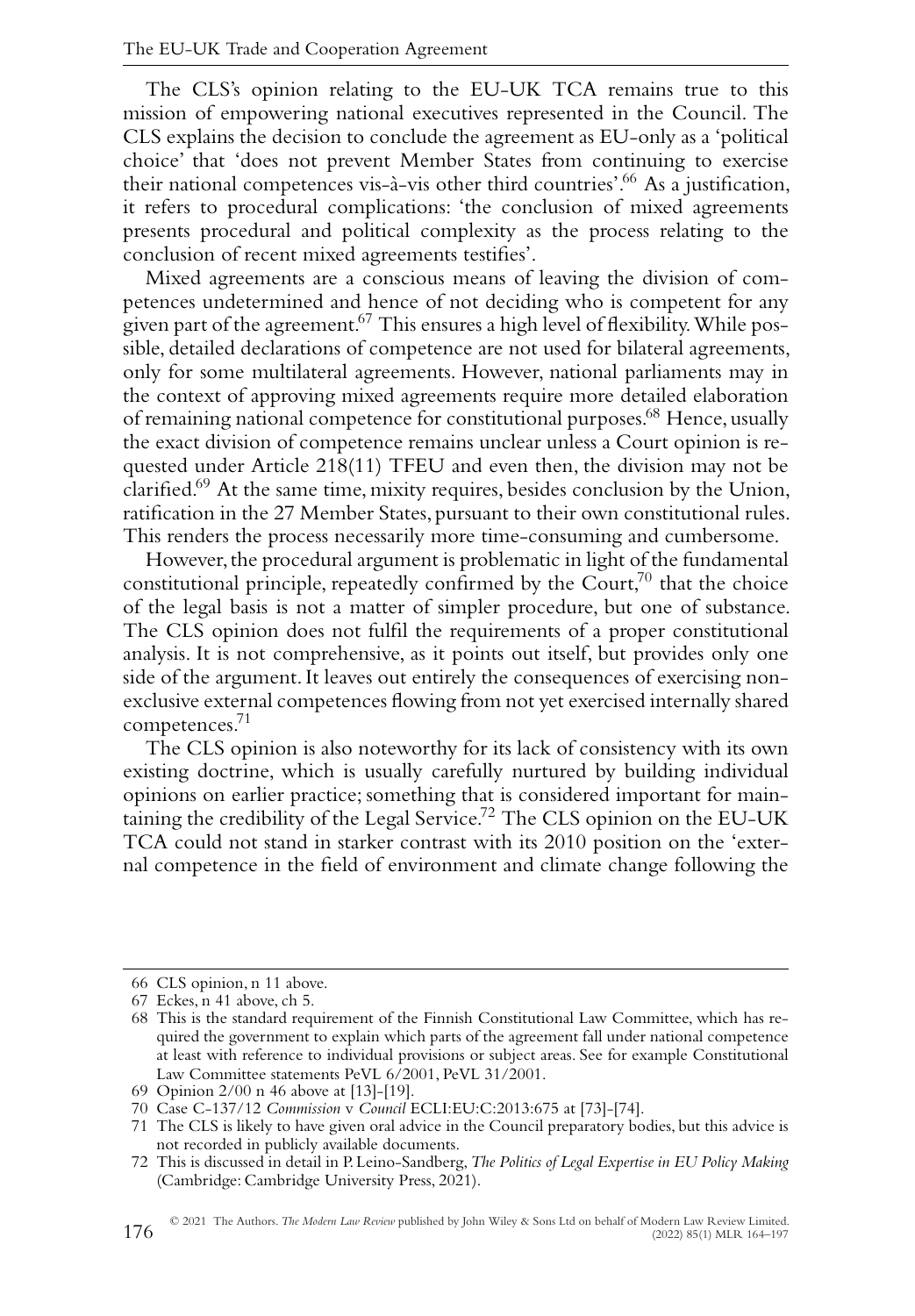entry into force of the Lisbon Treaty'.<sup>73</sup> In this opinion, the CLS explained that 'within areas of shared competence, both the Union and the Member States enjoy the right to be present and to participate, directly or through their representatives, in international negotiations', that it is 'up to the Member States to decide how and by whom their external competence will be exercised'. Moreover, the CLS emphasised that 'as long as it is not established that … no competence remains with the Member States regarding certain issues relating to emissions reduction, it is correct to assume that Member States continue to share competence with the Union on these issues.' We agree with the CLS' earlier position and find it striking that the CLS now asserts that the EU-UK TCA will not have consequences for the division of competences within the EU. Ruptures of this kind in existing CLS doctrine are rare and when they happen, they are usually carefully justified. In this case, the only justification offered is 'exceptional circumstances', which are more political than legal. In our analysis below, we refer to the CLS analysis in respect of the EU-UK TCA where it exists.

So far, no detailed and public analysis concerning the competence structure of the agreement and the implications of the EU-only agreement has been made available. The opinion of the CLS remains formally confidential despite being publicly available on a popular website.<sup>74</sup> The Council received a request for public access to it, which it denied in line with its more or less categorical practice of denying public access to legal advice. This stands in stark contrast with the consistent case law of the ECJ advocating a much more transparent line and establishing that questions of competence are a key part of democratic debate.75 Despite this case law, there is no tradition of exposing bold legal steps to public scrutiny. If the EU adopts measures that potentially transgress the boundaries of its Treaties, any legal doubts are kept carefully out of the public eye. This time, non-disclosure was justified primarily with reference to how the 'legal advice contained in the requested document relates to a decisionmaking process of non-legislative nature, which is still ongoing'.76 It argued more specifically that 'the requested opinion touches upon horizontal issues (conclusion of EU-only agreements by the exercise by the EU of its potential EU competence, effects for the Member States of the exercise by the EU of its potential competence etc.) that have *broad implications going beyond the decisionmaking process in question*.'77

This reply is drafted in the CLS and evidences a momentary lapse in coordination between its units. Yet, we find this line of argumentation more honest and agree that the solution is likely to have 'broad implications going beyond the decision-making process in question'.

<sup>73</sup> Council Legal Service Opinion (6612/1), 17 February 2010 at <https://data.consilium.europa.eu/doc/document/ST-6612-2010-INIT/en/pdf> (last visited 28 May 2021).

<sup>74</sup> Peers, n 11 above.

<sup>75</sup> P. Leino-Sandberg, 'The invisibility of legal advice given to EU institutions' at [https://](https://constitution-unit.com/tag/paivi-leino-sandberg/) [constitution-unit.com/tag/paivi-leino-sandberg/.](https://constitution-unit.com/tag/paivi-leino-sandberg/)

<sup>76</sup> Reply to Confirmatory Application 07/c/01/21, found in document 6418/21, para 5.

<sup>77</sup> *ibid*, para 28 (emphasis added).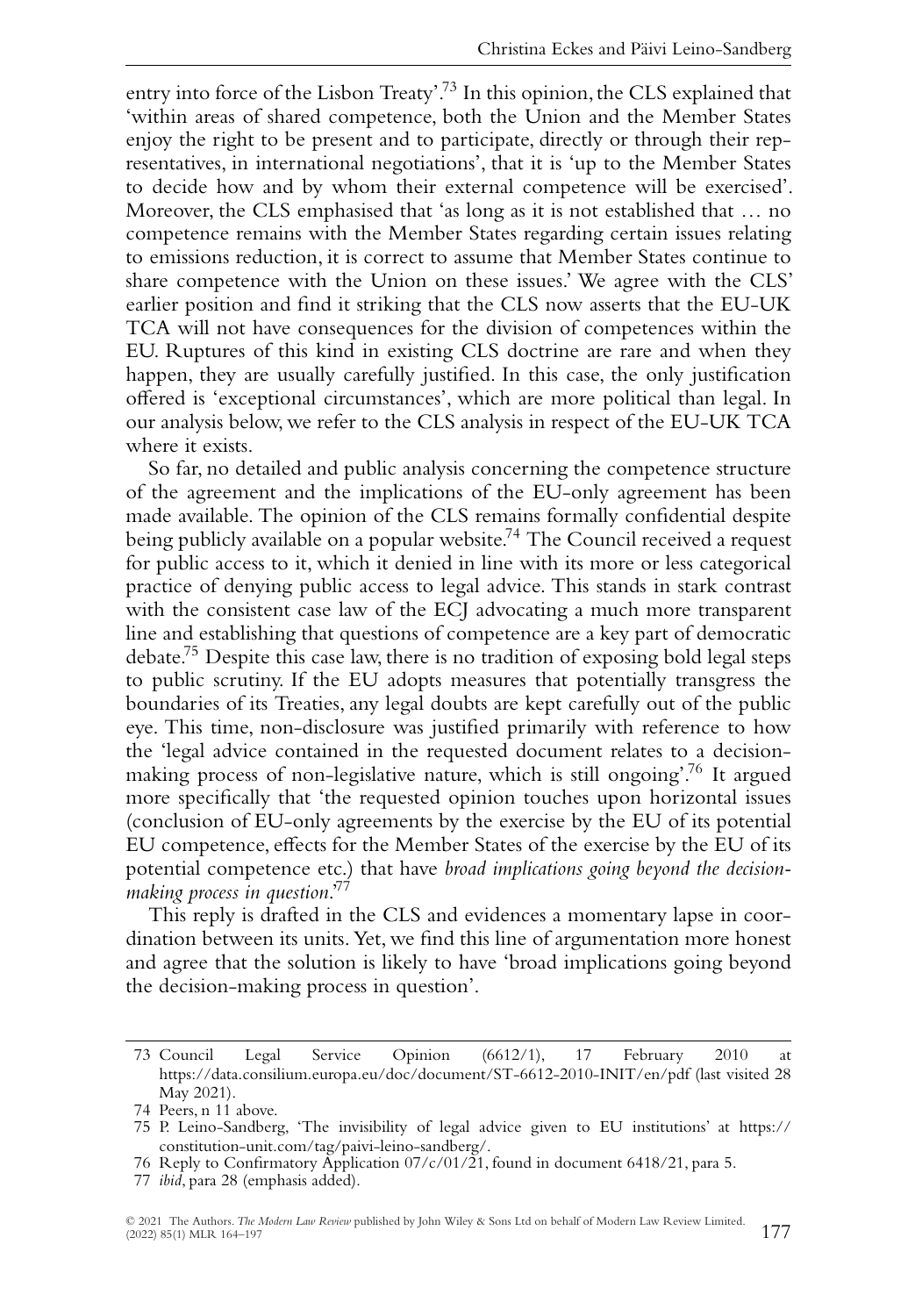Seven Member States disagreed with the non-disclosure of the CLS opinion. The Netherlands, Latvia, Finland, Estonia, Denmark and Belgium stressed that 'there would be an overriding public interest in full disclosure of the CLS opinion on the nature of the TCA and the exercise of the EU of its competence. Such openness contributes to proving the legitimacy of the decision-making process in the Council with regard to the TCA, while reflecting the unusual circumstances under which it has taken place'.78 Sweden stressed that 'there is an overriding public interest in disclosure considering the subject-matter of the document involved and the criticism which the Council has received on this matter in the past'.<sup>79</sup> We fully agree with the overriding public interest in a deeper constitutional analysis of the (political) choice for EU-only conclusion and its consequences. Moreover, publicity of legal analysis would also enable its external scrutiny and contribute to its quality. However, opposing this view, the Council argued in the motivation of its denial of access that if the opinion was published 'the CLS may not fully play its role in advising the Council and be tempted to *release only short and cryptic legal advice* which would *not serve its function* and would run against the legitimate ability of the Council, especially where it has to act in emergency, to seek legal advice and receive frank, objective and comprehensive advice'.<sup>80</sup>

Somewhat paradoxically,this is exactly how we read the leaked CLS opinion: as failing to meet the standard of a frank, objective and comprehensive advice that serves the function of offering a reliable basis for decision-making.

#### **Article 217 TFEU as a comprehensive legal basis**

The TCA was concluded on the basis of Article 217 TFEU, the legal basis for association agreements. For the CLS,'Article 217 TFEU allows the EU to conclude, by unanimity, a wide-ranging agreement on matters of EU competence without the need to identify in detail the areas where the EU has already exercised or not its competence. It can include areas of EU competence where the sectoral legal basis requires unanimity or qualified majority voting, as well as areas of potential EU competence not yet exercised internally.'81

Article 217 TFEU allows the Union to act alone when concluding an association agreement. Yet, association agreements are almost always concluded as mixed agreements. The Stabilisation and Association Agreement (SAA) with Kosovo is the only exception.82 The reason for this choice is obvious: five Member States had not recognised Kosovo as an independent state at the time

<sup>78</sup> Council of the European Union, 'Communication' CM 2496/21, 2 at [https://data.](https://data.consilium.europa.eu/doc/document/CM-2496-2021-INIT/en/pdf) [consilium.europa.eu/doc/document/CM-2496-2021-INIT/en/pdf](https://data.consilium.europa.eu/doc/document/CM-2496-2021-INIT/en/pdf) (last visited 28 May 2021). 79 *ibid*, 3.

<sup>80</sup> Reply to Confirmatory Application, n 76 above, para 29 (emphasis added).

<sup>81</sup> CLS opinion, n 11 above, para 34.

<sup>82</sup> Stabilisation and Association Agreement between the European Union and the European Atomic Energy Community, of the one part, and Kosovo, of the other part, OJ (2016) L 71/3. See on the Kosovo SAA: P. van Elsuwege, 'Legal Creativity in EU External Relations: The Stabilization and Association Agreement Between the EU and Kosovo' (2017) 22 *European Foreign Affairs Review* 393.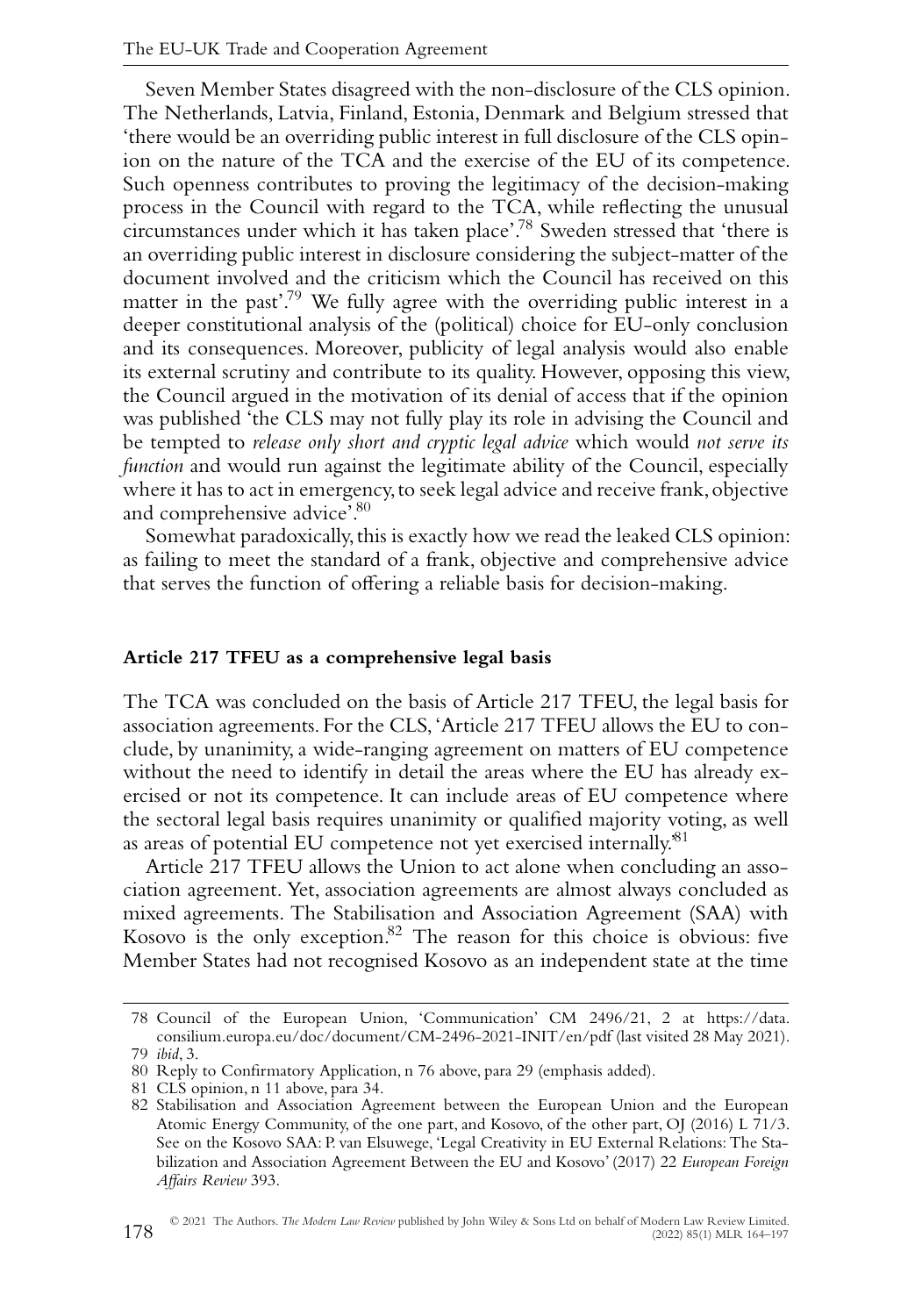of signing. Therefore, the choice for EU-only conclusion promised a solution for an 'exceptional' case, <sup>83</sup> however, it demonstrates that EU-only association agreements are possible if their substance falls under EU competence.

Association is a *specific type of cooperation* between the EU and a third state, not a specific policy field. Article 217 TFEU by its nature covers all fields of EU powers, whether or not previously exercised, and the policy fields and the types of commitments that are included are the result of a negotiation process between the EU (and usually its Member States) on the one side and a third state on the other. Association agreements pursue the *objective* of 'creating special, privileged links with a non-member country which must, at least to a certain extent, take part in the Community system'.<sup>84</sup> In this regard, the UK is an abnormality: it is precisely *not* its intention to create closer links or take part in Union systems.

Article 217 TFEU, like all Union competences, has limits. As the CLS also notes in its opinion, the areas covered by an association agreement need to fall within EU powers, even if they have not been previously used or remain potential and even if the commitments require implementation by the Member States. This is in line with the ECJ's case law, holding that Article 217 TFEU cannot be used as a legal basis if there is no underlying, sectoral competence.<sup>85</sup> We agree and think that using Article 217 TFEU is not a 'get-out-of-jail' card in the sense that its use would make analysing the extent of EU competences unnecessary. This need for public explanation is exacerbated when Article 217 TFEU is interpreted in an unusually wide-ranging fashion (leading to exceptional EU-only conclusion) and as covering a highly abnormal situation of a loosening of links and a shielding of the UK from the Union system.

Substantively the EU-UK TCA is unique and follows no pre-existing models. It reaches far beyond the Court's very wide interpretation of CCP post-Lisbon.86 It excludes areas such as Common Foreign and Security Policy (CFSP), migration and energy, that are routinely covered by association agreements, for example Ukraine, Moldova and Georgia. Other provisions of the TCA, such as those on air travel are routinely concluded as a part of (sectoral) mixed agreements. In line with existing case law,the CLS points out in its opinion that the EU has not yet exercised the shared competence internally with regard to traffic rights granted to third countries, but can now choose to exercise this competence externally.87 The CLS does not expand on the motivation

<sup>83</sup> See, for transitional agreements, for example Agreement for Trade and Cooperation Between the European Economic Community and Macau, OJ (1992) L 404/27; Euro-Mediterranean Interim Association Agreement on Trade and Cooperation Between the European Community, of the One Part and the Palestine Liberalisation Organisation (PLO) for the Benefit of the Palestine Authority of the West Bank and the Gaza Strip, of the Other Part, OJ (1997) L 187/3; Agreement Between the European Community and the Government of the Hong Kong Special Administrative Region of the People's Republic of China on the Readmission of Persons Residing Without Authorisation, OJ (2004) L 17/25.

<sup>84</sup> Case 12/86 *Demirel* ECLI:EU:C:1987:400 at [9].

<sup>85</sup> *ibid* at [10] and [33].

<sup>86</sup> Case C-414/11 *Daiichi Sankyo* ECLI:EU:C:2013:520; Case C-114/12 *European Commission* v *Council of the European Union* (*Broadcasting Rights*) ECLI:EU:C:2014:224; Opinion 2/15 *EU-Singapore FTA* n 46 above.

<sup>87</sup> CLS opinion, n 11 above, para 20.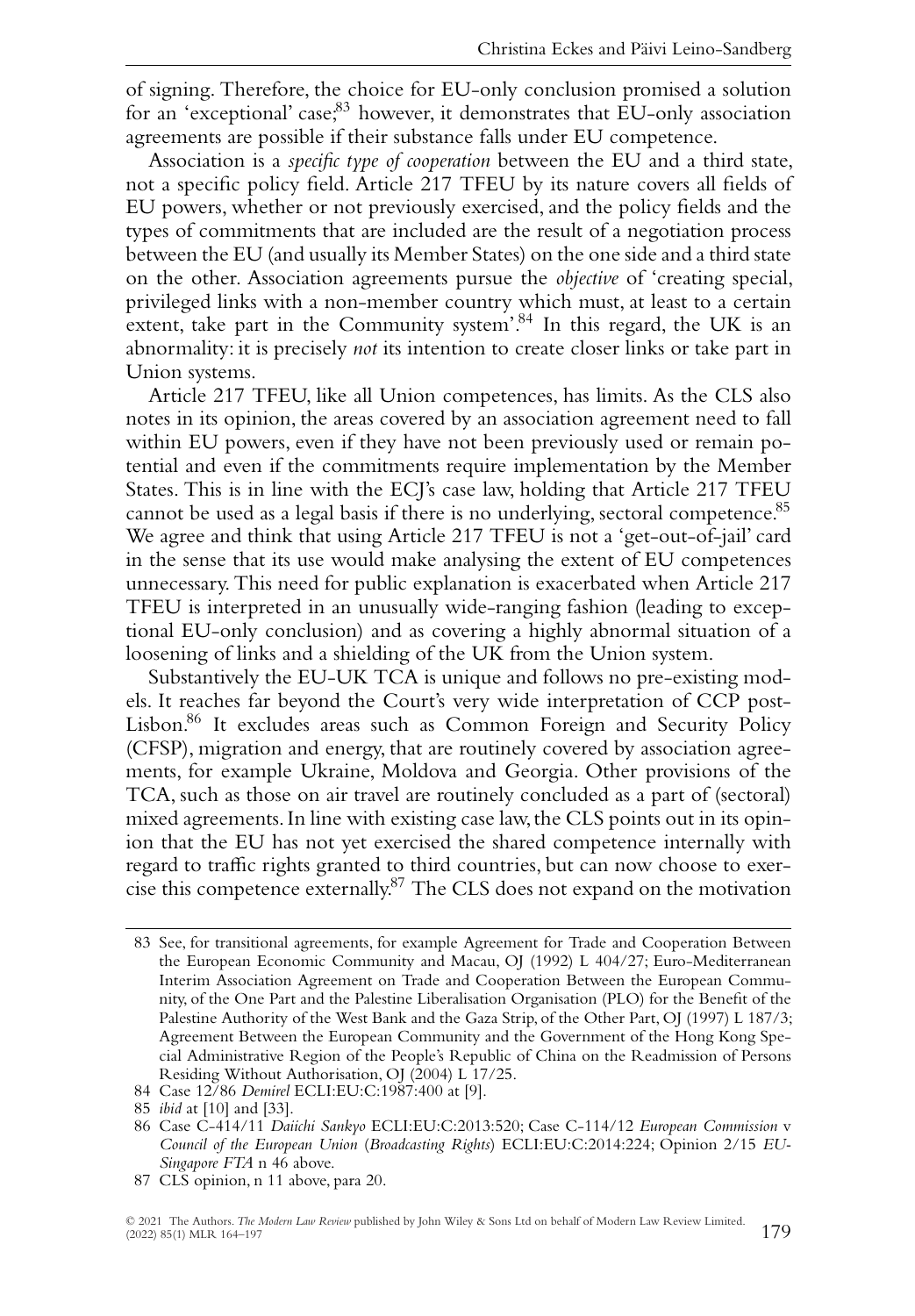or implications of changing the earlier pattern. Instead, it argues that 'a rapid examination of the TCA shows that no situation of *obligatory* mixity arises: the EU has competence in all the fields covered by it.'

This 'rapid examination' approach differs significantly from the Court's approach in the ERTA line of case law.<sup>88</sup> In Opinion 1/13,<sup>89</sup> the ECJ explicated that

*any competence*, especially where it is exclusive, must have its basis in conclusions drawn from a *comprehensive and detailed analysis of the relationship between the envisaged international agreement and the EU law in force*. That analysis must take into account the areas covered by the EU rules and by the provisions of the agreement envisaged, their foreseeable future development and the nature and content of those rules and those provisions. $90$ 

We draw attention to the Court's explicit statement that the detailed analysis concerns 'any competence', not only exclusive competences. The CLS opinion's position that it is sufficient to state that the EU has – even without detailed examination – some form of competence in all fields covered by the TCA appears to be based on an understanding that using Article 217 TFEU as legal basis permits glossing over the identification of specific competences. Even if no additional legal bases may be required, such a sweeping approach stands in apparent tension with the principle of conferral, which precisely requires that Union competence is demonstrated before acting – in principle by the Commission when proposing a Council decision for signing the agreement. Even if the Union has express competence to conclude association agreements, the choice to exercise this competence, including in areas of implied not yet exercised and non-exclusive competences has *legal consequences* for the position of the Member States (see the section below headed 'Consequences of an EU-only adoption'). When (national) parliaments are asked to support departing from the established practice of concluding such comprehensive association agreements as mixed agreements they must be offered a careful examination of these consequences in order to be able to make an informed decision for or against EU-only conclusion.

In our analysis, the EU-UK TCA covers four different types of competences, which all have different character and implications. First, and prominently, the *express exclusive* competence of the Union for CCP (Article 3(1)(e) TFEU) covers large parts of the agreement, in particular in its wide post-Lisbon interpretation by the Court. This first type of competence is exercised by the EU alone. It concerns the core trade commitment to zero tariffs and quotas, as well as reservation of non-tariff barriers such as rules of origin and rules on digital trade. In addition, in its broad and objective-oriented interpretation, CCP also includes labour rights and environmental aspects, as long as they are (sufficiently) trade-related. Even when focusing on CCP, EU free trade

<sup>88</sup> Case 22-70 *ERTA* ECLI:EU:C:1971:32.

<sup>89</sup> Opinion 1/13 *The Hague Convention* ECLI:EU:C:2014:2303.

<sup>90</sup> *ibid* at [74] (emphasis added);confirmed by Case C-66/13 *Green Network* ECLI:EU:C:2014:2399 at [33].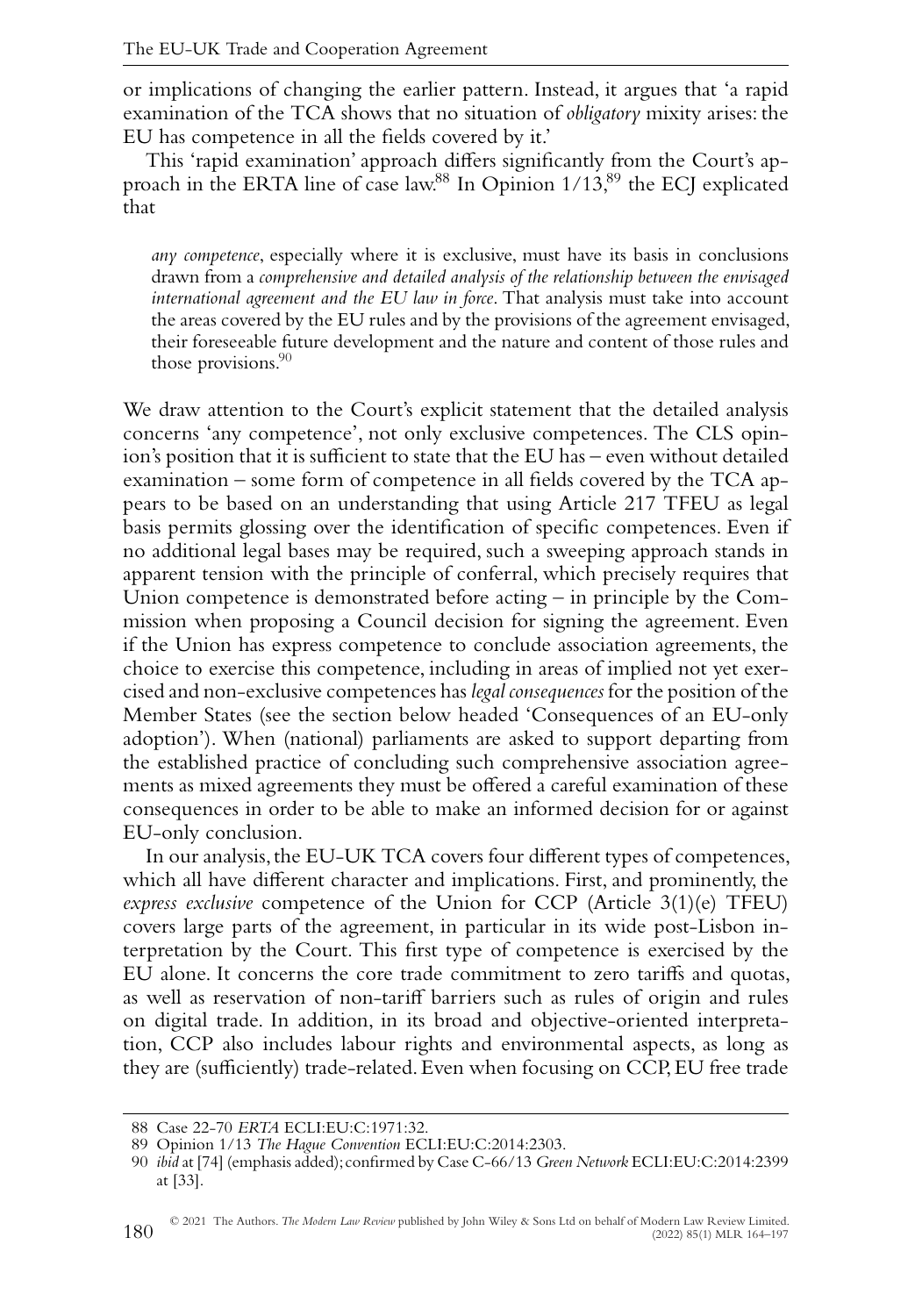agreements may hence regulate a very broad scope of policies in a deep, detailed and invasive fashion.

The rest of the agreement falls under three different categories. The second type is *express shared competences*, such as environmental matters that are not trade related.91 The third type is *implied external competences that the Union has internally already exercised*.This includes provisions on money laundering and cooperation in criminal matters, such as the European Arrest Warrant (EAW)). These could potentially qualify for exclusivity under Article  $3(2)$  TFEU<sup>92</sup> or non-exclusive Union competences under Article 216(1) last alternative TFEU.

The fourth and final type is *implied external competences that the Union has not yet internally exercised*. <sup>93</sup> These can also be either *exclusive*<sup>94</sup> or *non-exclusive*. <sup>95</sup> The EU can for the first-time externally exercise the shared, not earlier internally exercised competences. The Court has for example confirmed the EU's ability to exercise shared not yet exercised competences for the first time externally for exclusive competences, now covered by Article  $3(2)$  TFEU.<sup>96</sup> In addition, Opinion 2/15 identified that transport services, which are expressly excluded from the  $CCP<sub>1</sub><sup>97</sup>$  are an (exclusive) ERTA competence.<sup>98</sup> For non-exclusive, not earlier internally exercised competences, the case law and the literature are less clear. However, the Union's exercise of this category of competences must logically be subject to some conditions; otherwise this category would be boundaryless. Post-Lisbon,Article 216(1) TFEU outlines these conditions.The first option that Article 216(1) TFEU details is 'where the Treaties so provide', tying it to Union competence in specific policy fields. We find it difficult to believe that any form of sweeping cooperation, such as that under Article 217 TFEU, could satisfy this criterion, especially in the context of an agreement that aims at the exact opposite of association agreements in general: the loosening of ties between the EU and a third country and shielding the UK against any EU influence, or 'taking back control'. The conditions of Article 216(1) TFEU for establishing Union competence would need to be demonstrated for each area covered by the TCA. If, by contrast,Article 217 TFEU is interpreted to make all this analysis and all these conditions redundant, it actually becomes an 'out-ofconstraints-of-conferral' card. The EU can do anything, presuming that it acts in the context of an association agreement. Interpreting Article 217 TFEU as allowing the Union to exercise competences irrespective of the internal competence division interferes with Member States' powers, national parliaments' room for manoeuvre, and the third country's ability to enforce the agreement.

<sup>91</sup> Article 216(1) first alternative TFEU:'The Union may conclude agreements 'where the Treaties so provide';Article 191(4) TFEU. See in the TCA for example Chapter seven: Environment and climate of TITLE XI: LEVEL PLAYING FIELD FOR OPEN AND FAIR COMPETITION AND SUSTAINABLE DEVELOPMENT.

<sup>92</sup> Article 3(2) TFEU:'*may* affect common rules or alter their scope';Case 22-70 *ERTA* n 88 above; Opinion 1/13 *The Hague Convention* n 89 above.

<sup>93</sup> Article 216(1) last alternative TFEU: '*likely* to affect common rules or alter their scope'.

<sup>94</sup> Article 3(2) second alternative TFEU: 'necessary to enable the Union to exercise its internal competences'; Opinion 1/76 *European Laying-up Fund* ECLI:EU:C:1977:63.

<sup>95</sup> Article 216(1) first alternative TFEU: 'necessary in order to achieve … one of its objectives'.

<sup>96</sup> Opinion 1/76 *European Laying-up Fund* n 94 above.

<sup>97</sup> Article 207(5) TFEU.

<sup>98</sup> Opinion 2/15 *EU-Singapore FTA* n 46 above at [217].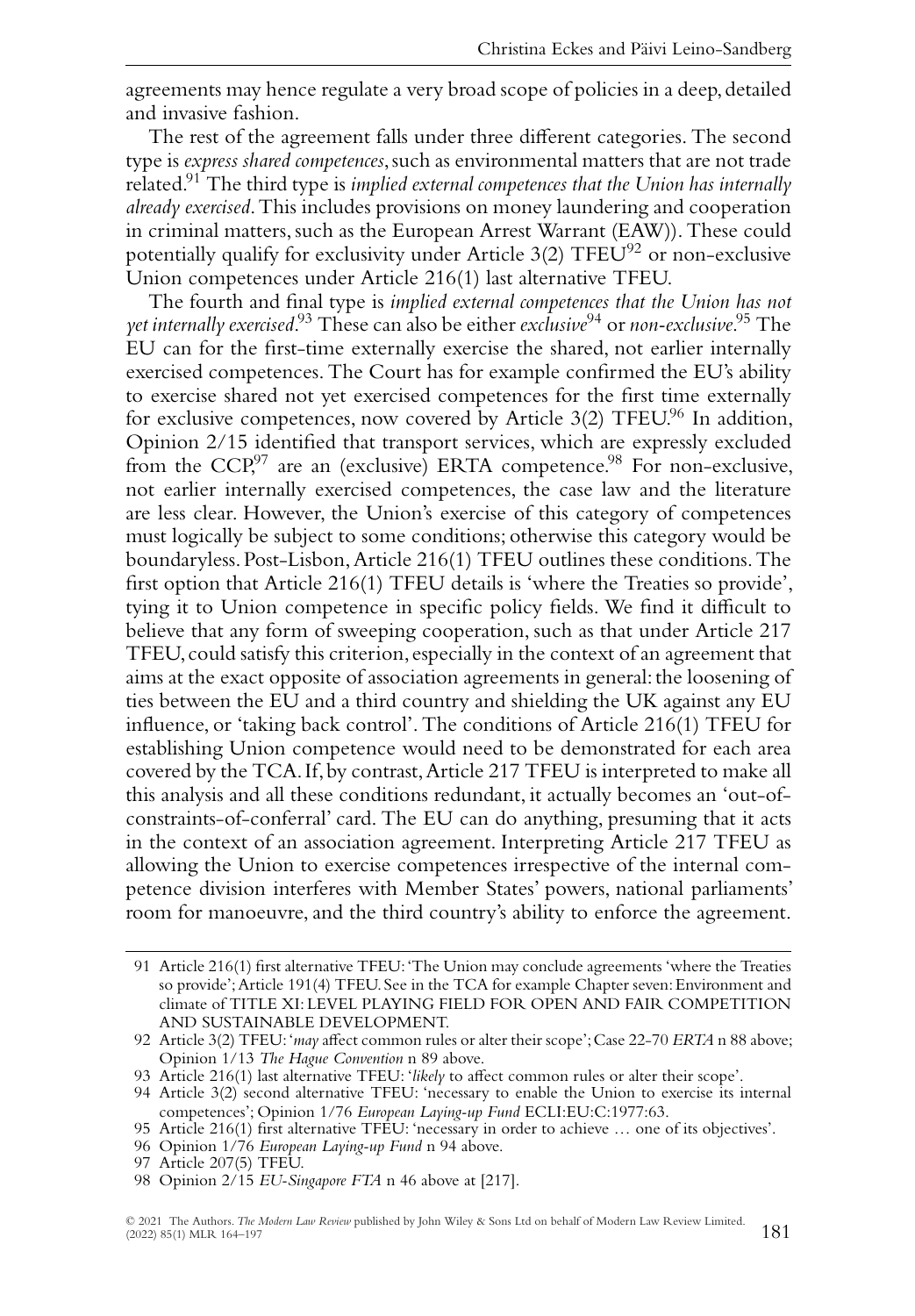#### **Is it beyond any doubt that the EU could conclude the whole agreement on its own?**

The previous section demonstrated that it is difficult to identify clearly reserved powers of the Member States that the Union could not – from a legal basis and competence-oriented perspective – exercise in an EU-only agreement based on Article 217 TFEU. Hence, on this account alone, mixity may not have been strictly speaking legally required by the division of competences. However, a more contextual reading of the powers exercised under the TCA may still lead to *legal* doubts about the *political* choice for an EU-only agreement. This approach resembles the ECJ's argument in Opinion 2/15 that removing disputes from the jurisdictions of the national courts was an aspect of the EU-Singapore FTA that could not be concluded without involvement of the Member States.<sup>99</sup> This position is based on an understanding of the importance of judicial review by independent courts for separation of powers, fundamental rights protection, judicial cooperation, and hence ultimately the legitimacy of decision-making within the EU.

The EU-UK TCA appears to be the first occasion where no attempt has been made to avoid exercising certain competences that are internally exercised by the Member States and for which the EU would not have competence to occupy the field (regulate exhaustively), for example cooperation of law enforcement authorities, coordination of social security rights, recognition of professional qualifications, and transport.100 The Court has previously accepted that the Union may assume obligations even if the competent authorities referred to in some of the provisions under the agreement are national authorities,<sup>101</sup> as is the case for example for the cooperation of law enforcement authorities under the TCA.

However, if it was concluded that the TCA includes specific obligations which the EU itself does not have competence to implement, this would be problematic in light of the ECJ's case law. For the Court, it makes a difference whether provisions in an agreement 'determin[e] the areas for cooperation and specify … certain of its aspects and various actions to which special importance is attached' on a general level or whether they prescribe 'in concrete terms the manner in which cooperation in each specific area envisaged is to be implemented.'102 Generally worded provisions do not, according to the Court 'necessarily imply a general power such as to lay down the basis of a competence to undertake any kind of cooperation action in that field. … the Court must go on to examine in more detail the objective and content of each of the provisions'.103 Thus, of essence for a competence evaluation is not only which fields are covered but also how the individual provisions are formulated and what kind of obligations they create for parties. In this kind of evaluation, the

<sup>99</sup> Opinion 2/15 *EU-Singapore FTA* n 46 above at [292].

<sup>100</sup> For example, in the KOSOVO SAA certain areas were consciously excluded in light of Opinion 2/15.The agreement does not regulate portfolio investment or entry and residence requirements of the citizens of the other party.

<sup>101</sup> Opinion 2/91 *ILO* n 46 above at [34].

<sup>102</sup> Case C-268/94 ECLI:EU:C:1996:461 at [45]-[48].

<sup>103</sup> *ibid* at [47]-[48].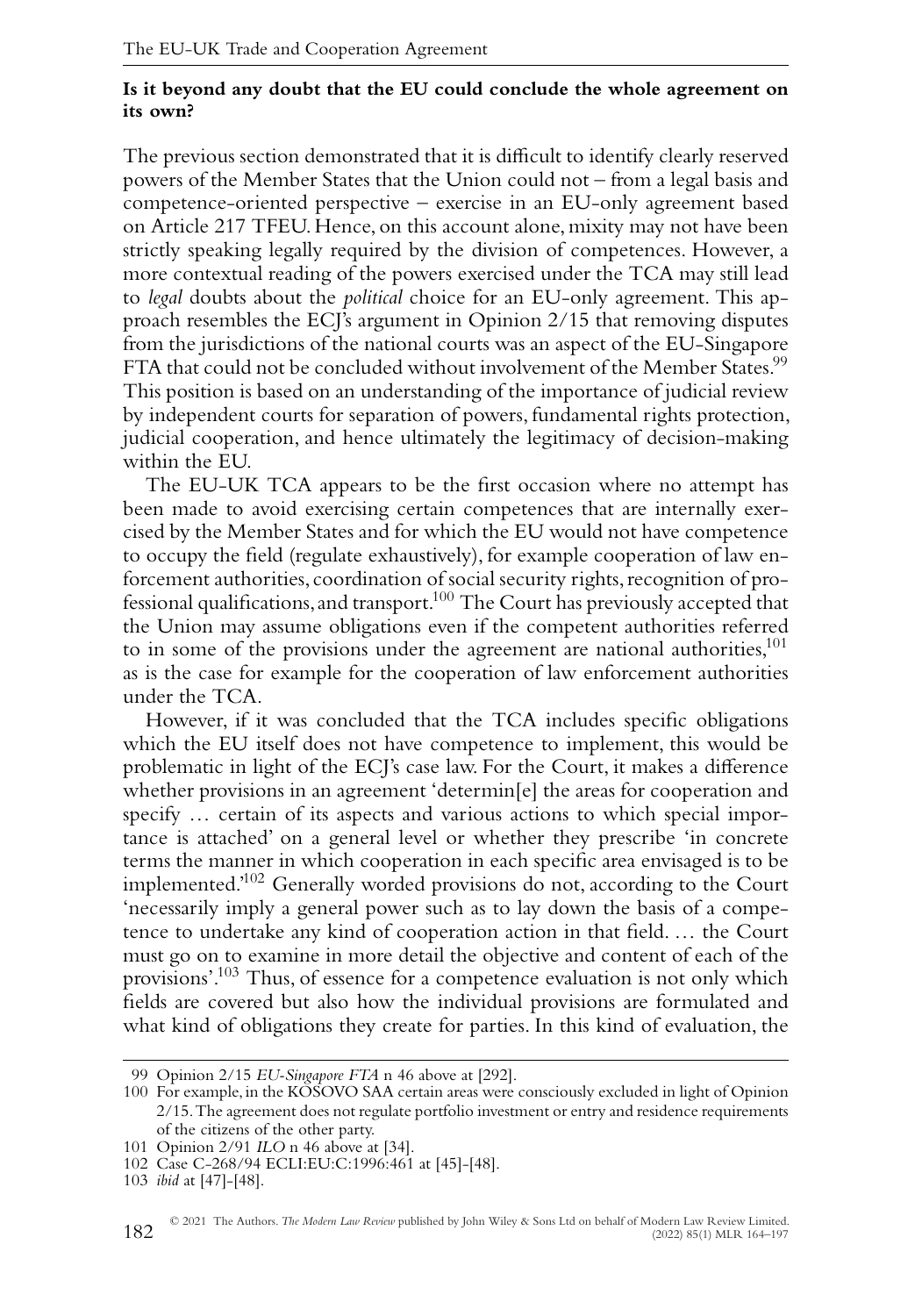far-reaching possibilities for further development in the EU-UK TCA are also of relevance.104

To us,the questions raised by the EU-UK TCA reach beyond questions that have been addressed by the Court earlier. In many areas it creates a parallel universe that does not build on EU legislation but on international conventions. One example is its provisions on cooperation in criminal matters. Surrender of persons and freezing and confiscation of property between the EU and the UK are governed by the provisions of the TCA. The TCA provisions on mutual legal assistance and exchange of criminal record information, however, are not independent but build on Council of Europe Conventions concluded by the Member States,<sup>105</sup> often with reservations, and usually given effect through national legislation. The EU also adopted several framework decisions/directives in the areas covered by these Conventions and Member States approved the necessary national legislation giving effect to EU legislation. This complex landscape of international, EU and national norms is now supplemented by the provisions of the TCA concluded by the EU.

As regards money laundering in particular, the EU has adopted extensive legislation based on its internal market competence and thus binding on the UK until its withdrawal. However, instead of this legislation, the TCA relies on two Council of Europe conventions (1990, 2005), out of which only the first one is comprehensively ratified by all EU Member States. Adding to this complexity, the provisions of the TCA are also to be applied 'in place of' certain provisions and replace some of the chapters in these Conventions while the contracting States' obligations under other Convention provisions remain unchanged.<sup>106</sup> This creates a particularly complex competence structure, where national competence is tightly integrated into, and hence framed and co-determined by, the exercise of Union competences under the TCA.

Another area where clarification would seem particularly necessary is social security coordination – a shared competence. The CLS explains that here also the question is one of political choice, even though agreements containing provisions on the coordination of social security systems (including association agreements) have so far been concluded as mixed agreements.<sup>107</sup> The ECJ has held that Union powers in this area only extend to the coordination of social security systems *within the framework of the free movement of persons* and that it hence may only conclude agreements with third countries if they participate in the free movement of persons.<sup>108</sup> In other cases, specifically concerning association agreements, the 'progressive development' towards freedom of movement for workers and the 'taking part in' Union systems were taken as a reason for Union competence (and challenged in Court by the UK).<sup>109</sup> The EU-UK TCA does not provide for free movement of persons beyond 'visa-free

<sup>104</sup> See 'Institutional consequences' below.

<sup>105</sup> The agreement relies on instruments of the Council of Europe including on Mutual Assistance in Criminal Matters (1959), Suppression of Terrorism (1977), and Extradition (1957).

<sup>106</sup> Article 656(6) TCA.

<sup>107</sup> CLS Opinion, n 11 above, para 35

<sup>108</sup> Case C-431/11 *UK* v *Council* ECLI:EU:C:2013:589.

<sup>109</sup> Case C–81/13 *UK* v *Council* ECLI:EU:C:2014:2449 at [11], [13] and [45]; Case 12/86 *Demirel* n 84 above at [9]. Ignoring this aspect in the interpretation, D. Thym, *, Kein Brexit "auf Rädern"*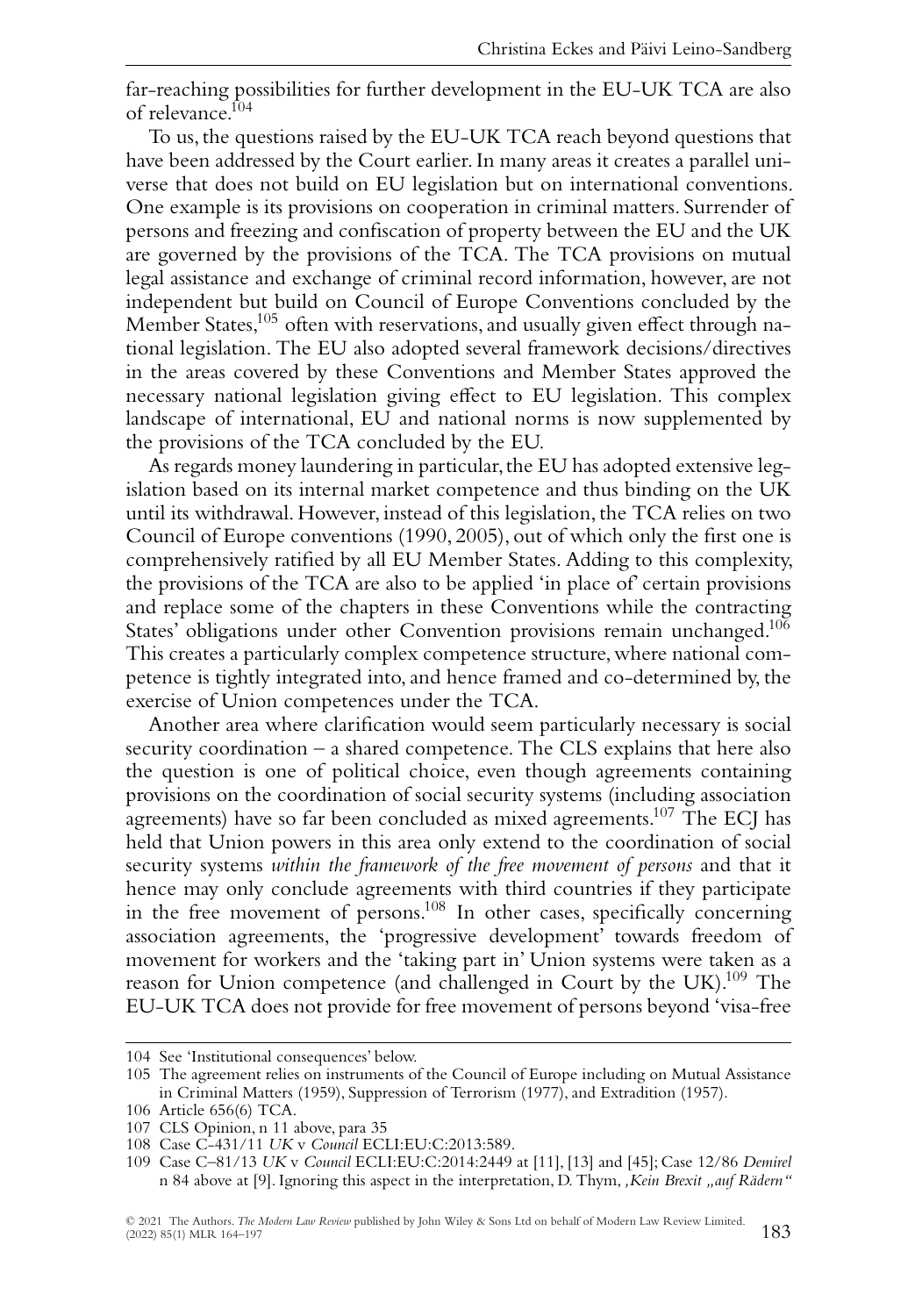travel for short-term visits in respect of their nationals in accordance with their domestic law'.110 Hence, the Court's reasoning that the Union is competent where social benefits are provided as a consequence of free movement and principles of non-discrimination should not be applicable.

The TCA also has budgetary implications for the Member States. It guarantees treatment equal to that of nationals for a range of social benefits, such as sickness, maternity and equivalent paternity, invalidity; old-age, unemployment and pre-retirement benefits.<sup>111</sup> Access to health services is equally guaranteed. While highly desirable from the perspective of the individual, such an extension of benefits to third country nationals constitutes a direct burden for the national social security system. In addition, the Specialised Committee on Social Security Coordination may amend the Annexes and Appendices to the Protocol on Social Security Coordination, which defines the national benefits to which the Protocol applies.112 The relevant benefits are then however *laid down in national legislation and funded from national budgets*. Such extensions have therefore so far been seen to require authorisation by national parliaments.<sup>113</sup> The Court has previously held that if an international agreement includes obligations that are financed by Member States, Union competence cannot be exclusive.114 In addition, the EU and the UK as parties to the TCA provide for visa-free travel for short-term visits in respect of their nationals in accordance with domestic law, while the possibility to impose visa requirements for short-term visits by nationals of the other Party remains possible. Both social security coordination and short-term visas raise the crucial question: Can the EU alone take international responsibility for something that the Member States need to provide 'in accordance with their domestic law'?115

In other words, first, a deeper examination would have been necessary because the competence division for the conclusion of international agreements is a confusing and controversial issue. Second, the line between EU and national competences is seldom entirely clear or permanent. As a matter of principle, common rules can cease to exist and Member States can again start to exercise shared internal competences once the Union ceases to do so.<sup>116</sup> This dependence of implied external competences – both shared and 'exclusive' – on internal common rules is an argument in favour of mixity.117 However, while competence structures are often somewhat unclear, we are not aware of other

*<sup>-</sup> Wider die Erzählung von einer defizitären Rechtsgrundlage'* Verfassungsblog, 27 January 2021 at <https://verfassungsblog.de/kein-brexit-auf-radern/> (last visited 25 June 2021).

<sup>110</sup> Article VSTV.1: Visas for short-term visits.

<sup>111</sup> Article SSC.5(1) Protocol on Social Security Coordination.

<sup>112</sup> Article SSC.68: Amendments.

<sup>113</sup> See exceptionally and only for workers: Directive 2011/98/EU, Art 12(2)(b) and Preambles 22 and 34.

<sup>114</sup> Opinion 1/78 n 46 above at [60]. See also M. Cremona and P. Leino-Sandberg, 'External Relations of the EU and Eurogroup' in F. Amtenbrink and C. Herrmann (eds), *EU Law of Economic & Monetary Union* (Oxford: OUP, 2020).

<sup>115</sup> This is not entirely new to the EU-UK TCA: The EU regularly does this, including in fields of exclusive competence such as the CCP (for example non-discrimination in relation to taxation, or enforcement of IPR, or extradition agreements).

<sup>116</sup> A prominent example is the devolution of the regulatory power concerning GMOs.

<sup>117</sup> M. Chamon, 'Implied exclusive powers in the ECJ's post-Lisbon jurisprudence: the continued development of the ERTA doctrine' (2018) *Common Market Law Review* 1101, 1108-1109.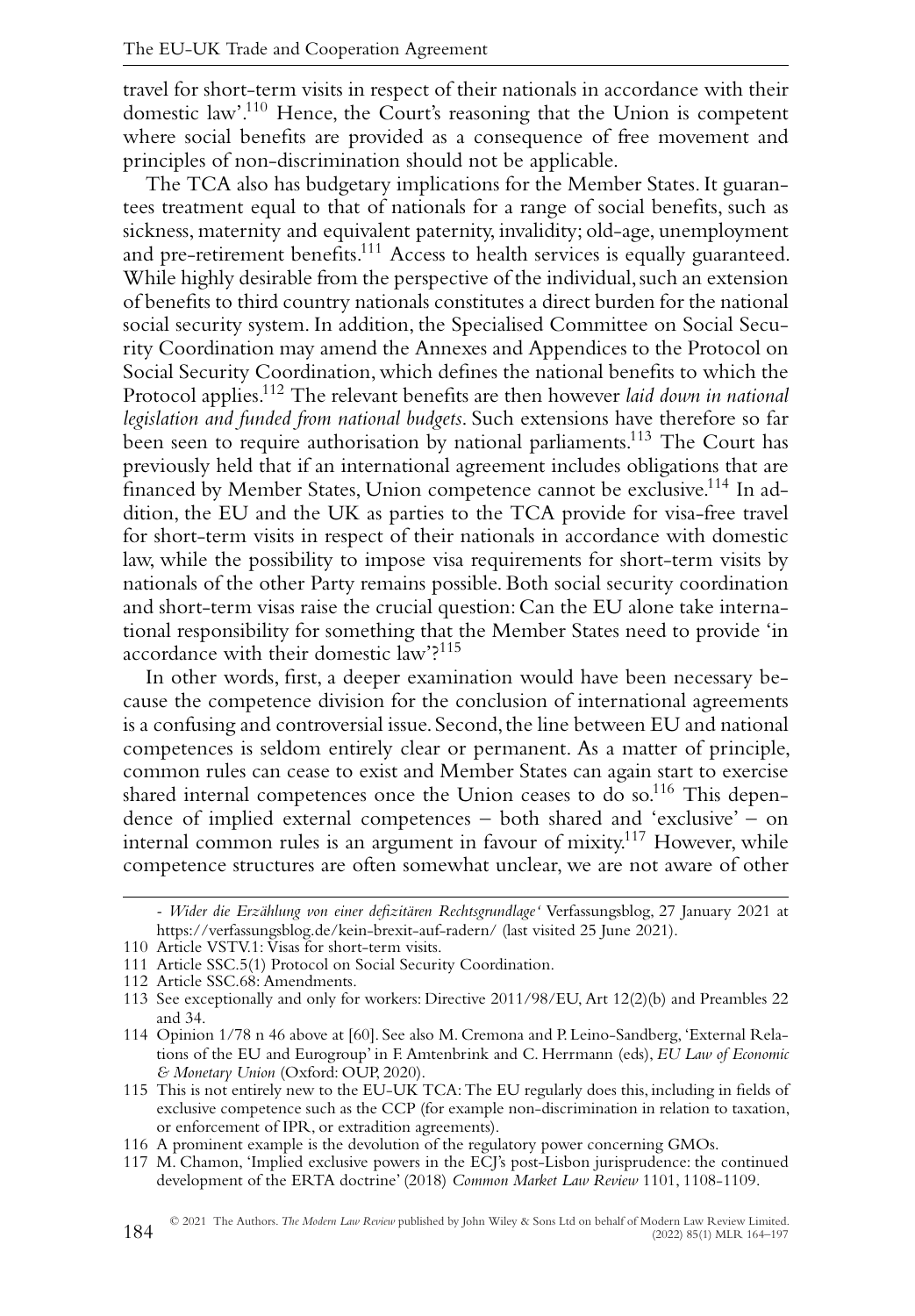agreements that would build on such a complex framework as this. This conclusion is unaffected by the conclusion of the TCA on the basis of Article 217 TFEU.

Third, from a practical perspective, if the agreement makes its way before national highest courts, they are likely to analyse the competence question from a very different angle and with a very different result.For the parts that have direct effect, such as at least potentially the provisions on cooperation of law enforcement authorities,118 it is quite possible that constitutional issues, such as alleged fundamental rights violations, may reach the highest national courts.<sup>119</sup> In addition, the German Constitutional Court (*Bundesverfassungsgericht* – *BVerfG*) is at present examining two recent international agreements of the EU, CETA and the EU-Singapore FTA, including with regard to the competence division under these agreements and how that affects their democratic legitimacy.<sup>120</sup>

By detour through national courts, the TCA could then also reach the ECJ after all. When the *ultra vires* nature of an EU act is at stake and the matter has not been previously assessed by the ECJ, national courts would be required to ask a preliminary question under Article 267 TFEU. In other words, while judicial assessment of the EU-UK TCA under Article 218(11) TFEU may have been avoided earlier, it might still occur in a different setting that governments cannot control. The most likely national court is probably the *BVerfG* whose threshold for establishing that an EU act, here the EU-only choice, is *ultra vires*, is very high: the breach must be manifest and structurally significant for the division of competences.<sup>121</sup> Yet, it is evident that the EU-UK TCA includes various aspects that it has assessed critically in its earlier case law and thus the outcome is nothing but certain.

#### **CONSEQUENCES OF AN EU-ONLY ADOPTION**

Establishing that powers across the wide range of fields dealt with in the EU-UK TCA can be exercised by the EU alone necessarily has implications for the Member States' role in the future. It lies in the very nature of shared competences that their exercise by the EU has effects on the Member States. Some of these implications arise within the particular context of the relationship with the UK. Some go significantly further. Political choices may have legal consequences.

After discussing the question of whether legal clauses can actually contain effects on the power division within the EU, we identify four different types of consequences of the TCA: First, institutional representation by the Union only;

<sup>118</sup> Article 5 TCA.

<sup>119</sup> The EAW has been considered by national highest courts several times, see for example BVerfG, Order of the Second Senate of 18 July 2005, 2 BvR 2236/04, ECLI:DE:BVerfG:2005:rs20050718.2bvr223604 and E. Guild (ed),*Constitutional challenges to the European Arrest Warrant* (Nijmegen: Wolf Legal Publishers, 2006).

<sup>120</sup> Bundesverfassungsgericht 13 October 2016, 2 BvR 1368/16, 2 BvR 1444/16, 2 BvR 1482/16, 2 BvR 1823/16, 2 BvE 3/16 ECLI:DE:BVerfG:2016:rs20161013.2bvr136816.

<sup>121</sup> Bunderverfassungsgericht 6 July 2010, 2 BvR 2661/06 *Honeywell* ECLI:DE:BVerfG:2010: rs20100706.2bvr266106.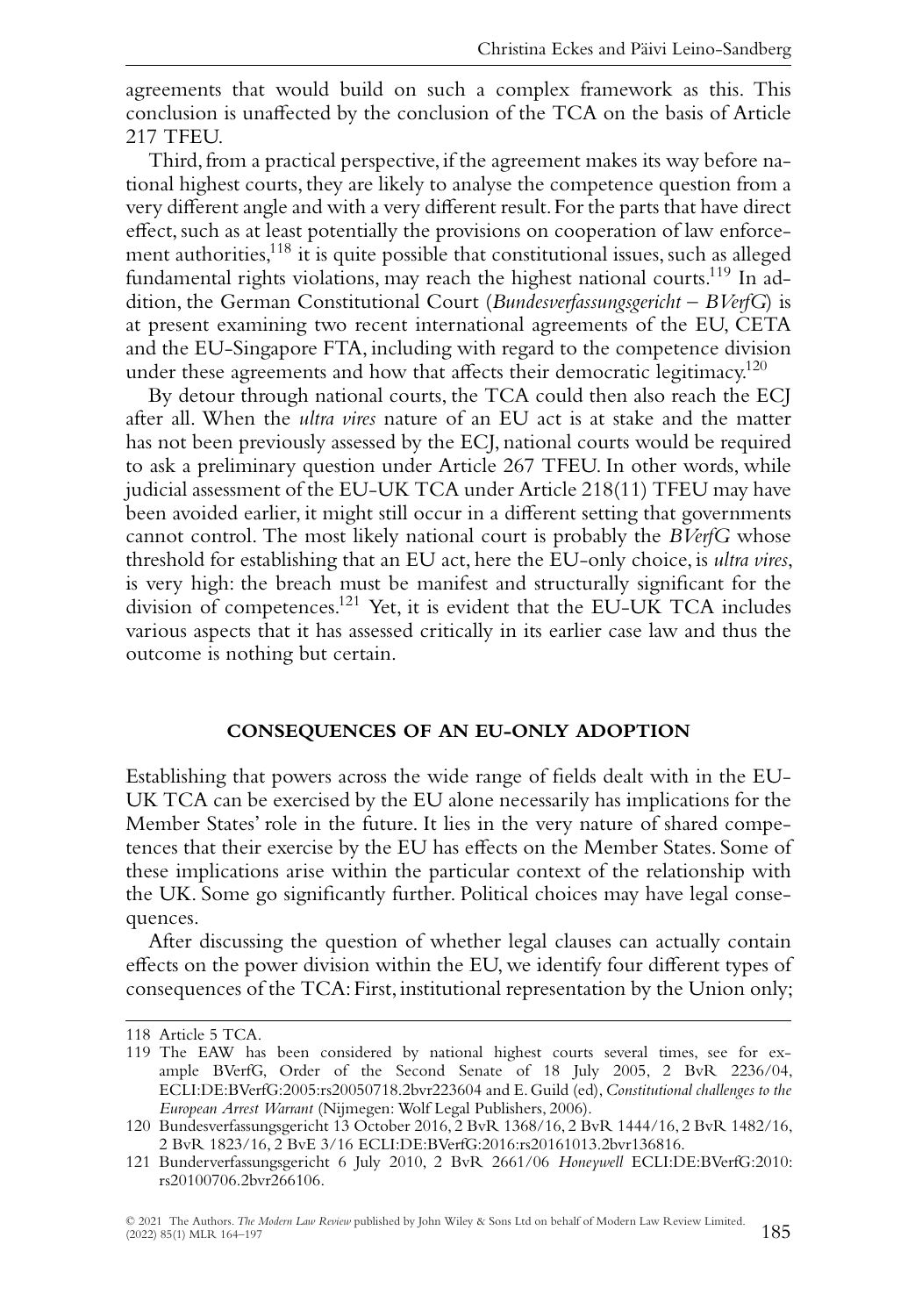second, pre-emptive effects flowing from the EU-UK TCA; and finally, issues of responsibility, conflict and enforcement under the TCA

#### **Containing the integrative effects?**

The decision on signing the TCA states that '[t]he exercise of Union competence through the [TCA] shall be without prejudice to the respective competences of the Union and of the Member States in any ongoing or future negotiations …' It is correct that the conclusion of the TCA does not establish legally relevant precedent. The ECJ holds that the practices of the institutions do not affect what is legal. Yet, this does not make institutional practice irrelevant. Practices create a presumption of legality as long as the Court does not rebut this presumption by finding the institutional practice illegal. One example concerns the provisional application of the agreement.122 David McAllister, Chair of the EP Committee on Foreign Affairs, explained how the EP 'made clear that this was a unique exception, and that, under no circumstances could this be a precedent for future trade agreements'.<sup>123</sup> However, the EU-UK TCA is the second agreement that is provisionally applied without the consent of the EP, strengthening the understanding (within the EU and outside its borders) that this is indeed possible.<sup>124</sup>

In different and diverse contexts, the EU has tried to cement the dynamic competence division between the EU and its Member States with clauses aiming at containing integrative effects. Yet, such clauses struggle to have tangible impact. They simply cannot contain the effects flowing from international agreements, which create rights of third parties and effects under EU law.

An example is that Protocol 8 on EU accession to the European Convention on Human Rights (ECHR) stipulates that 'nothing [in the accession agreement] affects the situation of Member States in relation to the European Convention'. However, after accession, the ECHR would form part of EU law and the resulting possibility of the ECJ to interpret and enforce the ECHR and the case law of the ECtHR vis-à-vis the Member States<sup>125</sup> would necessarily change their relation to the Convention. Another example is Article 207(6) TFEU providing that the exercise of the Union's CCP competences shall not affect the delimitation of competences between the Union and the Member States or lead to harmonisation of national legislative or regulatory provisions in so far as the Treaties exclude such harmonisation. Yet, in Opinion 2/15, 'the objective of sustainable development' came to be seen 'as an integral part of the [CCP]', an exclusive competence of the EU to agree common

<sup>122</sup> J.P. Cludius, 'Chaos averted or executive overreach?' Völkerrechtsblog, 2021 at [https://](https://voelkerrechtsblog.org/chaos-averted-or-executive-overreach/) [voelkerrechtsblog.org/chaos-averted-or-executive-overreach/](https://voelkerrechtsblog.org/chaos-averted-or-executive-overreach/) (last visited 26 May 2021).

<sup>123 &#</sup>x27;Future trade deals won't be negotiated as fast as Brexit, says German MEP' Euronews, 2021 at [https://www.euronews.com/2021/01/14/future-trade-deals-won-t-be-negotiated-as-fast](https://www.euronews.com/2021/01/14/future-trade-deals-won-t-be-negotiated-as-fast-as-brexit-says-german-mep)[as-brexit-says-german-mep](https://www.euronews.com/2021/01/14/future-trade-deals-won-t-be-negotiated-as-fast-as-brexit-says-german-mep) (last visited 26 May 2021).

<sup>124</sup> The first example is the EU-Ukraine AA.

<sup>125</sup> C. Eckes, 'EU Accession to the ECHR: Between Autonomy and Adaptation' (2013) MLR 254.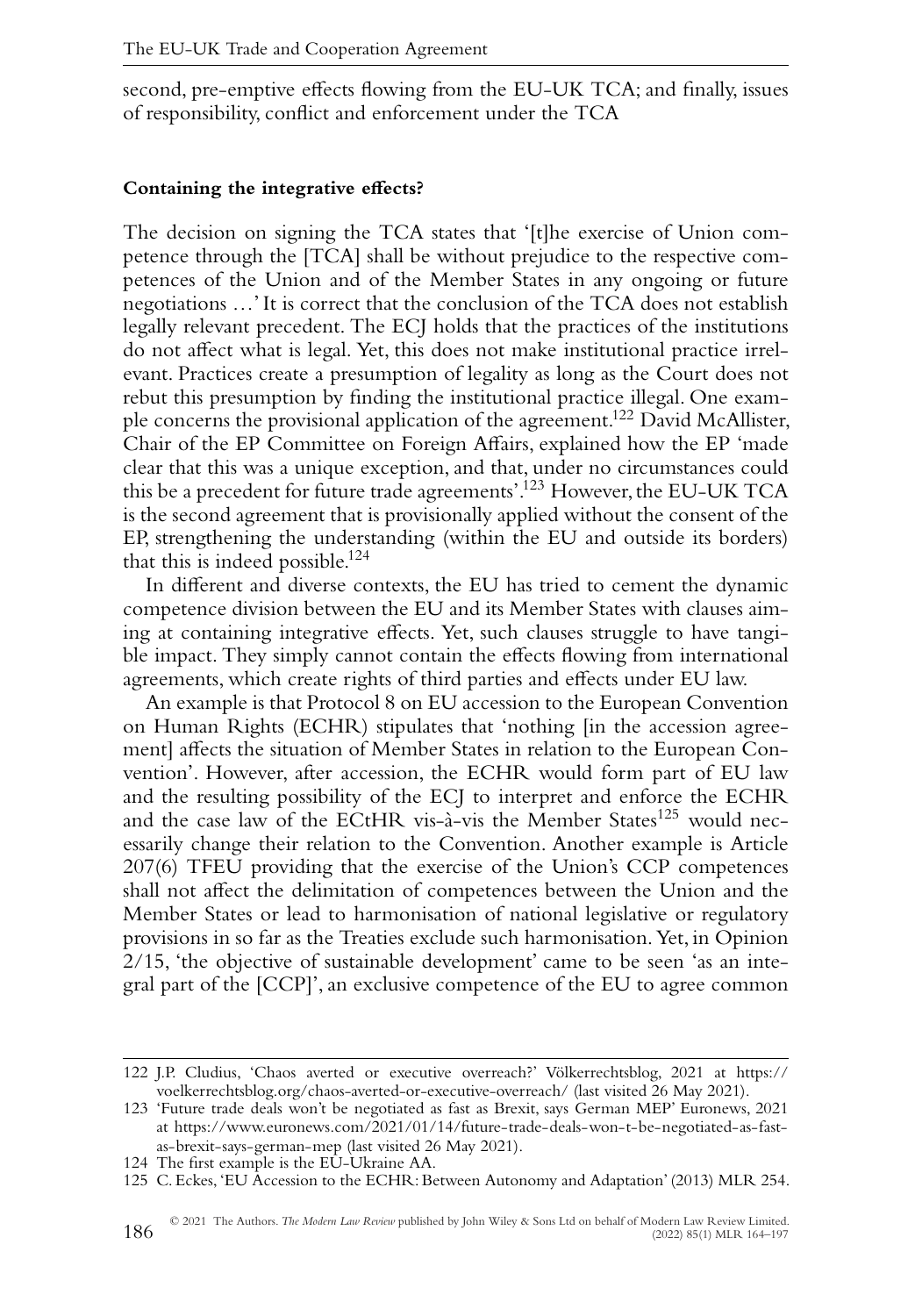rules.126 Relevant for the EU-UK TCA is the Lisbon Treaty Declaration on Article 218 TFEU concerning international agreements relating to the area of freedom, security and justice. In this Declaration, the Intergovernmental Conference specifically confirms that Member States may negotiate and conclude agreements with third countries or international organisations in these policy areas in so far as such agreements comply with Union law,including its doctrine of pre-emption.127 One wonders if the declaration was of relevance when the EU-UK TCA was being negotiated?

We are not convinced that it is possible to hold the EU's dynamic power division by means of such statements. Instead, the statements of the Council and the Commission are primarily intended as political declarations, suggesting that the TCA is not meant to set a precedent, while consequences flowing from for example Article 3(2) TFEU cannot be excluded.We also see them as a political commitment to be lenient towards Member States if they conclude agreements with third countries on issues that the EU-UK TCA covers. However, any such political commitment is not a permanent constitutional commitment. Moreover, even the political effects of these declarations may *prima facie* seem limited. They are given in a particular moment in time by a particular Commission and by the Council meeting in a particular constellation.

In practice, the EU-UK TCA may well come to set a new paradigm for EUonly agreements. On the EU side, the departure of the UK, as a vocal defender of mixity, may make the choice for EU-only politically more likely. The Post-Cotonou agreement could as a matter of fact be the next non-sectorial EU-only agreement based on Article 217 TFEU, also due to increasing time pressure.<sup>128</sup> If the EU-UK TCA is anything to go by, the claimed 'exceptional' nature of an agreement seems to be a result of the legal and political emergency caused by the expiry of an arrangement, no matter how long this expiry date has been known. The Commission has already proposed EU-only conclusion for the Post-Cotonou agreement.<sup>129</sup> This cannot be expected to be smooth riding though. For example, in Germany, all political parties in the Bundestag appear to favour a mixed conclusion of the Post-Cotonou agreement.<sup>130</sup>

<sup>126</sup> Opinion 2/15 *EU-Singapore FTA* n 46 above at [141] and [147]. Another example is the lack of effect of Protocol 25 in Case C-114/12, *European Commission* v *Council of the European Union* (*Broadcasting Rights*) n 86 above.

<sup>127</sup> Declaration 36 on Article 218 of the Treaty on the Functioning of the European Union concerning the negotiation and conclusion of international agreements by Member States relating to the area of freedom, security and justice.

<sup>128</sup> The Cotonou Agreement was initially due to expire in February 2020. Its provisions have since been extended until 30 November 2021. This is again a deadline against which the 'post-Cotonou' agreement, which was initialled on 15 April 2021, would need to be either provisionally applied or have entered into force. See: European Council, 'Cotonou Agreement' at <https://www.consilium.europa.eu/en/policies/cotonou-agreement/> (last visited 28 May 2021).

<sup>129</sup> Proposal for a COUNCIL DECISION on the signing, on behalf of the European Union, and provisional application of the Partnership Agreement between the European Union, of the one part, and the members of the Organisation of African, Caribbean and Pacific (OACPS) States, of the other part, COM/2021/312 final at [https://eur-lex.europa.eu/resource.html?uri](https://eur-lex.europa.eu/resource.html?uri=cellar:3d5d7b92-ca90-11eb-84ce-01aa75ed71a1.0002.02/DOC_1&format=PDF)=cellar:3d5d7b92-ca90-11eb-84ce-[01aa75ed71a1.0002.02/DOC\\_1&format](https://eur-lex.europa.eu/resource.html?uri=cellar:3d5d7b92-ca90-11eb-84ce-01aa75ed71a1.0002.02/DOC_1&format=PDF)=PDF (last visited 25 June 2021).

<sup>130</sup> Deutscher Bundestag, 'Fraktionen kritisieren Post-Cotonou-Abkommen' Presse, 2021 at [https:](https://www.bundestag.de/presse/hib/816974-816974) [//www.bundestag.de/presse/hib/816974-816974](https://www.bundestag.de/presse/hib/816974-816974) (last visited 28 May 2021).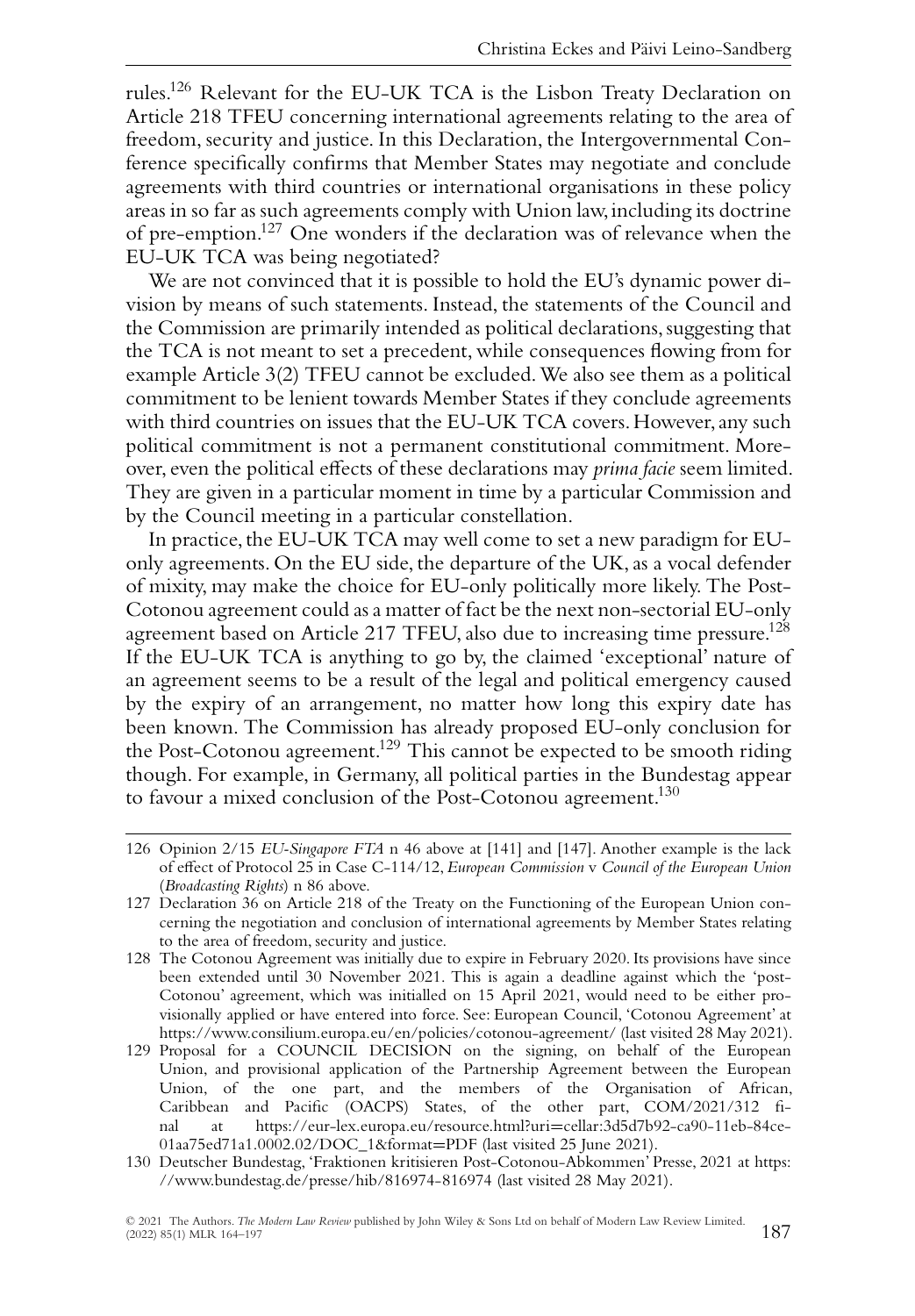#### **Institutional consequences**

The EU-UK TCA can be considered a 'living agreement':<sup>131</sup> the precise obligations under the agreement are subject to further development in particular in the Partnership Council. The Partnership Council's mandate allows it to make suggestions on the implementation and even the amendment of the EU-UK TCA and the broadening of its areas of cooperation.132 It determines the tasks of the Trade Partnership Committee or Specialised Committees<sup>133</sup> that take decisions and make recommendations on the different substantive chapters of the agreement.<sup>134</sup> It may initiate dispute settlement, impose sanctions and terminate parts or even the whole agreement.

Member States have no direct role in any of these further developments of the cooperation between the EU and the UK and may only nominate national representatives for the Partnership Council as part of the Union delegation.<sup>135</sup> EU positions are adopted in the Council pursuant to Article 218(9) TFEU, in principle with qualified majority.<sup>136</sup> The extent to which national parliaments are involved in the preparation of EU positions depends on national constitutional provisions. Representation of the Union is the task of the Commission.<sup>137</sup>

One striking example of the Partnership Council's powers to develop the law is its ability to establish arrangements on the conditions for the recognition of professional qualifications.138 In the context of free movement of persons,139 Member States are competent to regulate professional qualifications of third country nationals. It hence concerns a competence that would be considered in the hands of the Member States in a mixed agreement. This is similar for social security coordination (discussed above). Here however, funding from national budgets raises additional problems. If funded from national budgets, it should follow from *Opinion 1/78* that social security coordination cannot be developed in a treaty body where Member States are not represented in their own right.<sup>140</sup> In both cases, the mere right to contribute to the formulation of EU position does not compensate for this right.

A setting similar to the Partnership Council was considered by the *BVerfG* in the context of an application for a preliminary injunction concerning CETA. The *BVerfG* voiced in this context doubts about the democratic legitimacy of the CETA Joint Committee.141 The Court referred in particular to the lack of representation of the Member States and the fact that it remained unclear whether the decisions of the Joint Committee require consent from the

- 136 Case C-81/13 *UK/Council* n 109 above at [60].
- 137 Opinion 2/15 *EU-Singapore FTA* n 46 above at [276].
- 138 Article 158 TCA. 139 Articles 46, 53(1), 62 TFEU
- 140 See section above headed 'Is it beyond any doubt that the EU could conclude the whole agreement on its own?'.
- 141 Bundesverfassungsgericht 13 October 2016, 2 BvR 1368/16, 2 BvR 1444/16, 2 BvR 1482/16, 2 BvR 1823/16, 2 BvE 3/16 n 120 above at [64]-[65].

<sup>131</sup> Euronews, n 123 above.

<sup>132</sup> Article 7 TCA.

<sup>133</sup> Article 7(4)(f) TCA.

<sup>134</sup> Article 8 TCA.

<sup>135</sup> Art 2(1) of Council Decision (EU) 2020/2252.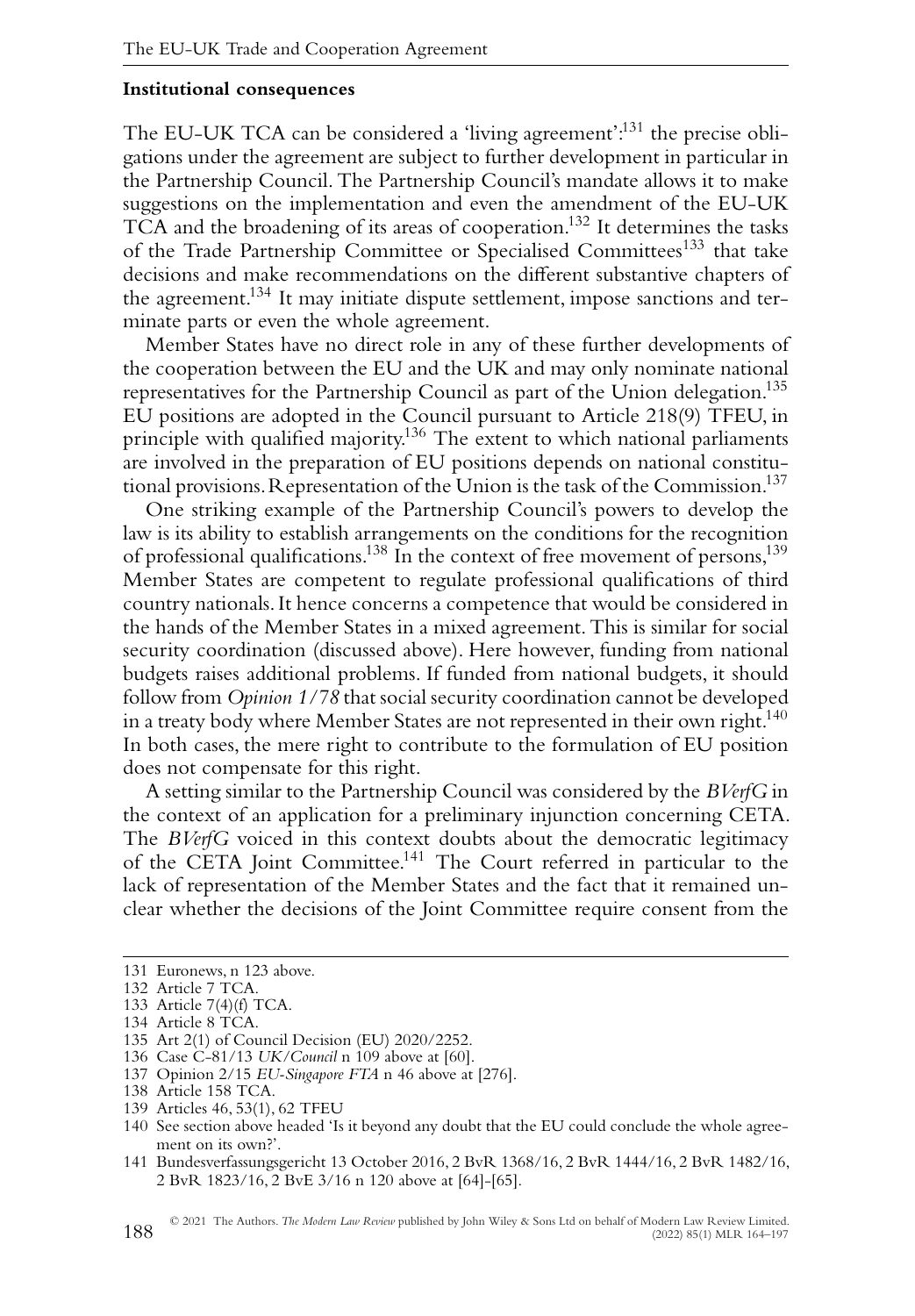parties to the agreement (in the case of CETA as a mixed agreement, hence also the consent of the Member States).<sup>142</sup> Under CETA, the Commission represents the EU in all CETA specialised committees as long as these committees intervene in matters falling within EU competence. In matters falling within the competences of Member States, the latter have the right to be present and participate in the adoption of decisions.<sup>143</sup> No such option exists under the EU-UK TCA.

#### **Pre-emptive consequences**

Internally, the EU's exercise of shared competences has immediate implications for the ability of the Member State to exercise that competence. In principle, externally a similar logic applies by means of Article 3(2) TFEU. Most of the case law on pre-emption in external relations is about the ability of Member States to conclude international agreements that may or may not interfere with EU law, usually secondary EU law, sometimes the Treaties.The question here is the opposite: how does *the EU-only conclusion of an international agreement* affect the (future) ability of the Member States to conclude international agreements and adopt internal legislation. *What* are Member States precisely pre-empted from doing in relation to the UK and more generally? And, more importantly, how would this pre-emption have been different if the EU-UK TCA had been agreed as a mixed agreement? Finally, from the UK perspective, if it wished to deepen cooperation with just one or selected Member States, under which conditions would this be possible? $144$ 

We are surprised at the certainty of the CLS that the conclusion of the EU-UK TCA will have 'no consequences'. Some earlier legal basis disputes may give a sense of the Court's understanding of the parallel nature of comprehensive explicit Union competences such as Articles 209 TFEU (development cooperation) and 217 TFEU.<sup>145</sup> Generally, pre-emptive effects are interpreted by the Court very widely. In the past, Member States' arguments that their international action could not result in practical difficulties or amounted to minimum harmonisation have been dismissed by the Court.<sup>146</sup> Both the agreement itself and the subsequent decisions adopted by the Partnership Council are legally capable of creating a pre-emptive effect. In other cases,the ERTA-effect would

<sup>142</sup> *ibid* at [60]-[65].

<sup>143</sup> European Parliament, 'Answer given by Ms Malmström on behalf of the Commission' (P-009059/2016, 2017) at [https://www.europarl.europa.eu/doceo/document/](https://www.europarl.europa.eu/doceo/document/P-8-2016-009059-ASW_EN.html) [P-8-2016-009059-ASW\\_EN.html](https://www.europarl.europa.eu/doceo/document/P-8-2016-009059-ASW_EN.html) (last visited 30 May 2021).

<sup>144</sup> We have discussed this in the context of a no-Deal Brexit in P.Leino-Sandberg and L.Leppävirta, 'Does staying together mean playing together? The influence of EU law on co-operation between EU and non-EU States: the Nordic example' (2018) 43 *European Law Review* 295.

<sup>145</sup> The ECJ has held that the Union could conclude an agreement based on Article 209 TFEU while using means from specific policy fields, including where the Union had not yet exercised its internal competence in that field. See C-377/12 *Commission* v *Council* ECLI:EU:C:2014:1903. See also: Eckes, n 41 above, 119.

<sup>146</sup> Opinion 1/13 *The Hague Convention* n 89 above (practical difficulties); Case C-114/12 *European Commission* v *Council of the European Union* (*Broadcasting Rights*) n 86 above; Opinion 3/15 *Marrakesh Treaty* ECLI:EU:C:2017:114 (minimum harmonisation).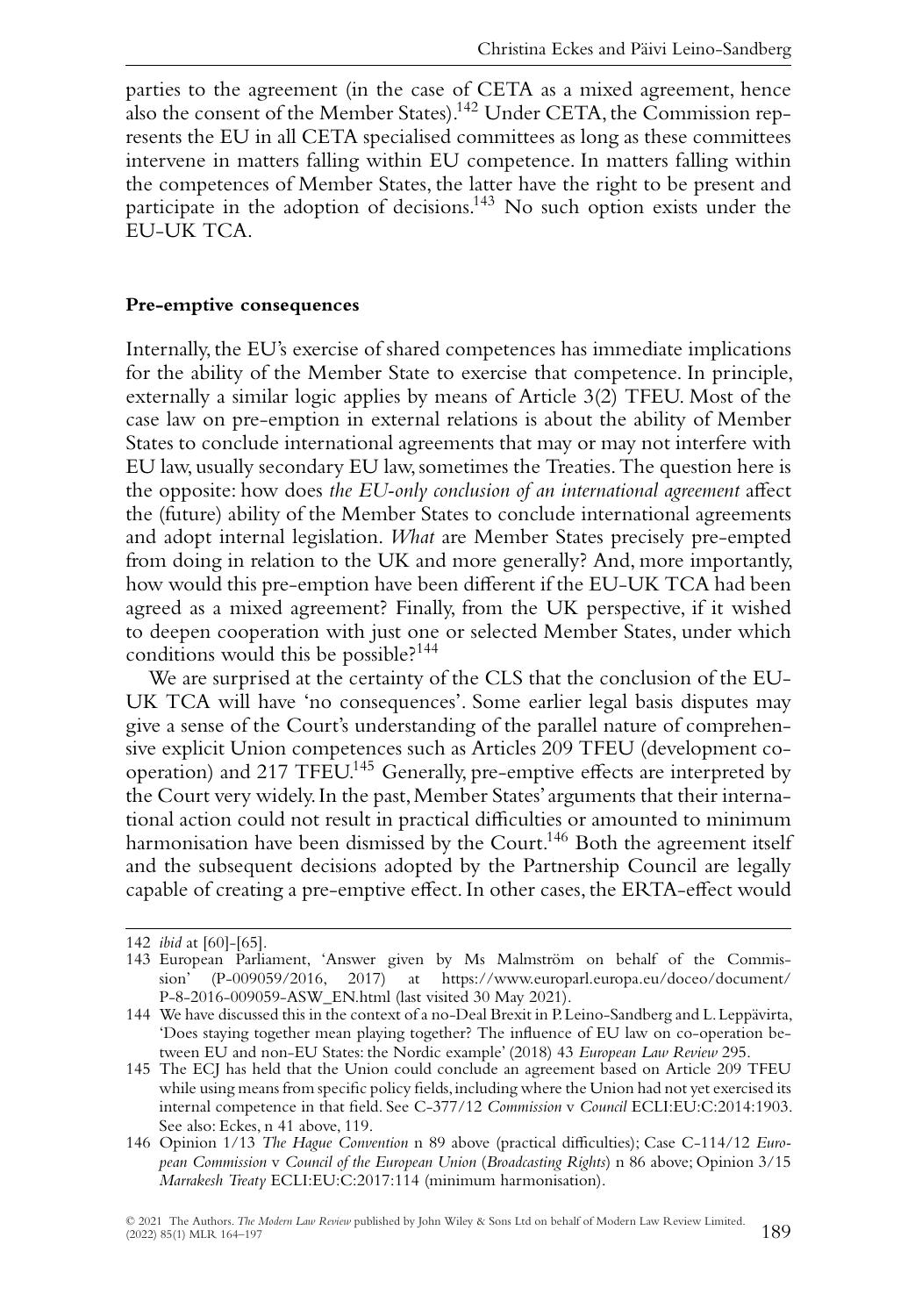probably only arise once implementation measures have been taken. For this reason, it is also important how the implementation measures are taken and prepared on the EU side.

For this analysis, we make a difference between *rule*, *obstacle* and *field* preemption.147 In the following subsections, we identify a difference in *how far* Member States are pre-empted from taking unilateral action.

#### *Rule Pre-emption and the Member States' Relationship with the UK*

For parts of the EU-UK TCA, the Union exercised a shared competence. Rule pre-emption is certain. As a result, Member States are limited in their capacity to make *bilateral arrangements* with the UK in matters governed by the provisions of the TCA.This is also reflected in the CLS's claim that '[t]he external exercise of the above EU competences with regard to a given third country does not prevent Member States from exercising their competence on that same matter vis-à-vis *other third countries*.'148 They remain 'free to continue concluding international agreements in these areas of shared competence with third countries other than the UK under the same conditions as before the signature of the TCA.'149 To our knowledge, the Court has never ruled on the consequences of a facultative EU-only conclusion of an agreement also covering implied external ('non-exclusive') competences flowing from internally shared not yet exercised competences. Therefore, the exercise of shared competences under the EU-UK TCA *may* or *may not* have a pre-emptive effect for the conclusion of international agreements of the Member States with third countries.

Both the Council decisions on signature and conclusion set out an internal notification mechanism that requires Member States to inform the Commission of bilateral agreements or arrangements that they intend to conclude with the UK. The Commission then either gives or withholds authorisation. The TCA specifically allows the Member States to enter into bilateral arrangements or agreements with the UK concerning specific matters (air transport, administrative cooperation in the field of customs and VAT and social security). Logically, this seems to imply that bilateral arrangements and agreements are excluded in all other areas, for which such parallel Member State action is not explicitly allowed.150

Were the EU-UK TCA concluded as a mixed agreement most of the provisions on law enforcement and judicial cooperation in criminal matters and social security coordination would most likely fall largely under national competence. This would offer Member State authorities more space to make the

<sup>147</sup> See for this distinction:R.Schütze,'Supremacy without Pre-emption:The very slowly emergent doctrine of Community pre-emption' (2006) 43 *Common Market Law Review* 1023; Chamon, n 117 above.

<sup>148</sup> CLS opinion, n 11 above, para 37 (emphasis added).

<sup>149</sup> *ibid*, para 38.

<sup>150</sup> This interpretation can be substantiated by reference to Opinion 3/15, where the Court took the fact that the EU left *discretion to the Member States* on a very specific aspect (derogation from copyright rules for the benefit of persons with disabilities) as a reason to argue *for rather than against pre-emption*.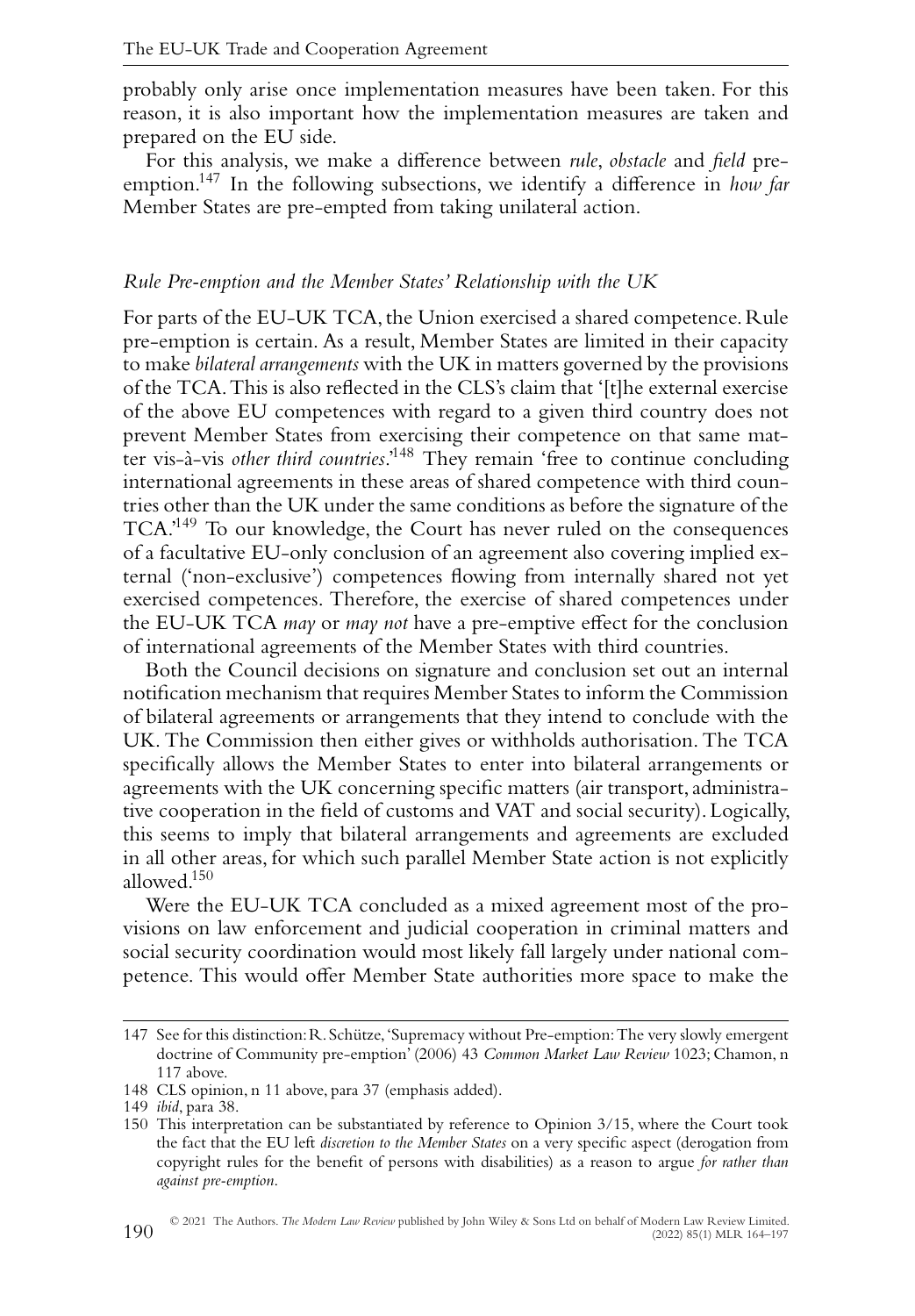relevant arrangements with UK authorities.Mixed agreements do not, as a matter of principle, stand in the way of Member States exercising competences on aspects of shared competence. Does the argument hold that Member States are free to exercise the same shared competences when adopting internal national rules or concluding international agreements with third countries?

#### *Loyalty and Obstacle Prevention*

The EU-UK TCA is binding on the Member States under Article 216(2) TFEU and has, together with the duty of sincere cooperation in Article 4(3) TEU, far reaching restraining effects on the Member States. Obstacle preemption flows directly from the duty of loyalty.<sup>151</sup> Member States have a duty to refrain from any action which could jeopardise the attainment of the EU objectives and to exercise their powers, including in areas of reserved national competences. They cannot take any action that would jeopardise the functioning or the realisation of the TCA's objectives. In this context, it is not necessary to link the different parts of the EU-UK TCA to internal legal competences of the Union.152 What matters instead are the *objectives* of the secondary EU law, which determine whether Member State action is prohibited by obstacle pre-emption. It is further sufficient that such interference appears likely (in the future) on the basis of the currently available information.

These pre-emptive consequences are in principle the same for Member States,irrespective of whether an agreement is concluded as a mixed or EU-only agreement.Mixed agreements equally hinder Member States from engaging in action that could potentially jeopardise the attainment of the objectives that the Union pursues with the conclusion of the agreement.<sup>153</sup>

#### *No Automatic Field Pre-emption but Determination in Favour of Union Competence*

As an EU-only agreement, the EU-UK TCA assumes that all areas of the agreement fall either under exclusive competences or shared competences that are now exercised by the Union. Mixity would have, as matter of principle, and with the exception of exclusive EU competences, allowed for each and every specific aspect of the EU-UK TCA an argument that the Union did not exercise that power but that it fell under the competences of the Member States. EU-only conclusion excludes this argument.

However, an association agreement does not result in field pre-emption per se. It is not a policy field.Whether or not the Union has occupied the field depends on the nature and scope of the specific commitments. The conclusion as an EU-only agreement in the concrete case of the TCA affects the possibilities of Member State to *adopt national legislation and conclude international agreements*

<sup>151</sup> C. Eckes, 'Disciplining Member States: EU Loyalty in External Relations' (2020) 22 *Cambridge Yearbook of European Legal Studies* 85.

<sup>152</sup> See Opinion 1/03 *Lugano Convention* ECLI:EU:C2006:81 at [131].

<sup>153</sup> Case C-246/07 *Commission* v *Sweden (PFOS)* ECLI:EU:C:2010:203.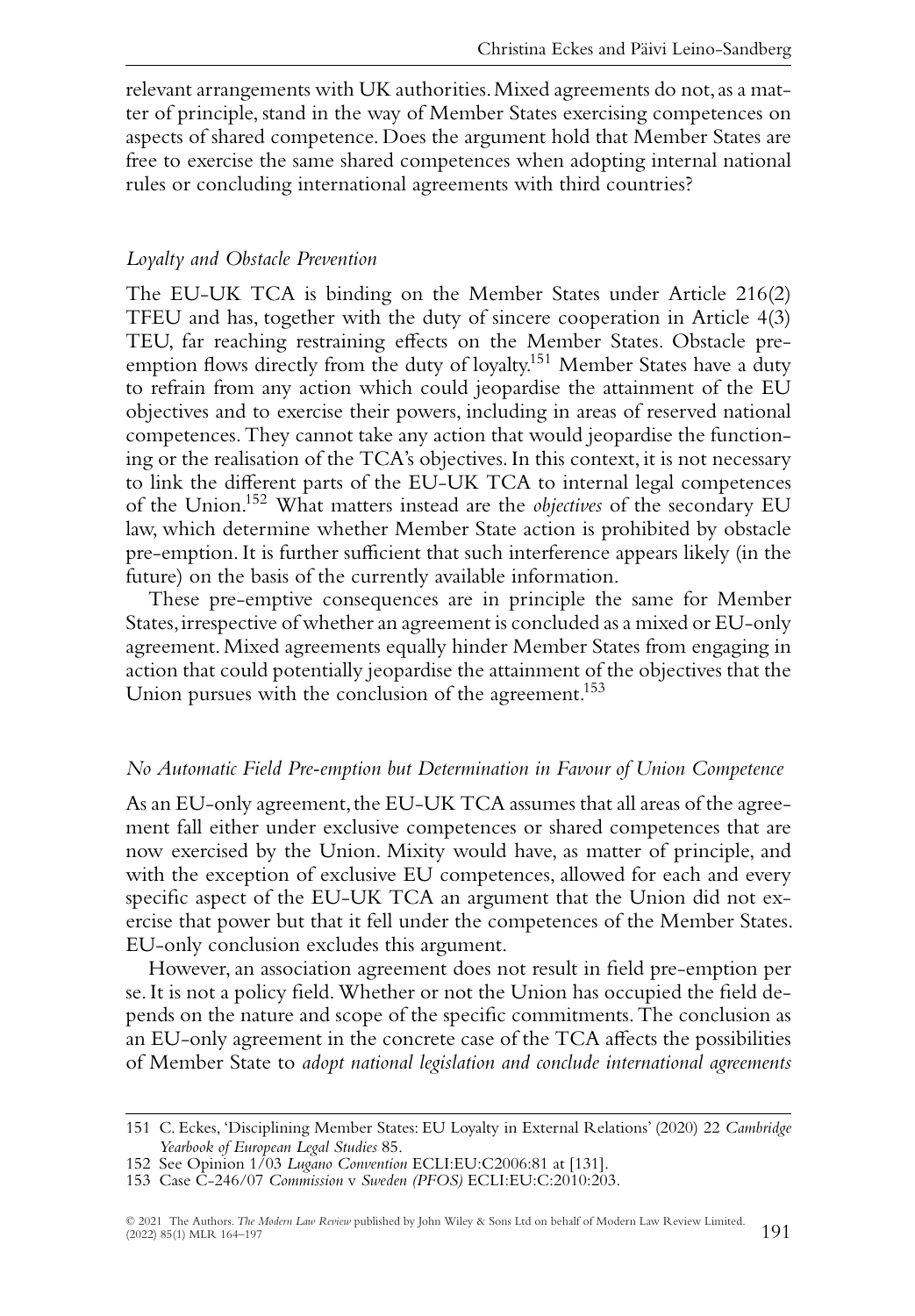*with third countries in matters covered by the TCA*.We would like to draw attention to two areas in particular.

First, part three on law enforcement and judicial cooperation in criminal matters raises particular questions in this regard, since they concern cooperation of national law enforcement authorities with the authorities of a third state with or without explicit relevance of EU law. At the same time, EU law in this area relies heavily on mutual recognition and the ECJ has identified mutual recognition as a lever to finding that an international agreement of the Member States affects common internal EU rules.<sup>154</sup> Where EU law instruments exist that rely on mutual recognition, Member States could not have agreed bilateral agreements with third countries even before the EU-UK TCA.This makes the identification of the precise areas and aspects governed by EU law even more important.

By blurring all law enforcement and judicial cooperation together and treating international legal instruments (Council of Europe Conventions) and EU law identically, the EU-UK TCA draws areas that are not governed by EU law relying on mutual recognition into the realm where Member States should no longer adopt internal legislation or agree bilateral rules with third countries. In April 2021, the Finnish Government proposed a new bill aiming at complementing the TCA provisions on surrender and exchange of criminal records.155 There seems to be no particular mandate for national legislation in the TCA, and as noted above, these provisions may have direct effect. However, the Government argued that the TCA provisions in this area cannot actually be applied without national supplementing legislation since they are not detailed enough and require specification. The legislative model proposed was a national act specifying the TCA, but which would also include references to the act implementing the EAW, which would continue to be applied in parallel with the TCA. These provisions build substantively on the EAW and relevant ECJ jurisprudence.<sup>156</sup> In handling the proposal, the Legal Affairs Committee of the Finnish parliament observed that the question of national competence was somewhat unclear, and that the resulting legal framework was particularly complex, which might risk legal certainty.<sup>157</sup> Yet, it agreed that even without an explicit mandate it had no option but to approve the act in order to make the TCA operable in these contexts.

Second, mutual recognition of professional qualifications and labour protection is now a Union competence, at least with regard to the UK and the specific commitments taken in the TCA and subsequent implementation decisions. This area in particular calls for trouble with national highest courts. In an application for a preliminary injunction concerning the provisional application of CETA, the *BVerfG* specifically accepted that the Union *may lack the competence* to conclude international agreements concerning amongst other things *the mutual recognition of professional qualifications and labour protection* and accepted

<sup>154</sup> Case C-66/13 *Green Network* n 90 above at [46]-[48].

<sup>155</sup> See Government proposal (HE) 58/2021 vp.

<sup>156</sup> See for example Case C-388/08 PPU *Leymann ja Pustovarov* ECLI:EU:C:2008:669; Case C-237/15 PPU *Lanigan* ECLI:EU:C:2015:474.

<sup>157</sup> Statement of the Legal Affairs Committee, LaVM 6/2021 vp.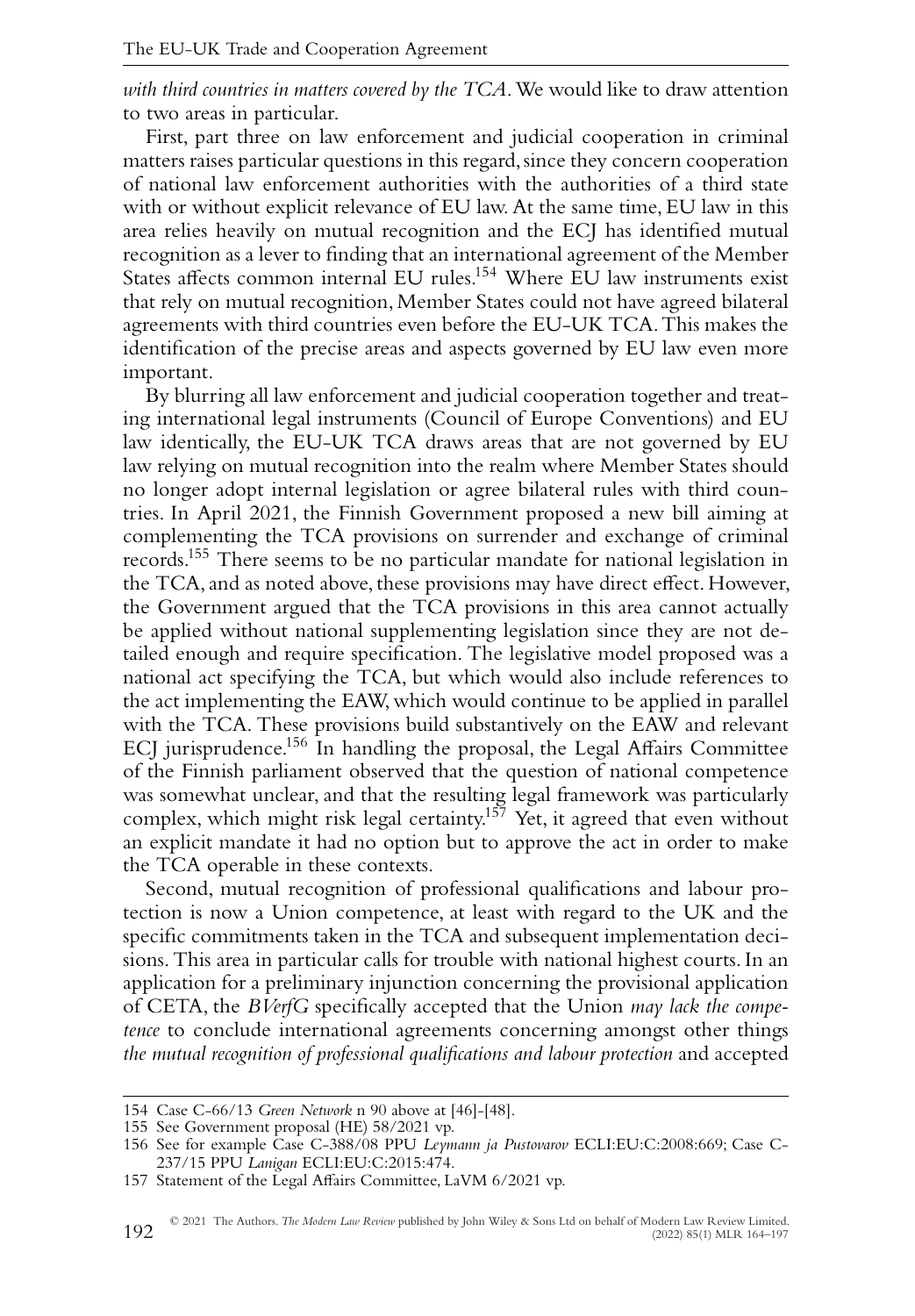giving a decision in the main proceedings.158 In fact,it explicated that it assumed that the CETA provisions on the mutual recognition of professional qualifica $tions<sup>159</sup>$  and labour protection<sup>160</sup> were not covered by provisional application because they fell within national competences.161 What would the *BVerfG* say if it has the opportunity to address the competence division in the context of the TCA?

#### **Responsibility, Conflict and Enforcement**

The relationship between exercising shared powers and bearing the *responsibility for the agreed international obligations* was addressed by the Court in Opinion 2/00. The Court confirmed that *'*it goes without saying that the extent of the respective powers of the Community and the Member States with regard to the matters governed by the Protocol determines the extent of their respective responsibilities in relation to performance of the obligations under the Proto $col.^{162}$ 

Would this not have been an equally valid concern for various provision in the TCA? Again, we would like to draw attention to the part concerning law enforcement, in which references are systematically made to the 'competent authority of the requested State'.163

Furthermore, the EU-UK TCA also directly affects national social security systems and allows the EU to represent the Member States,including on matters that are squarely governed by national legislation. The TCA provisions and the protocol on social security cannot be applied without subsequent national legislation, which Member States' legislatures are in the process of adopting and regulates the future coordination of social security in the areas of pension, accident, health and unemployment insurance.<sup>164</sup> Member States were bound by a tight timeframe to notify the Commission whether they wish to maintain the existing social security posting regulations in relation to the UK.<sup>165</sup> The EU then notified the UK of their choices.

Both areas raise the issue of implementation and responsibility. Even if the Member States are bound under EU law to perform the obligations under the TCA, is the Union able to take on responsibility for their performance? The obvious assumption is that if a Member State failed to deliver on the commitments, or failed to amend its national legislation to reflect the agreement, the Commission would treat this as a breach of EU membership obligations and

<sup>158</sup> Bundesverfassungsgericht 13 October 2016, 2 BvR 1368/16, 2 BvR 1444/16, 2 BvR 1482/16, 2 BvR 1823/16, 2 BvE 3/16 n 120 above at [52].

<sup>159</sup> Chapter 11 CETA-E.

<sup>160</sup> Chapter 23 CETA-E.

<sup>161</sup> BVerfGE 143, 65 – CETA at [56], [70].

<sup>162</sup> Opinion 2/00 n 46 above at [15]-[16].

<sup>163</sup> Article 637 TCA.

<sup>164</sup> In fact, on 24 March 2021, the German Bundestag held the first reading on the proposed national law on the posting of workers to the UK.

<sup>165</sup> Article SSC.11(2) TCA of the protocol on social security. The continuous application of the posting regulations beyond 31 January 2021 is only possible for Member States that notified the Commission by 15 January 2021. 2021. A later notification is not permitted.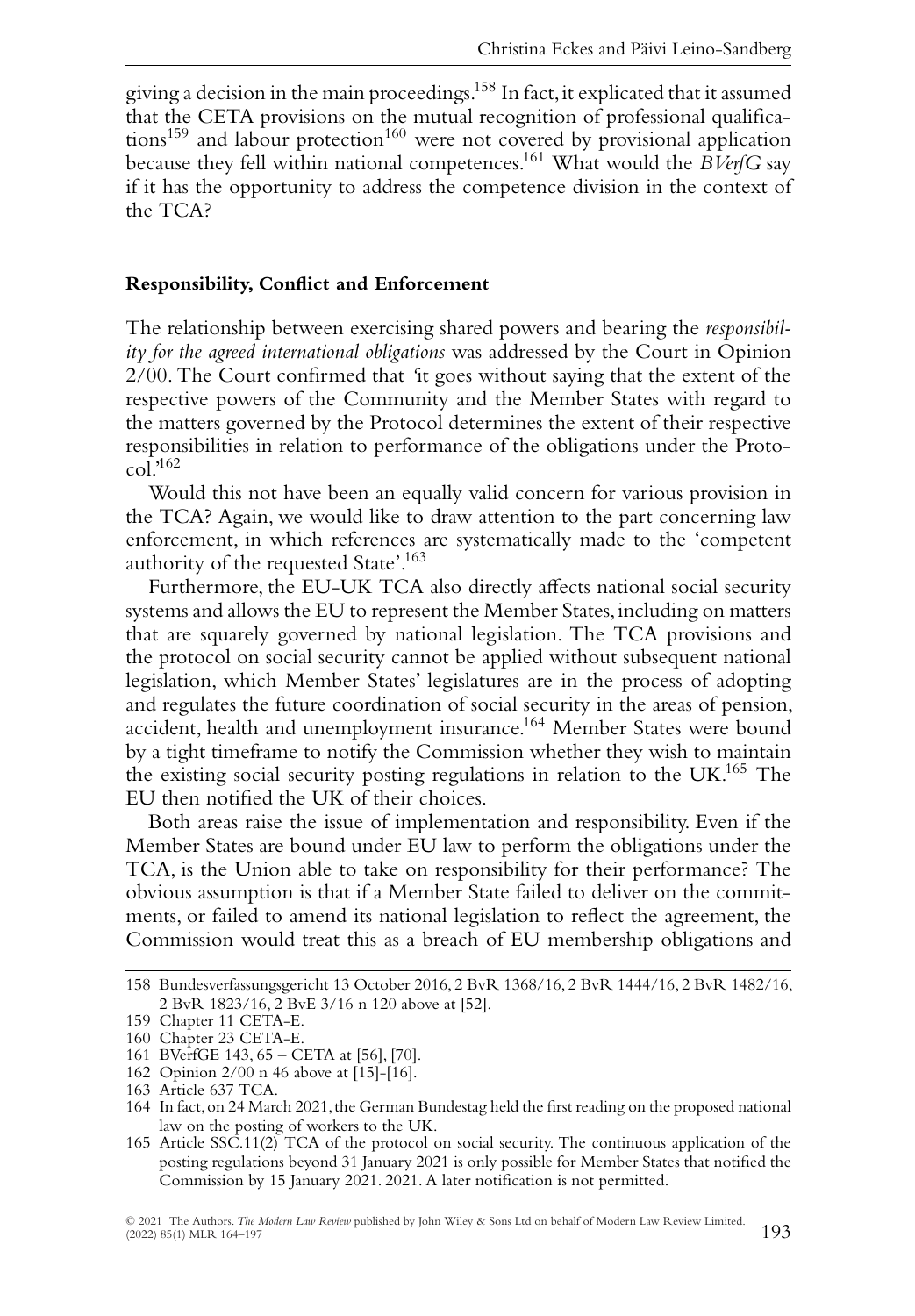launch an infringement action. But the justification of such an action is weaker when the matter falls under the competence of national parliaments who were pushed to approve it based only on a cursory look.

Moreover, conclusion as an EU-only agreement has consequences for the Member States' position in situations of *conflict*, which can be expected because of the open-textured formulations and the lack of stringent control mechanisms. If problems emerge with the UK authorities, individual states cannot react to these problems because they are not parties and not represented in the agreement bodies.166 Instead, they need to alert the Commission to the issue, and rely on the Council to form a position on actions that involve the application of their own national legislation. Furthermore, the possibilities to renounce part of the agreement can only be taken up the EU. As discussed above,this kind of setting is something that the *BVerfG* criticised in the context of CETA, where Germany *could* unilaterally terminate its provisional application.167 The same problems of enforcement also apply to the UK, if it wished to enforce TCA obligations against a specific Member State: it cannot do so, but needs to involve the Commission in the process.

The TCA part on law enforcement is particularly significant because it concerns constitutional issues, such as surrendering people, the (automated) transfer of certain data related to law enforcement (DNA profiles, vehicle registrations), and the use of operative powers by authorities of a third state (the UK), which is no longer bound by the relevant EU legal acts or the Charter of Fundamental Rights (CFR). After the expiry of the transition period, the UK is treated as a third country.<sup>168</sup> This means that the Commission adopts an adequacy decision with the ECJ's case law as guidance.<sup>169</sup> However, the exchange of data, for example access to EU data banks, goes further than cooperation with other third states.The Union agreed under the TCA to share the data of EU citizens/EU Member States with the UK, which can now share that data with third countries, 'subject to conditions and safeguards appropriate to the transfer ensuring that the level of protection is not undermined'.<sup>170</sup>

What happens if a Member State has data protection or other fundamental rights concerns? In case guarantees under the CFR, as interpreted by the ECJ, are violated, national authorities would be able to give priority to EU primary law and refuse to cooperate under the TCA. However, Member States are under an EU-only agreement not able to refuse cooperation for breaches of national constitutional guarantees. They cannot refer the matter to the Partnership Council, either. Enforcement against the UK is in the hands of the EU institutions and enforcement under the TCA is weak. The EU could impose tariffs and quotas, which may prove more immediate and effective than the TCA's infringement procedures that do not have the bite of strong legal

<sup>166</sup> Article 7(3) TCA.

<sup>167</sup> Bundesverfassungsgericht 13 October 2016, 2 BvR 1368/16, 2 BvR 1444/16, 2 BvR 1482/16, 2 BvR 1823/16, 2 BvE 3/16 n 120 above. It equally held that a Council decision could only trigger provisional application of the parts of the agreement that fall under Union competences (paras 67-70).

<sup>168</sup> Article 782 TCA.

<sup>169</sup> Directive (EU) 2016/680 and Article 45(3) of Regulation (EU) 2016/679, Art 36(3).

<sup>170</sup> Article 525(2)(f) TCA.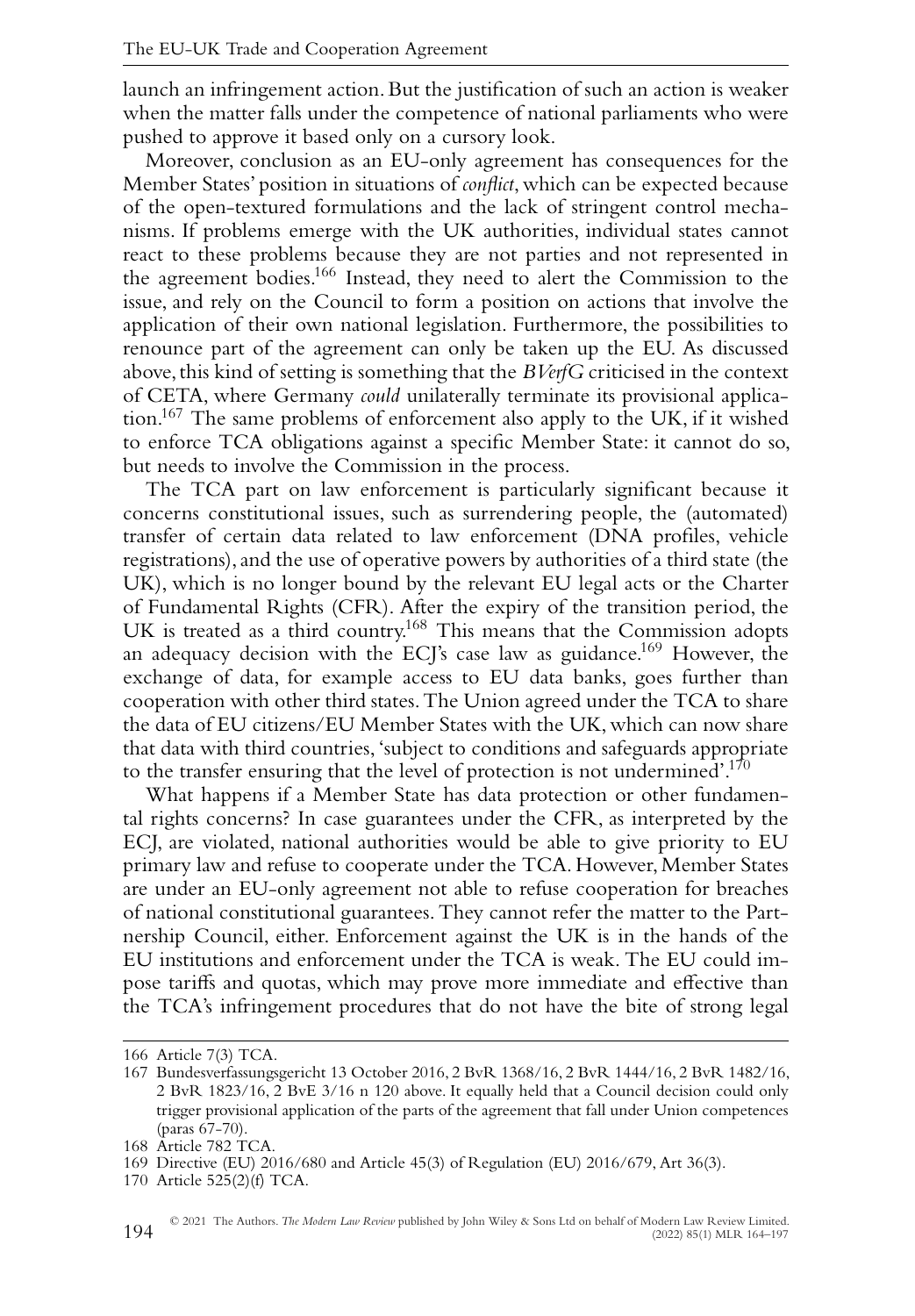enforcement. From the UK perspective, enforcement against Member States is equally in the hands of the EU institutions and subject to their discretion.

#### **CONCLUSIONS**

The EU-UK TCA has the ambition to continue comprehensive and deep cooperation between the parties. It is exceptional in terms of its context, and unique in terms of its substance. However, it has a vast range of effects on the Member States' ability to exercise powers that have so far been considered national powers.This includes policy areas such as social security,law enforcement and recognition of professional qualifications.

Even if the EU-only conclusion may not constitute a *legal* precedent, it constitutes a *political* precedent by confirming two things: First, it is a lesson in how political will finds a way, irrespective of a large body of legal practice to the contrary. The EU-UK TCA is an example of how national executives and EU institutions have marginalised national parliaments in a rushed procedure and with a range of consequences for the position of Member States internationally, as well as the position of national parliaments when adopting legislation in certain areas.While we agree on the perils of a No-Deal Brexit, we believe that there would have been space for a more democratic, transparent and dignified conclusion of the agreement. As a Member State, the UK actively contributed to these aims. Now its positioning added to the difficulties of the EU institutions in guaranteeing democratic scrutiny at national level and legal scrutiny in the ECJ.

We believe that both EU-only conclusion and the need for a mixed agreement are legally possible to argue. However, the argumentation supporting EUonly conclusion is new and untested in the Court which adds uncertainty. The EU-only conclusion of the TCA suggests that holistic international representation by the EU is possible, including in matters for which the EU does not have (internal) competence to regulate exhaustively.Two striking examples are cooperation of law enforcement authorities and extension of social security benefits to third country nationals. The TCA may be regarded as a *de facto* acceptance of the Union's ability to externally represent all jurisdictions on its territory, including national ones. After all, it implies that the Union is in a position to bind national authorities to certain rules and a certain conduct on matters that are governed by national law only, have so far been considered national competences, and are expressly considered to continue to fall under national competence. The solution also suggests that a foundational agreement can be written around the reserved competences of the Member States; policy areas falling under such reserved competences are then dealt with in follow-up agreements.

Following from this, the TCA confirms that in institutional thinking, EUonly conclusion is a political decision only, including for shared competences that the EU has never exercised. In an EU with ever more heterogeneous national interests and conflicts, many Member States, and certainly national executives, may actually see it as in their own interest not to have to wait for the last ratification for an agreement to enter into force. For us,this thinking is a source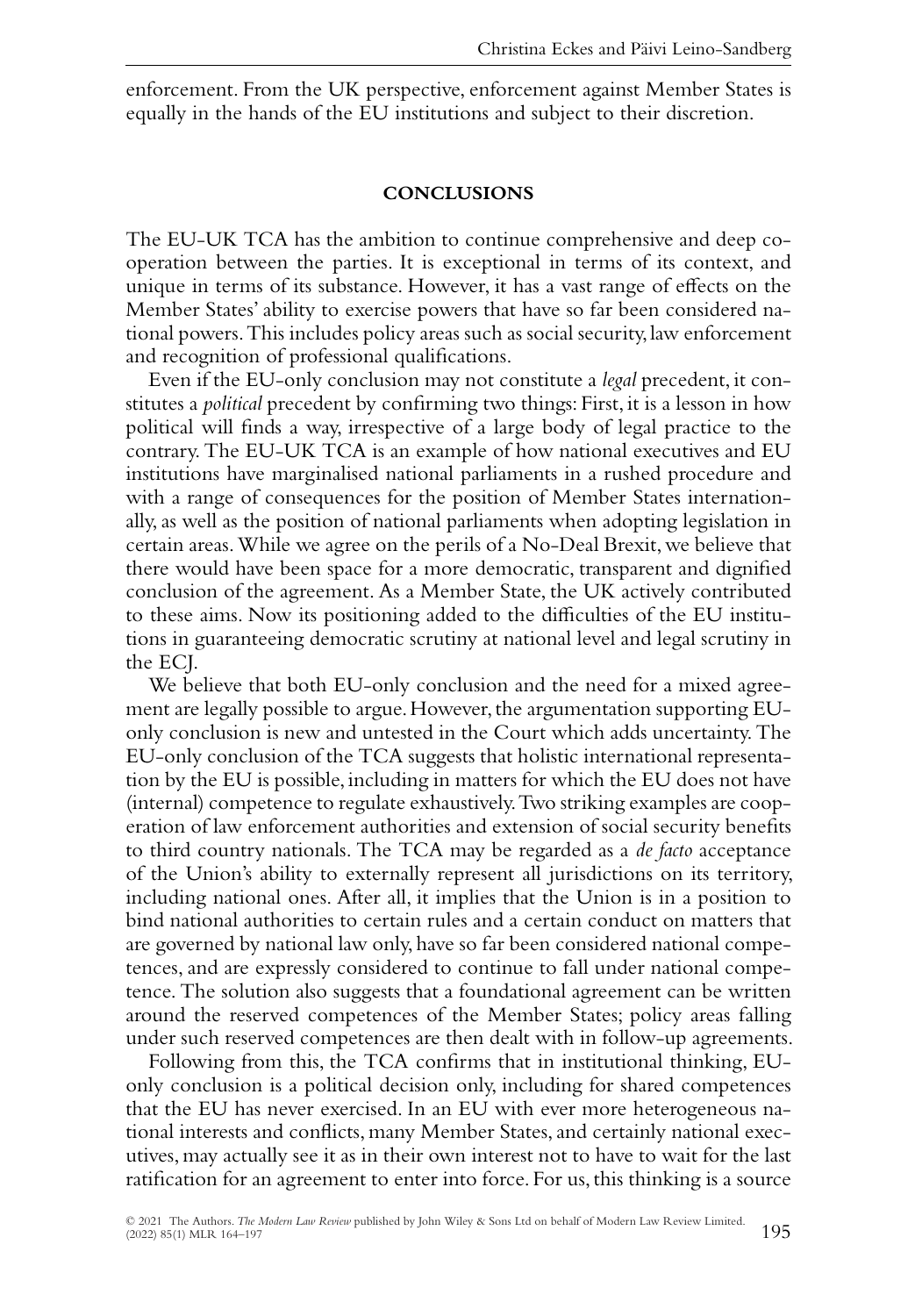of serious concern. Strong reasons reaching beyond a superficial competence analysis speak in favour of a procedure and outcome that are far more respectful of the position and importance of national parliaments in EU decision-making. We strongly criticise the procedural legitimacy of the adoption of the EU-UK TCA, because of the lack of a public analysis of the competence division and of the consequences of an EU-only conclusion. Additionally, however, we criticise the substantive legitimacy of the EU-only conclusion. The TCA reaches, already at its conclusion, into the legislative prerogatives of national parliaments and national budgets. It also bears, as a result of the powers of its governance structure, the potential of further interference with national prerogatives. Eliminating national channels of legitimacy is short sighted for such a comprehensive non-sectorial agreement, even if it may be legally defensible. It will also create additional hurdles for the implementation of the agreement.

The urgency with which the TCA was concluded as an EU-only agreement may *prima facie* seem to exclude alternative scenarios that involved national parliaments in a more meaningful fashion. The EU could have signed the TCA as a mixed agreement and insisted more on provisional application. The point is that the institutions involved, especially the Commission – which really wishes to get rid of mixed agreements – did not want to, and saw the urgency in this case as a way of introducing a new paradigm – first as exceptional but potentially very soon as the standard procedure.This is in line with Agamben's theory of necessity justifying a gradually permanent 'State of Exception'. First, necessity justifies the release of a particular case from the obligation to observe the law and ordinary procedural guarantees while later the exception becomes the 'new normal'.<sup>171</sup>

For the EU, the EU-UK TCA is a step in the direction of less law or, if you like, being less governed by the rule of law. Conflicts are dealt with by the governance structure within the agreement, likely to end up in endless loops of political negotiation in which law plays simply less of a role.The agreement was not examined by the Court before it entered into force, nor were parliaments given a thorough legal analysis to consider before considering the agreement. This is one of our most fundamental problems with the arrangement. It is obvious that the EU-UK TCA has broader consequences – it might even become the new paradigm of EU external relations as the Cotonou example already suggests. Legal exercise of power has an influence on the interpretation of the law and legal practices established up to that point and a new practice unavoidably affects interpretation in the future.

Over the years,many arguments for Brexit have been raised.Most of them we do not associate ourselves with. However, one of them has been the difficulty of holding supranational institutions to account, which has persisted as one of the EU's most foundational problems. As formulated by Prime Minister May, 'Britain is not the only member state where there is a strong attachment to accountable and democratic government, such a strong internationalist mindset, or a belief that diversity within Europe should be celebrated. And so I believe

<sup>171</sup> G. Agamben, *State of Exception* (Chicago, IL: University of Chicago Press, 2005).